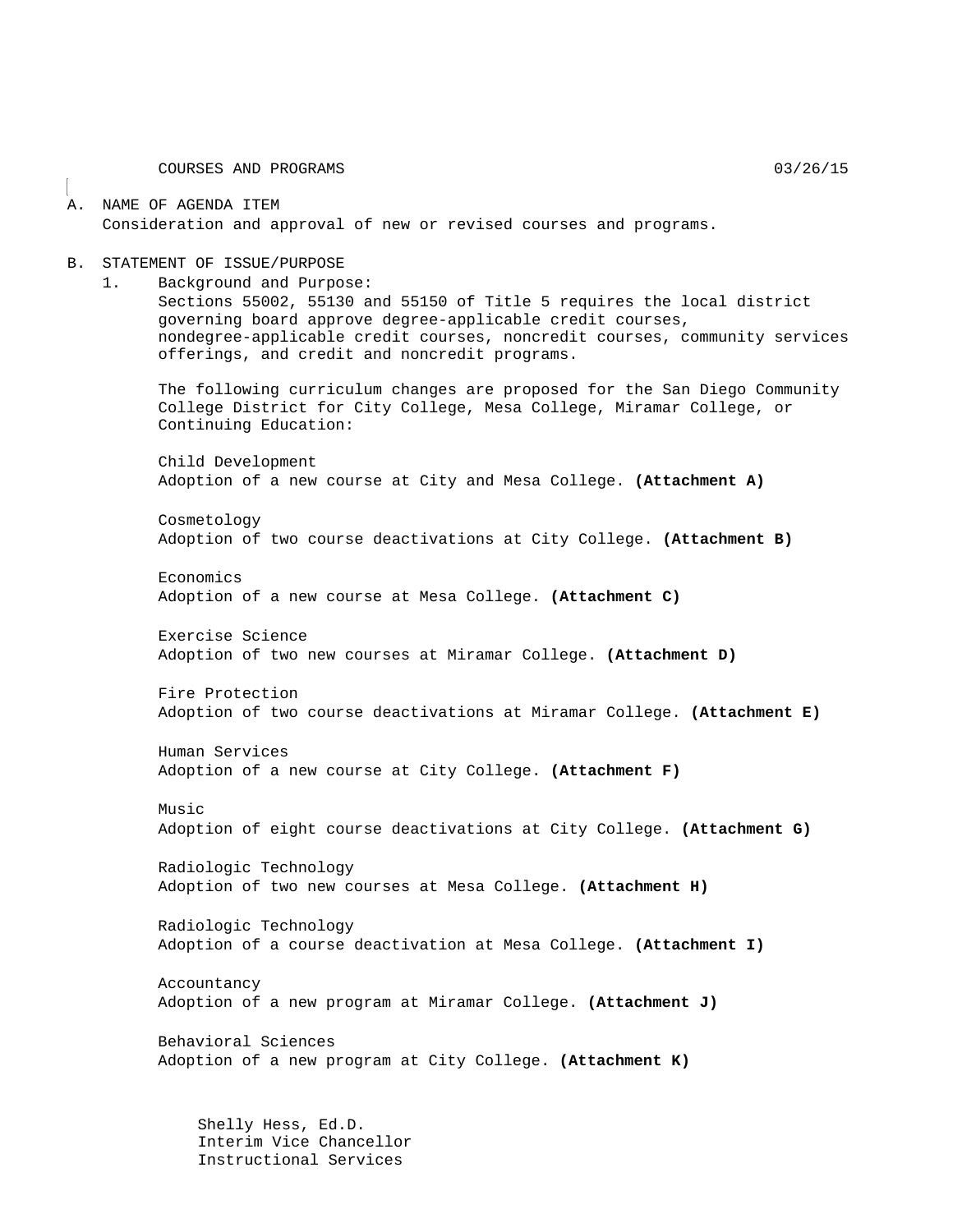COURSES AND PROGRAMS 03/26/15

B. STATEMENT OF ISSUE/PURPOSE (continued) 1. Background and Purpose: (continued) Chicano Studies Adoption of a program revision at City College. **(Attachment L)** Child Development Adoption of a program revision at Miramar College. **(Attachment M)** Computer Information Systems Adoption of a program revision at City College. **(Attachment N)** Diesel Technology Adoption of a program revision at Miramar College. **(Attachment O)** Dramatic Arts Adoption of a program revision at City College. **(Attachment P)** Dramatic Arts Adoption of a program revision at Mesa College. **(Attachment Q)** Economics Adoption of new program at Mesa College. **(Attachment R)** Economics Adoption of a new program at Miramar College. **(Attachment S)** Education Adoption of a new program at City College. **(Attachment T)** Education Adoption of a new program at Mesa College **(Attachment U)** Engineering Adoption of a new program at City College. **(Attachment V)** English Adoption of a new program at City College. **(Attachment W)** Exercise Science Adoption of a program revision at Mesa College. **(Attachment X)** Exercise Science Adoption of a program revision at Miramar College. **(Attachment Y)** Fire Protection Technology Adoption of a new program at Miramar College. **(Attachment Z)** Fire Protection Technology Adoption of a program revision at Miramar College. **(Attachment AA)** Geology Adoption of a new program at City College. **(Attachment BB)**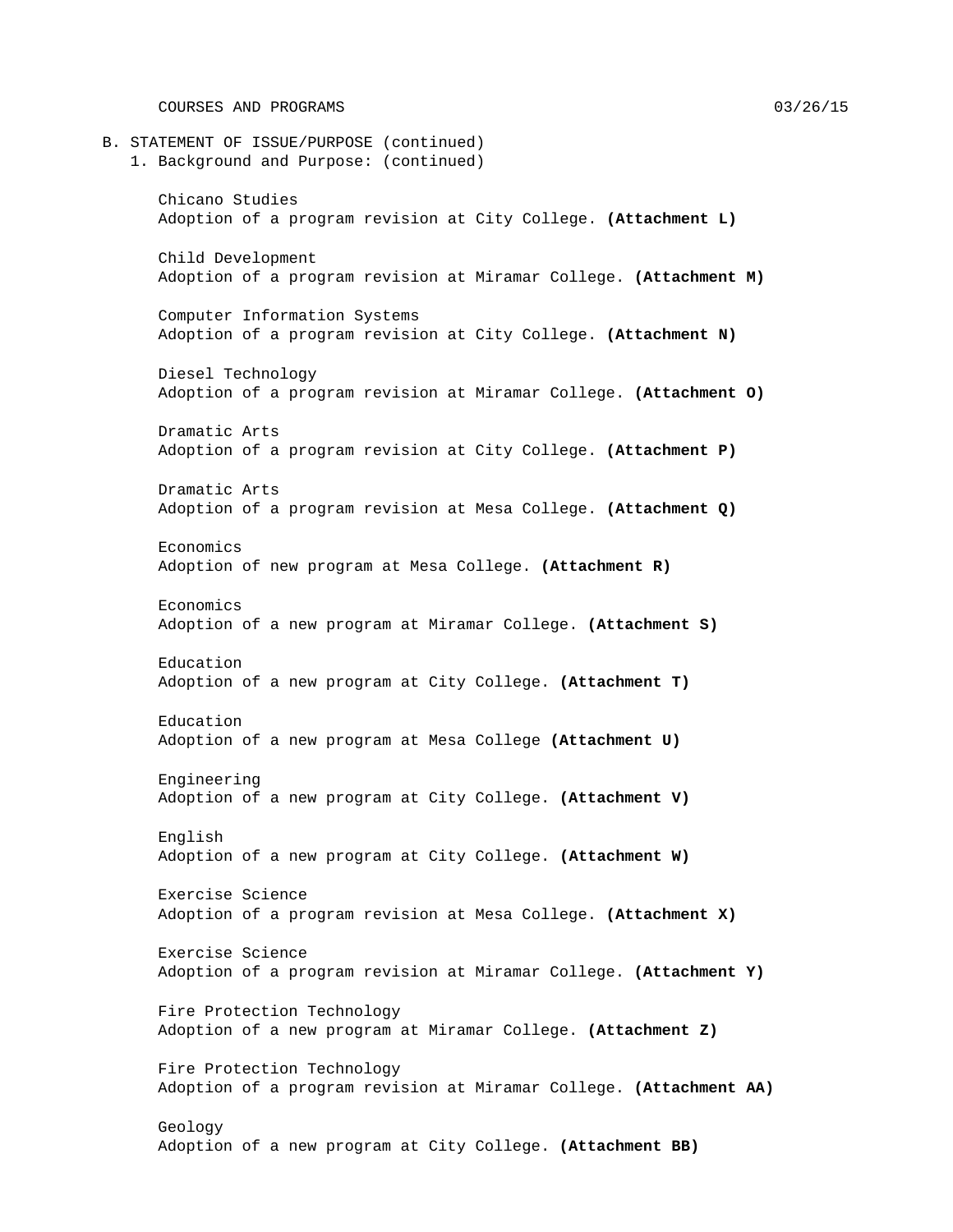COURSES AND PROGRAMS 03/26/15

- B. STATEMENT OF ISSUE/PURPOSE (continued)
	- 1. Background and Purpose: (continued)

Interdisciplinary Studies Adoption of a program revision at Miramar College. **(Attachment CC)**

Liberal Arts and Sciences Adoption of a program revision at City College. **(Attachment DD)**

Liberal Arts and Sciences Adoption of a program revision at Mesa College. **(Attachment EE)**

Paralegal Adoption of a program revision at Miramar College. **(Attachment FF)**

Philosophy Adoption of a new program at City College. **(Attachment GG)**

Radiologic Technology Adoption of a program revision at Mesa College. **(Attachment HH)**

Social Sciences Adoption of a new program at Mesa College. **(Attachment II)**

Sociology Adoption of a program revision at City College. **(Attachment JJ)**

Visual and Performing Arts Adoption of a program revision at City College. **(Attachment KK)**

2. Cost and Funding There is no additional cost to the District.

#### C. PROPOSAL

The Board of Trustees hereby grants authority to take the action outlined in Part A.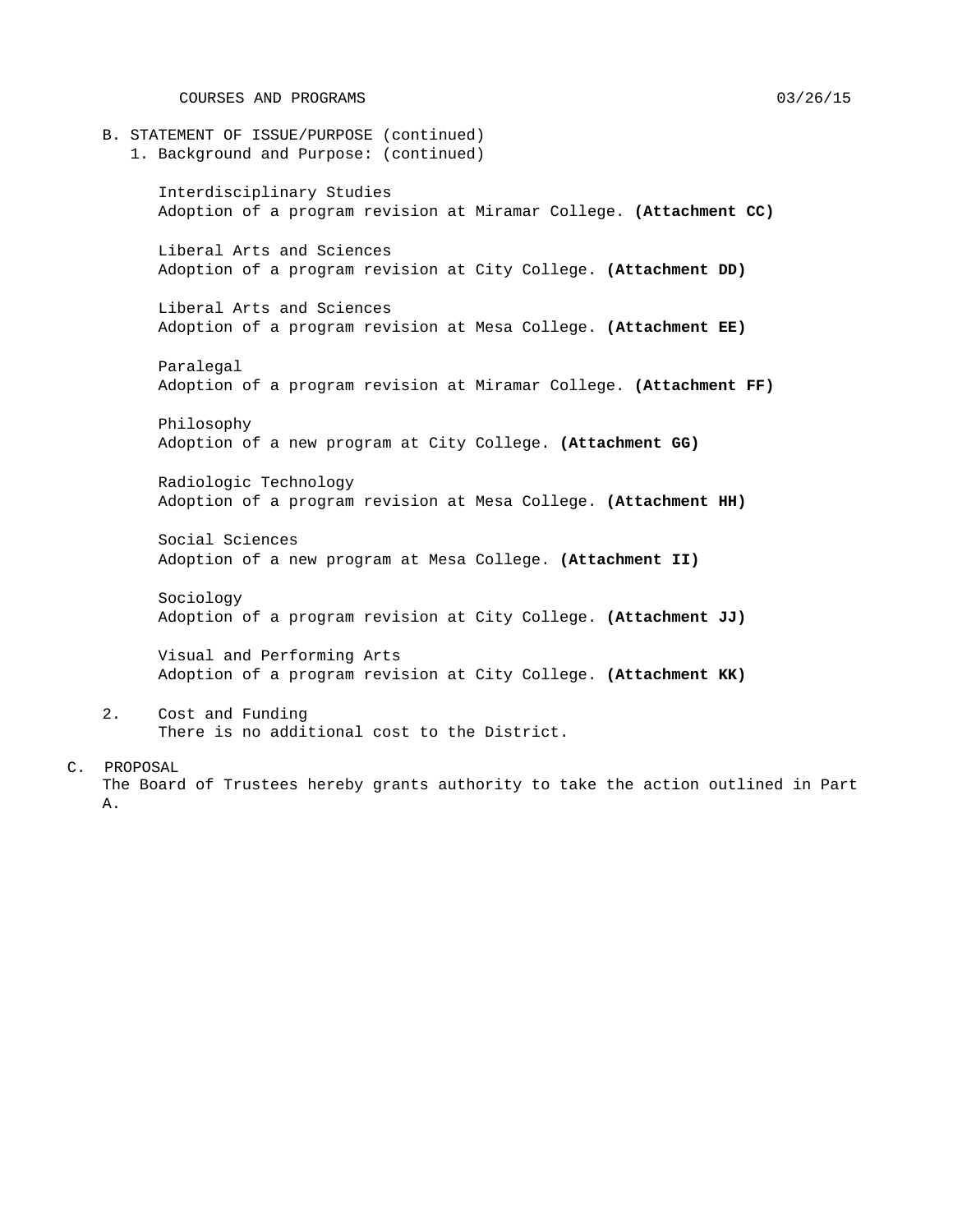Adoption of a new course at City and Mesa College.

Proposed new course at City and Mesa College:

### **155 Supervised Field Study Seminar 16 - 18 hours lecture, 1 units Grade Only**

*Corequisite:* Child Development 151 and Child Development 270.

This seminar course provides students with the opportunity to critically reflect on their student teaching fieldwork in order to effectively apply the principles and best practices of early care and education programs to their on-site work experience. This course is intended for students seeking teaching positions in early care and education settings and partially fulfills State of California Permit and Title 22 teacher requirements. (FT) Associate Degree Credit & transfer to CSU.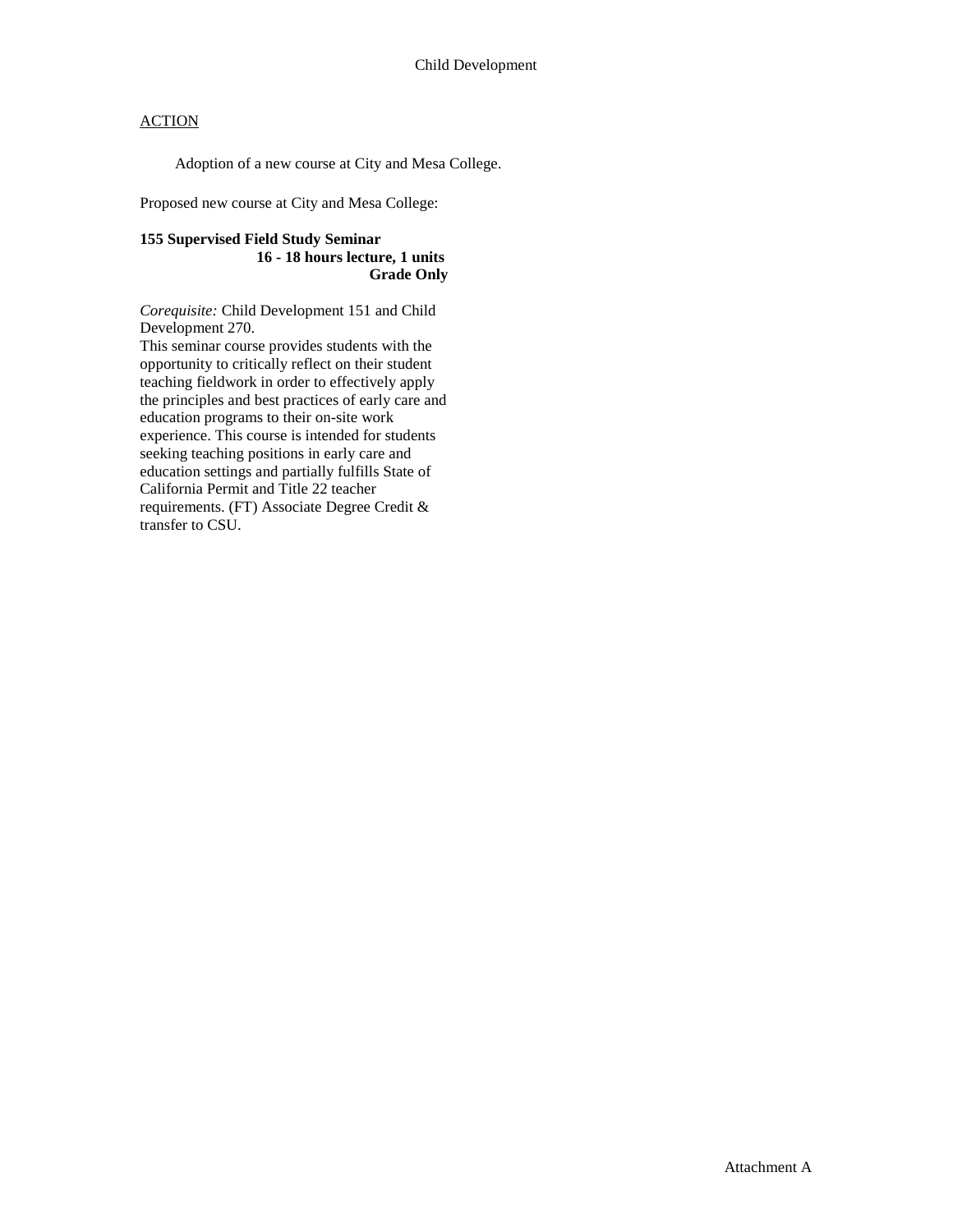Adoption of two course deactivations at City College.

Proposed course deactivations at City College:

### **91A Cosmetology Teacher Training Program I**

#### **48 - 54 hours lecture, 144 - 162 hours lab, 6 units Grade Only**

*Advisory:* English 101 with a grade of "C" or better, or equivalent or Assessment Skill Levels R6 and W6.

*Limitation on Enrollment:* This course is not open to students with previous credit for

Cosmetology152A.

*Limitation on Enrollment:* Student must have a valid California Cosmetology License and a minimum of one year of full time salon/industry experience. Trainee must provide proof of valid cosmetology license.

This course is offered for the

experienced/licensed cosmetologist to become a qualified cosmetology instructor. Training for the course will consist of practical and theoretical principles of effective teaching methods which include lesson planning, oral presentations, evaluations, test construction, and procedures to ensure environmental health and safety. Emphasis is focused on preparation for California Bureau of Barbering and Cosmetology Instructor Licensure and prospective employment in private and public Cosmetology Schools. (FT) Associate Degree Credit only and not Transferable.

### **91B Cosmetology Teacher Training Program II**

#### **48 - 54 hours lecture, 144 - 162 hours lab, 6 units Grade Only**

*Prerequisite:* Cosmetology 91A with a grade of "C" or better, or equivalent.

*Advisory:* English 42 and English 43, each with a grade of "C" or better, or equivalent or Assessment Skill Levels R4 and W4. *Limitation on Enrollment:* This course is not open to students with previous credit for Cosmetology 152B.

*Limitation on Enrollment:* A valid California Cosmetology License and a minimum of one year of full time salon/industry experience-Trainee must provide proof of valid cosmetology license.

Phase II of the Cosmetology Teacher Training program will provide the trainee with an opportunity to acquire additional skills, expand career options, workplace skill competencies, subject mastery skills and California State Board examination strategies necessary for acquiring their State Cosmetology Instructor's license. A total of 300 hours of lecture/demonstration and laboratory training to include technical and practical aspects of cosmetology science. This course is offered as a non-degree/credit for a specialized certificate. (FT) Associate Degree Credit only and not Transferable.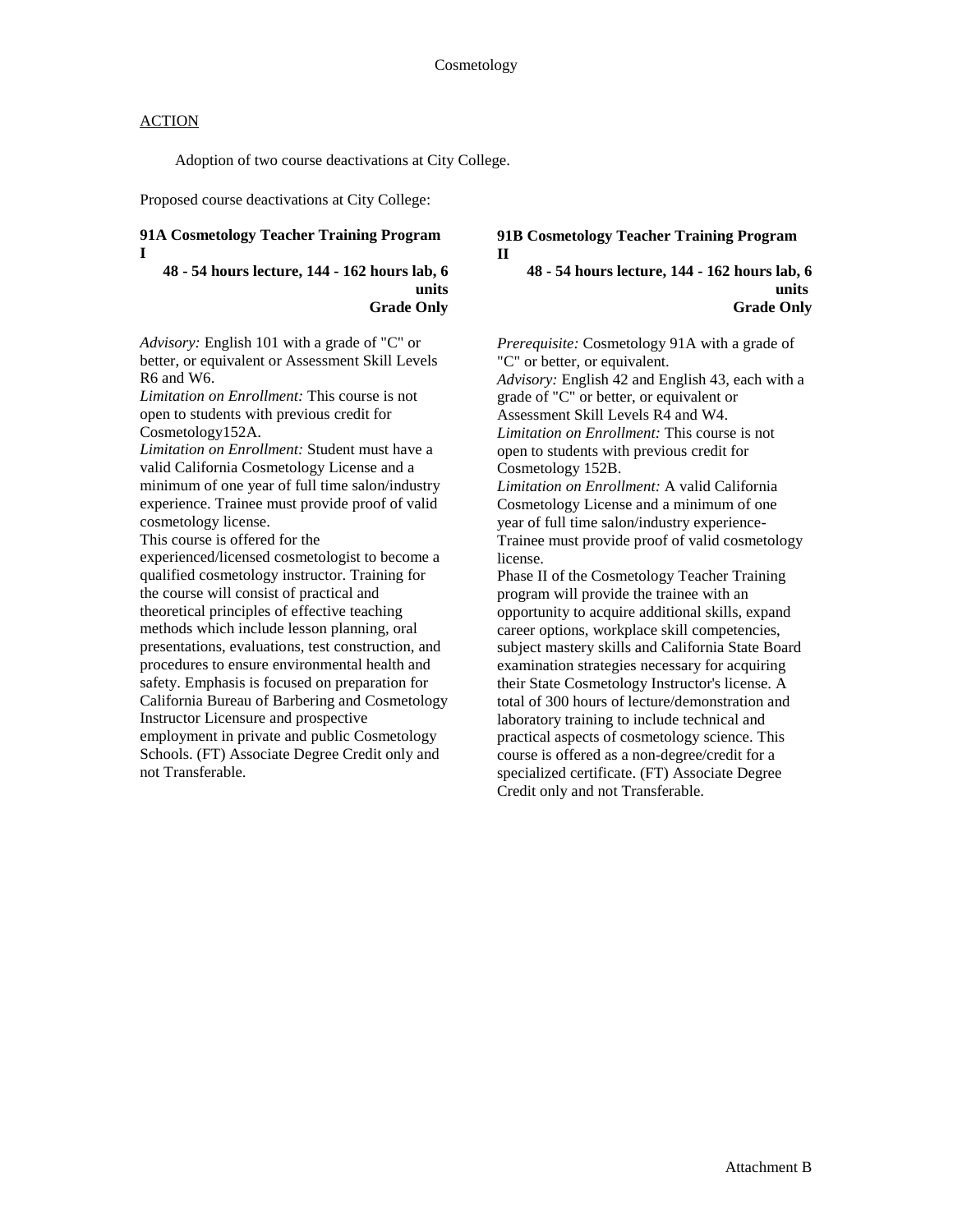Adoption of a new course at Mesa College.

Proposed new course at Mesa College:

### **220 Economics of the Environment 48 - 54 hours lecture, 3 units Grade Only**

*Advisory:* English 47A or English 48 and English 49, each with a grade of "C" or better, or equivalent or Assessment Skill Levels R5 and W5; Mathematics 46 with a grade of "C" or better, or equivalent or Assessment Skill Level M40.

This course is a study of major environmental issues from an economics perspective. Emphasis is placed on resource management. Market and government responses are evaluated and analyzed. International response to major environmental issues are explored. This course is designed for students interested in majoring in economics, sustainability, environmental science, political science, international studies, or related majors. Associate Degree Credit & transfer to CSU.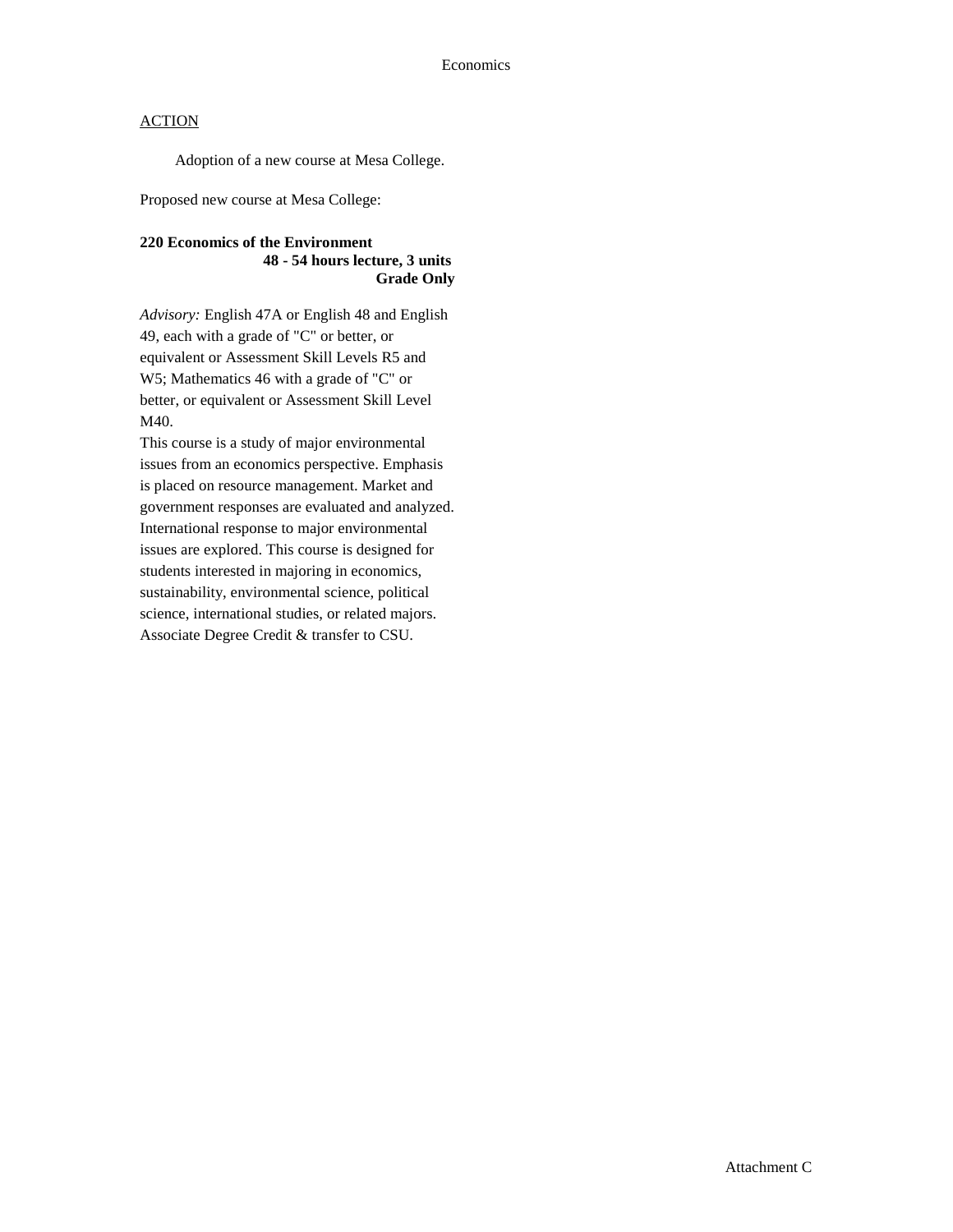Adoption of two new courses at Miramar College.

Proposed new courses at Miramar College:

### **292 Yoga Teacher Training Essentials 32 - 36 hours lecture, 48 - 54 hours lab, 3 units Grade Only**

*Advisory:* English 42 and English 43, each with a grade of "C" or better, or equivalent or Assessment Skill Levels R4 and W4. *Advisory: Completion of or concurrent enrollment in* Exercise Science 145A, Exercise Science 145B, Exercise Science 145C or Exercise Science 145D, each with a grade of "C" or better, or equivalent.

This course serves as an introduction to the fundamental concepts of yoga necessary to further one's personal practice and to instruct beginner level yoga classes. Students will investigate and develop an in-depth understanding of the eight limbs of yoga, with a specific focus on the yamas, niyamas, asanas and pranayama as a foundation for teaching yoga. Additional topics include the history and philosophy of yoga, introduction to Sanskrit, anatomy and biomechanics of yoga, asana classification, types of yoga, introduction to the yoga sutras and basic alignment principles. This course partially fulfills the requirement for the 200-hour Registered Yoga Teacher (RYT) credential with Yoga Alliance. It is intended for students seeking certification as a Registered Yoga Teacher, current yoga teachers, group fitness instructors, health coaches, personal trainers, or other health and fitness professionals. (FT) Associate Degree Credit & transfer to CSU.

## **293 Yoga Teacher Training Progressive Methodologies**

**32 - 36 hours lecture, 48 - 54 hours lab, 3 units Grade Only**

*Corequisite: Completion of or concurrent enrollment in* Exercise Science 292 with a grade of "C" or better, or equivalent. *Advisory:* English 42 and English 43, each with a grade of "C" or better, or equivalent or Assessment Skill Levels R4 and W4. *Advisory: Completion of or concurrent enrollment in* Exercise Science 145A, Exercise Science 145B, Exercise Science 145C or Exercise Science 145D, each with a grade of "C" or better, or equivalent. This course provides students with the class blueprint and teaching tools from which to develop and implement all-levels yoga classes. With a focus on instructional methods, students will explore and practically apply the concept of intelligent sequencing for leading purposeful vinyasa-based yoga class experiences. Other topics include verbal and nonverbal communication strategies; student learning styles; meditation; asana progressions and regressions; introduction to physical adjustments; energetic anatomy; lifestyle and ethics for yoga teachers; and the business of yoga. This course partially fulfills the requirement for the 200-hour Registered Yoga Teacher (RYT) credential with Yoga Alliance. It is intended for students seeking certification as a Registered Yoga Teacher, current yoga teachers, group fitness instructors, health coaches, personal trainers, or other health and fitness professionals. (FT) Associate Degree Credit & transfer to CSU.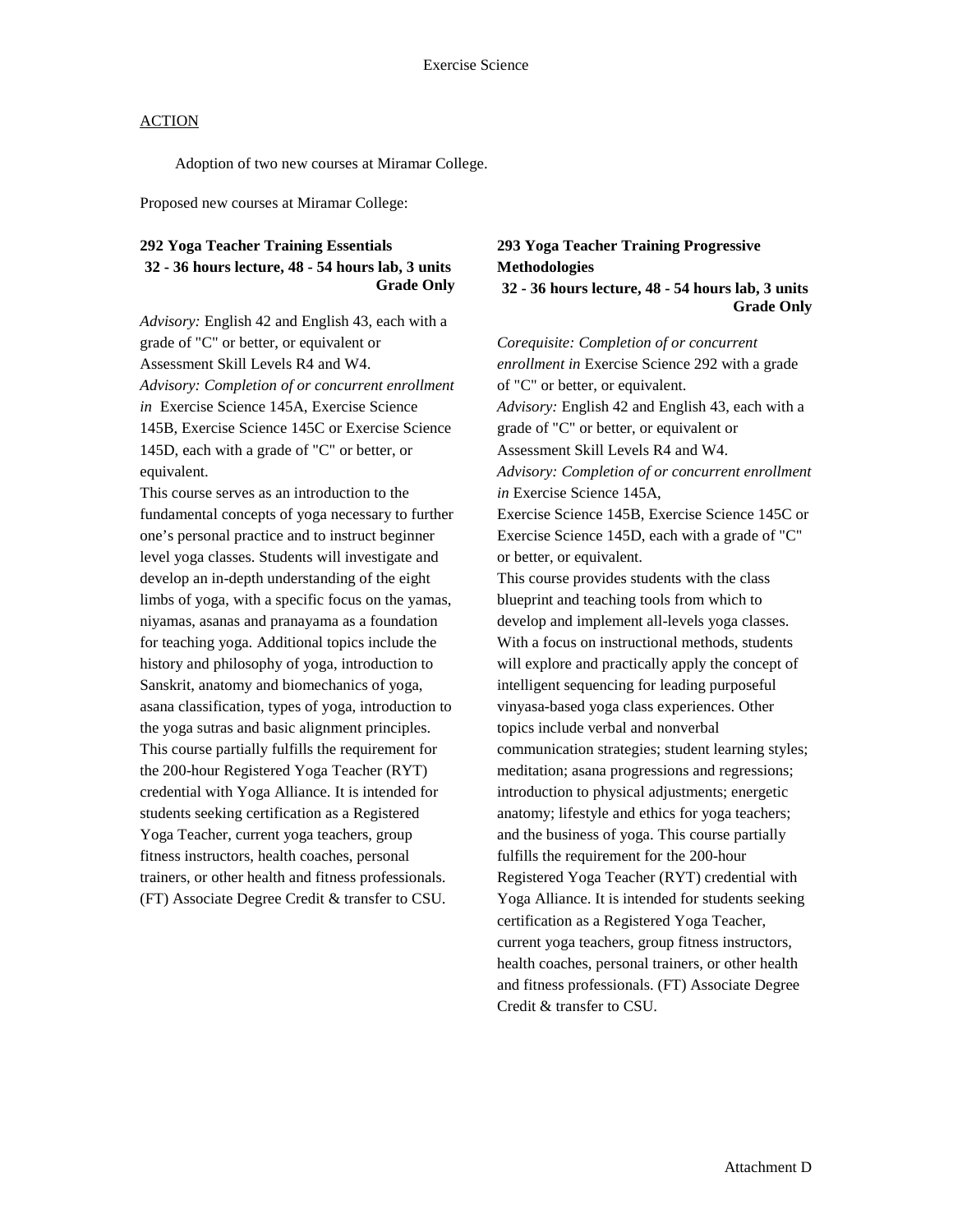Adoption of two course deactivations Miramar College.

Proposed course deactivations at Miramar College:

### **106 Truck Company Operations**

#### **48 - 54 hours lecture, 3 units Grade Only**

*Advisory*: English 47A or English 48 and English 49, each with a grade of "C" or better, or equivalent or Assessment Skill Levels R5 and W5.

This course introduces students to the planning and operation of truck companies at fires and other emergencies. Topics include truck company equipment; personnel requirements; and truck company responsibilities that relate to the strategies, tactics, and specialized skills required for truck company operations. This course is intended for students majoring in Fire Technology. (FT) Associate Degree Credit & transfer to CSU.

### **310A Basic Incident Command System I-200 16 - 18 hours lecture, 1 units Grade Only**

This course is designed for all emergency response personnel (police, fire, and EMS). This course consists of the Incident Command System (ICS) Modules 2 - 6 and meets the training needs of wildland fire personnel and other emergency response personnel. Participants are introduced to the principles associated with the ICS and Standardized Emergency Management System (SEMS). Topics provide an introduction to and overview of the ICS. The topics also introduce the participant to the interagency incident management system being adopted by the fire service and emergency response organizations across the country. (FT) Associate Degree Credit only and not Transferable.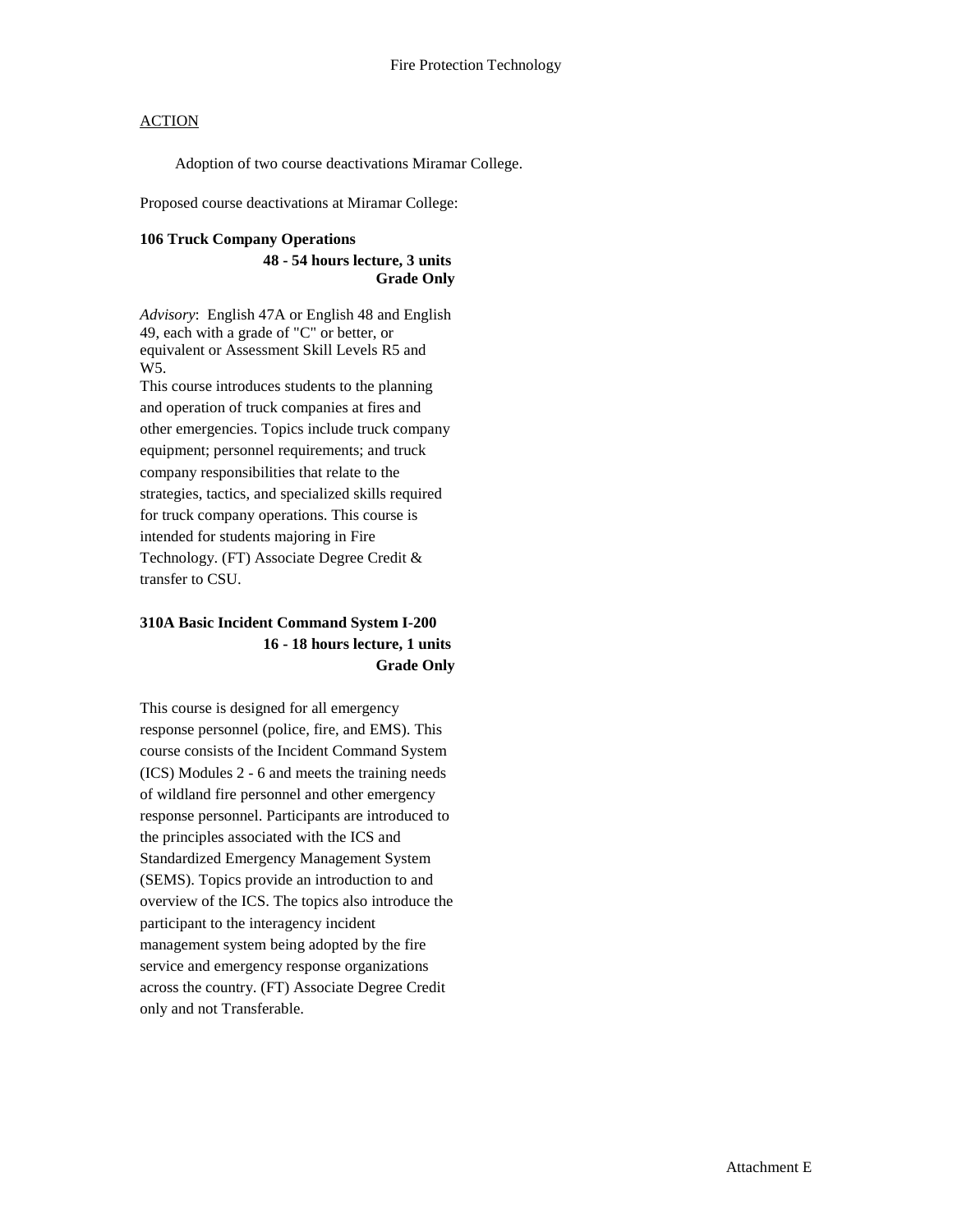Adoption of a new course at City College.

Proposed new course at City College:

#### **276 Field Work in Gerontological Services 16 - 18 hours lecture, 48 - 162 hours other, 2-4 units Grade Only**

*Prerequisite:* Human Services 95 and Human Services 101 with a grade of "C" or better, or equivalent.

*Advisory*: English 47A or English 48 and English 49, each with a grade of "C" or better, or equivalent or Assessment Skill Levels R5 and W5.

This supervised field experience course allows students to be of service to older individuals in the community while observing the ways in which organizations deal with the various aspects of aging, policy, advocacy and diversity. Emphasis is placed on providing students with practical experience in basic helping skills as well as the opportunity to explore varied career choices in the field of gerontological services. This course is designed for human services students specializing in gerontology. (FT) Associate Degree Credit & transfer to CSU.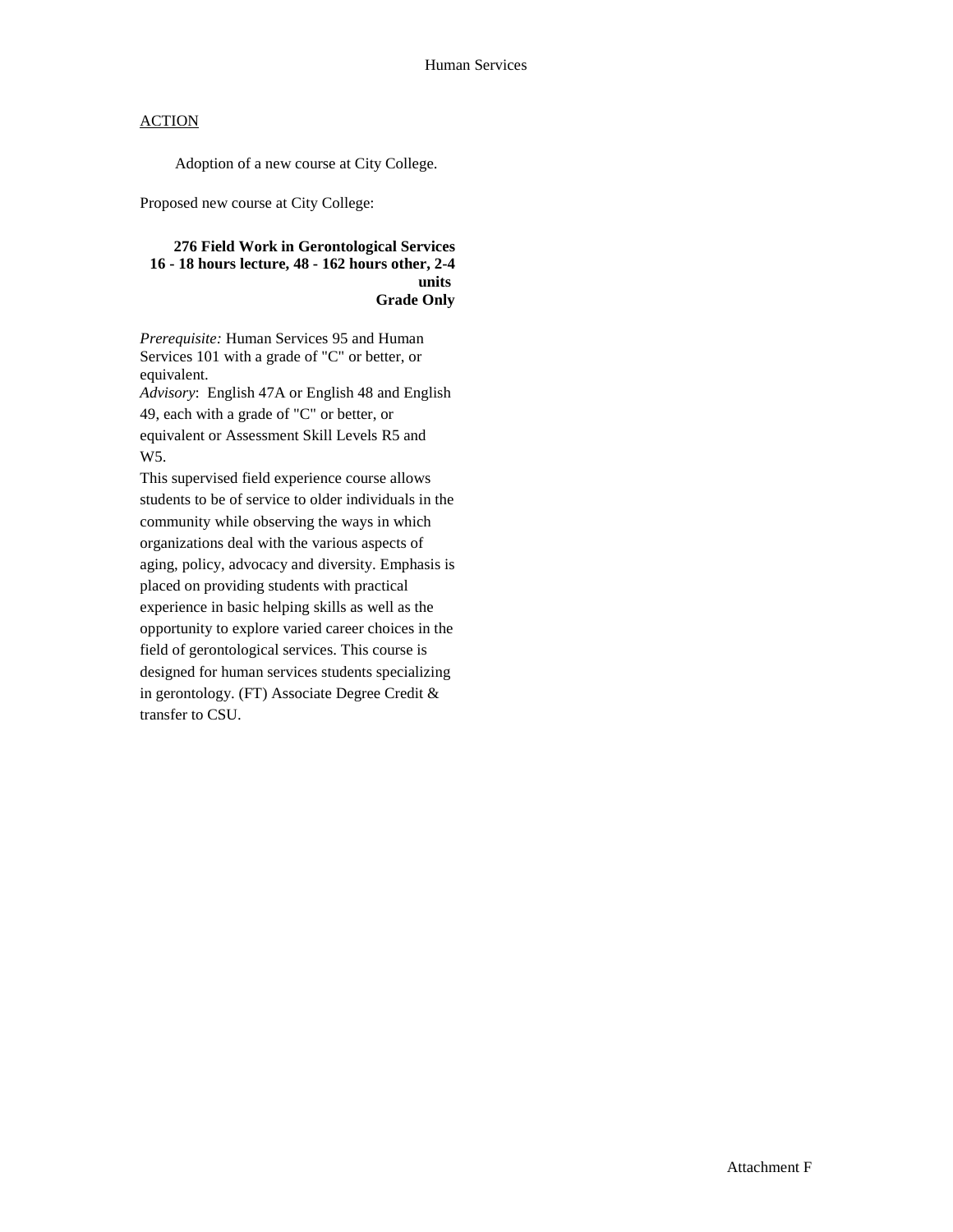Adoption of eight course deactivations at City College.

Proposed course deactivations at City College:

#### **115A Class Piano I**

### **8 - 9 hours lecture, 24 - 27 hours lab, 1 units Letter Grade or Pass/No Pass Option**

*Advisory:* English 48 and English 49, each with a grade of "C" or better, or equivalent or Assessment Skill Levels R5 and W5. This course introduces basic skills to music majors whose theoretical and practical keyboard skills are deficient, and to non-music majors who have had little or no experience at the piano. This course focuses on developing repertoire, sight reading, transposition, harmonization, creative composition, and modulation techniques. (FT) Associate Degree Credit & transfer to CSU. UC Transfer Course List.

#### **115B Class Piano II**

#### **8 - 9 hours lecture, 24 - 27 hours lab, 1 units Letter Grade or Pass/No Pass Option**

#### **REQUISITES:**

*Prerequisite:* Music 115A with a grade of "C" or better, or equivalent.

This course is a continuation of Music 115 A, with an emphasis on moderately difficult techniques in developing repertoire, keyboard techniques, sight-reading, transposition, harmonization, creative composition, improvisation, ensemble playing, and modulation techniques. This course is appropriate for music majors whose theoretical and practical keyboard skills are deficient as well as for non-music majors. (FT) Associate Degree Credit & transfer to CSU. UC Transfer Course List.

#### **215A Class Piano III 8 - 9 hours lecture, 24 - 27 hours lab, 1 units Letter Grade or Pass/No Pass Option**

*Prerequisite:* Music 115B with a grade of "C" or better, or equivalent.

This course is an intermediate level of study of practical and theoretical keyboard techniques for music majors, credential applicants, and nonmusic majors with comparable skills. The course focuses on intermediate skill development of repertoire, keyboard technique, sight- reading, transposition, harmonization, creative composition, improvisation, ensemble playing, and modulation techniques. (FT) Associate Degree Credit & transfer to CSU. UC Transfer Course List.

#### **215B Class Piano IV 8 - 9 hours lecture, 24 - 27 hours lab, 1 units Letter Grade or Pass/No Pass Option**

*Prerequisite:* Music 215A with a grade of "C" or better, or equivalent.

This course is an advanced level of study of practical and theoretical keyboard techniques for music majors, credential applicants, and nonmusic majors with comparable skills. The course focuses on advanced skill development of repertoire, keyboard technique, sight- reading, transposition, harmonization, creative composition, improvisation, ensemble playing, and modulation techniques. (FT) Associate Degree Credit & transfer to CSU. UC Transfer Course List.

#### **230A Jazz Improvisation**

**48 - 54 hours lab, 1 units Letter Grade or Pass/No Pass Option**

A comprehensive study of the techniques and literature of improvisation with an emphasis of jazz improvisation and interpretation. Analysis and practical application of chord progressions used in jazz. (FT) Associate Degree Credit & transfer to CSU. UC Transfer Course List.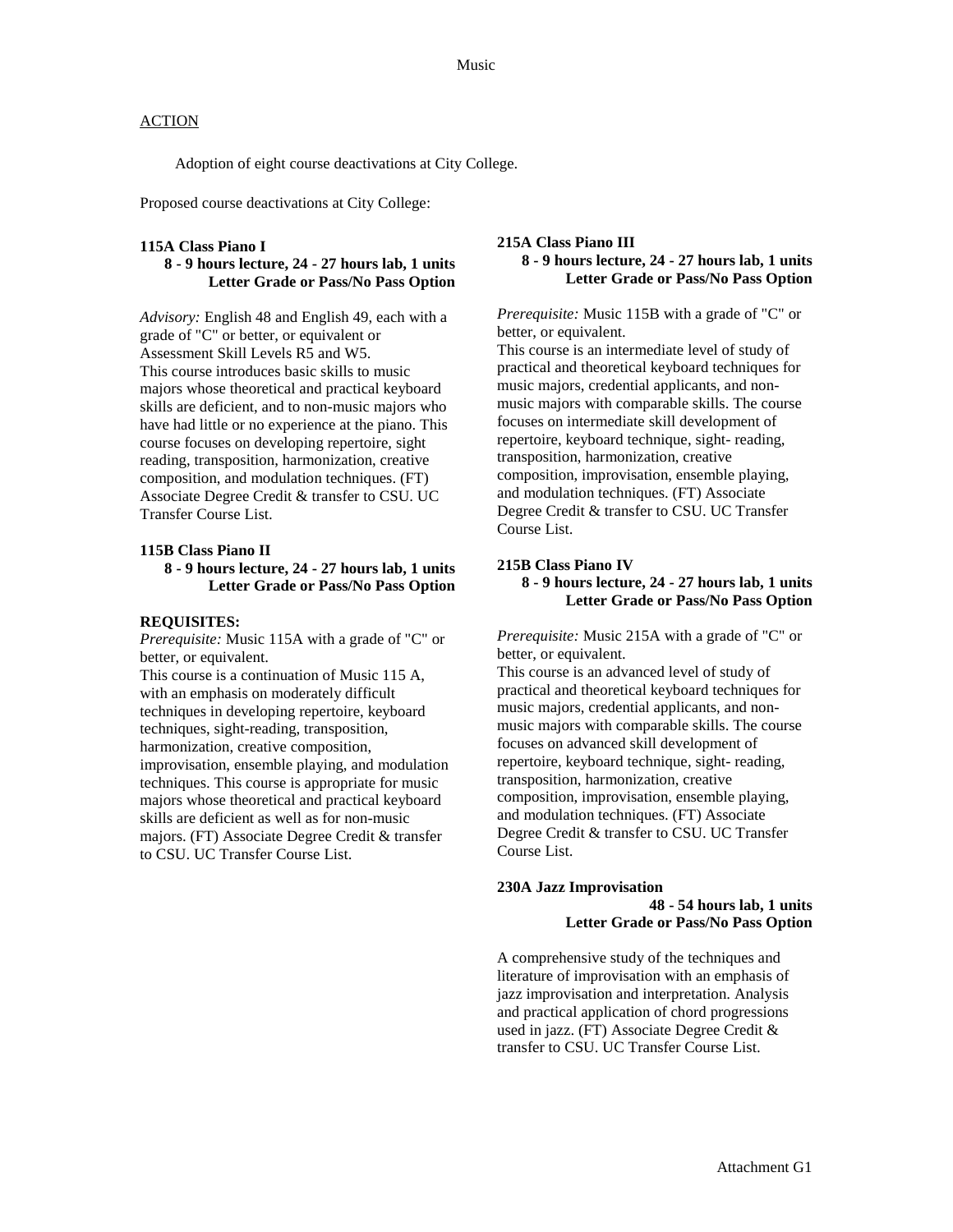#### **230B Jazz Improvisation**

#### **48 - 54 hours lab, 1 units Letter Grade or Pass/No Pass Option**

A comprehensive study of the techniques and literature of improvisation with an emphasis of jazz improvisation and interpretation. Analysis and practical application of chord progressions used in jazz. Associate Degree Credit & transfer to CSU. UC Transfer Course List.

#### **230C Jazz Improvisation 48 - 54 hours lab, 1 units Letter Grade or Pass/No Pass Option**

*Prerequisite:* Music 230B with a grade of "C" or better, or equivalent.

This course is a continuation of Music 230 A and B, Jazz Improvisation. Emphasis is placed on providing students with an ever-broadening repertoire of Jazz standards and theory as well as an introduction to the basics of commercial arranging. This course is intended for students majoring in Music, students planning on a career in commercial music, and anyone interested in honing their Jazz skills. (FT) Associate Degree Credit & transfer to CSU. UC Transfer Course List.

### **230D Jazz Improvisation**

#### **48 - 54 hours lab, 1 units Letter Grade or Pass/No Pass Option**

*Prerequisite:* Music 230C with a grade of "C" or better, or equivalent.

This course is a continuation of Music 230 A, B and C, Jazz Improvisation. Emphasis is placed on providing students with an ever-broadening repertoire of Jazz standards as well as more contemporary Jazz tunes. Topics also include advanced Jazz theory and commercial arranging concepts. This course is intended for students majoring in Music, students planning on a career in commercial music, and anyone interested in honing their Jazz skills. (FT) Associate Degree Credit & transfer to CSU. UC Transfer Course List.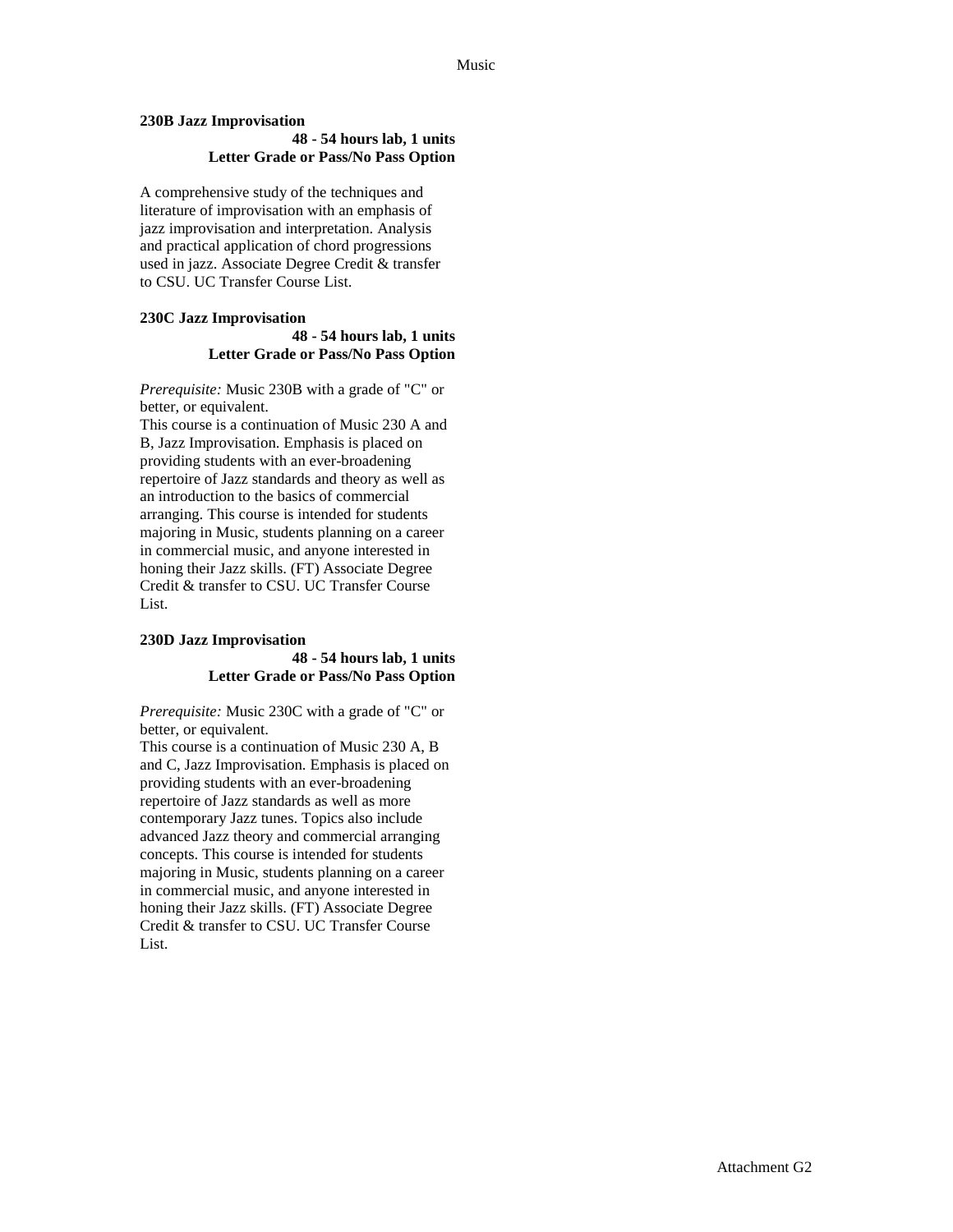Adoption of two new courses at Mesa College.

Proposed new courses at Mesa College:

#### **60 Venipuncture for Radiology**

**24 - 27 hours lab, 0.5 units Grade Only**

*Corequisite: Completion of or concurrent enrollment in* Radiologic Technology 253B with a grade of "C" or better, or equivalent. *Limitation on Enrollment:* Special Admission must be admitted to program. This course provides students with supervised training in venipuncture and meets the California Health and Safety Code requirements for venipuncture certificate. This course is for Radiologic Technology students and community Radiologic Technologists. Associate Degree Credit only and not Transferable.

### **231 Pathology for Imaging Sciences 32 - 36 hours lecture, 2 units Grade Only**

*Corequisite: Completion of or concurrent enrollment in* Radiologic Technology 241 with a grade of "C" or better, or equivalent. *Limitation on Enrollment:* Special Admission must be admitted to program. This is an advanced course for students in the Radiologic Technology Program. Topics include: Pathologic Processes and Imaging Strategies for the Skeletal, Respiratory, Gastrointestinal, Hepatobiliary, Urinary, Reproductive, Circulatory, Nervous and Endocrine Systems. Contrast media selection and use for pathologic visualization is also discussed. This course is designed for students admitted into the Radiologic Technology program. (FT) Associate Degree Credit & transfer to CSU.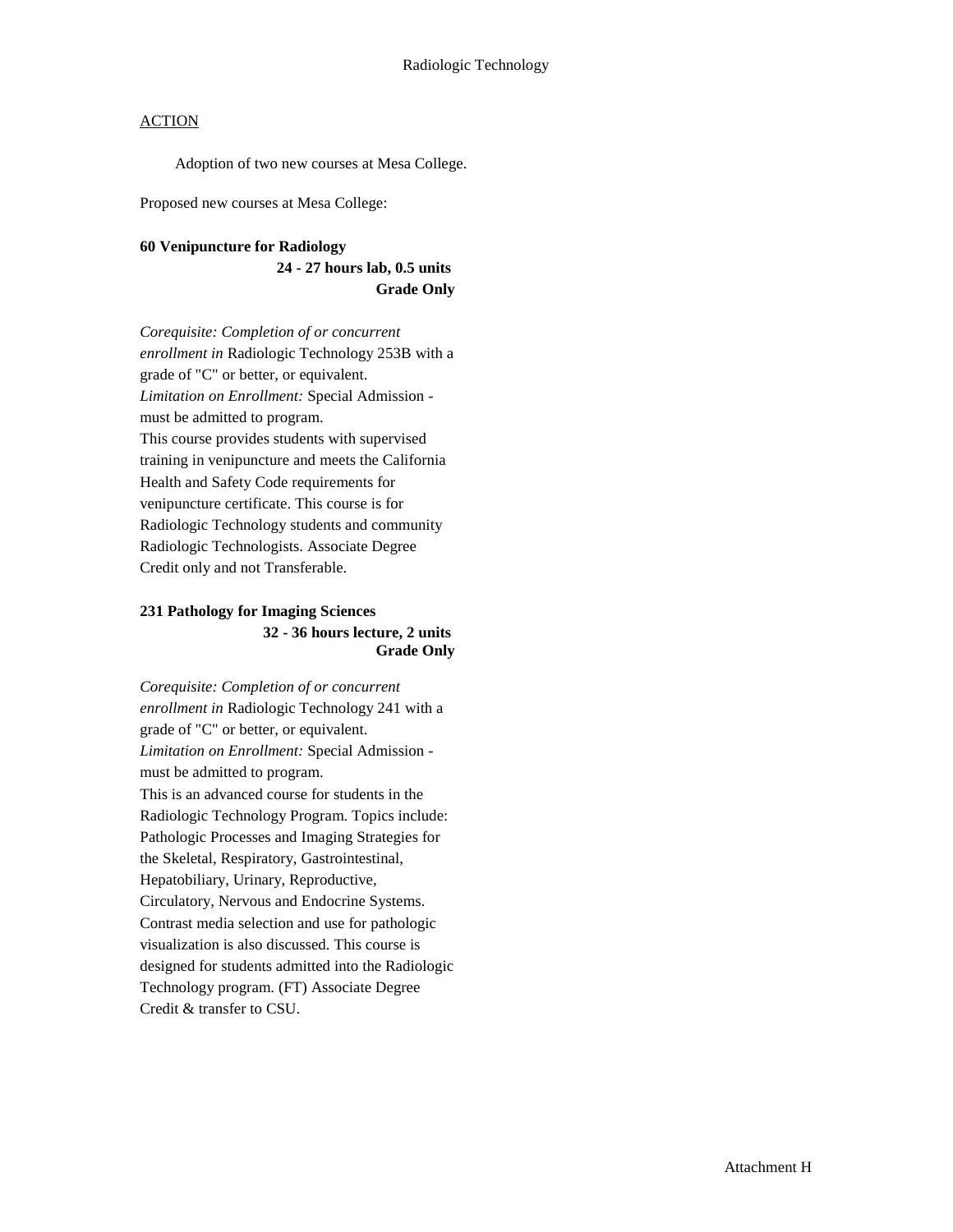Adoption of a course deactivation at Mesa College.

Proposed course deactivation at Mesa College:

### **240 Radiation Biology**

### **16 - 18 hours lecture, 1 units Grade Only**

*Corequisite:* Radiologic Technology 253A. *Limitation on Enrollment:* Special Admission must be admitted to program. This is a course for students in the Radiologic Technology program. Topics include state radiation safety regulations, radiation hazards, and methods to reduce occupational and patient exposure. (FT) Associate Degree Credit & transfer to CSU.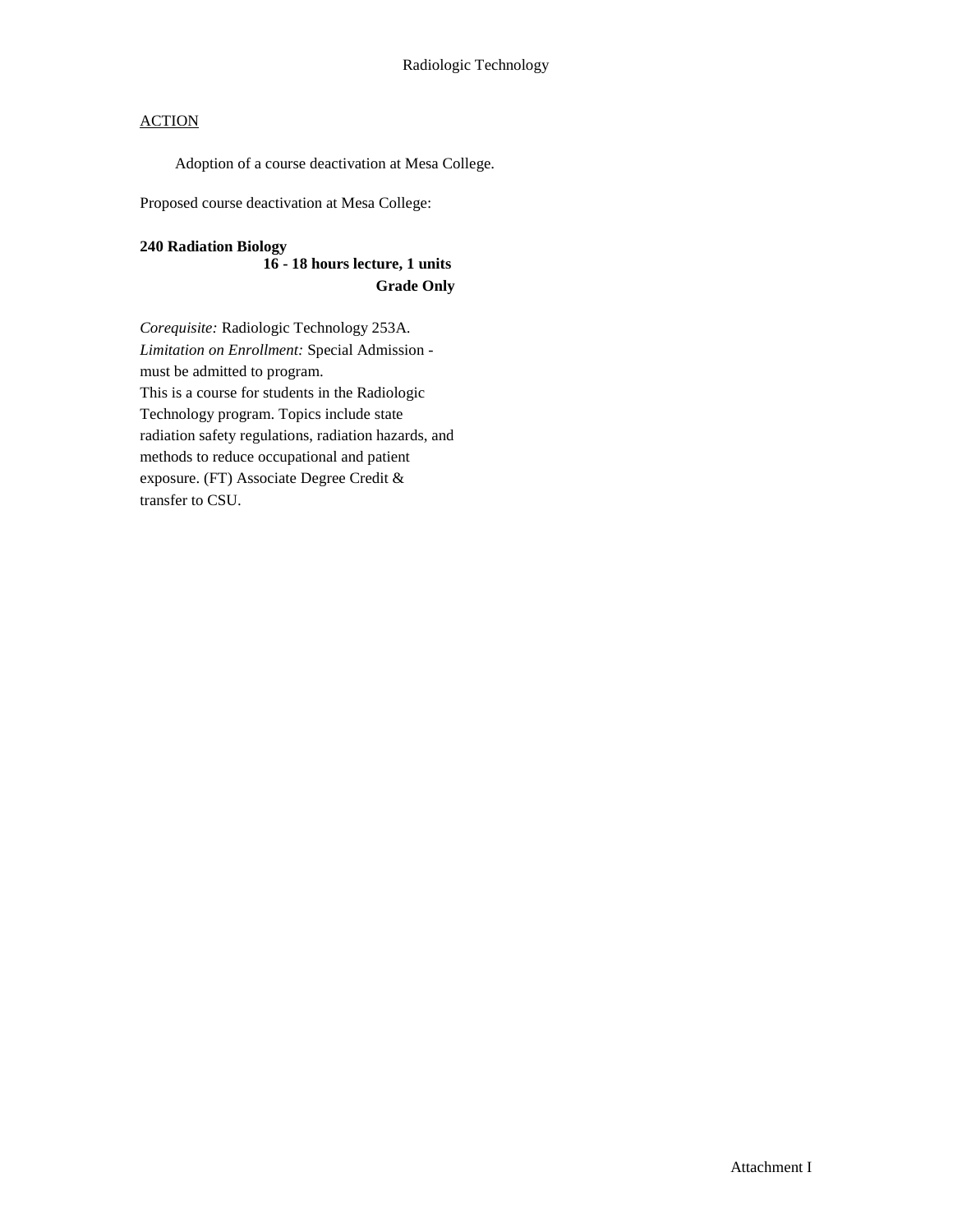#### Accountancy

Pursuant to Section 78016 of the Education Code, the following is a program review summary: Certificate of Performance Accounting Bookkeeping Program

| A.        | Labor Market Information <sup>1</sup> : | The annual average number of persons employed in the<br>Accounting Bookkeeping program area was $14,810$ in the<br>2012 employment year. Approximately 3,050 new job<br>openings are projected through 2022. |
|-----------|-----------------------------------------|--------------------------------------------------------------------------------------------------------------------------------------------------------------------------------------------------------------|
| <b>B.</b> | Duplication <sup>2</sup> :              | Cuyamaca College, and MiraCosta College.                                                                                                                                                                     |
| C.        | Effectiveness <sup>3</sup> :            | Program area OR the projected enrollment of 30 for the 2015<br>year in the new program area.                                                                                                                 |

- 1. California Employment Development Department.
- 2. California Employment Development Department.
- 3. Current course enrollment patterns.

### **ACTION**

Adoption of a new program at Miramar College.

Proposed new program at Miramar College:

## **Certificate of Performance Accounting Bookkeeping**

| <b>Courses Required for the Major:</b>             | <b>Units</b> |
|----------------------------------------------------|--------------|
| <b>ACCT102 Basic Accounting or</b>                 |              |
| ACCT 116A Financial Accounting3-4                  |              |
| <b>ACCT 150 Computer Accounting Applications.3</b> |              |
| BUSE 101 Business Mathematics 3                    |              |
| CBTE 143 Intermediate Microsoft Excel3             |              |

**Total Units = 12 - 13**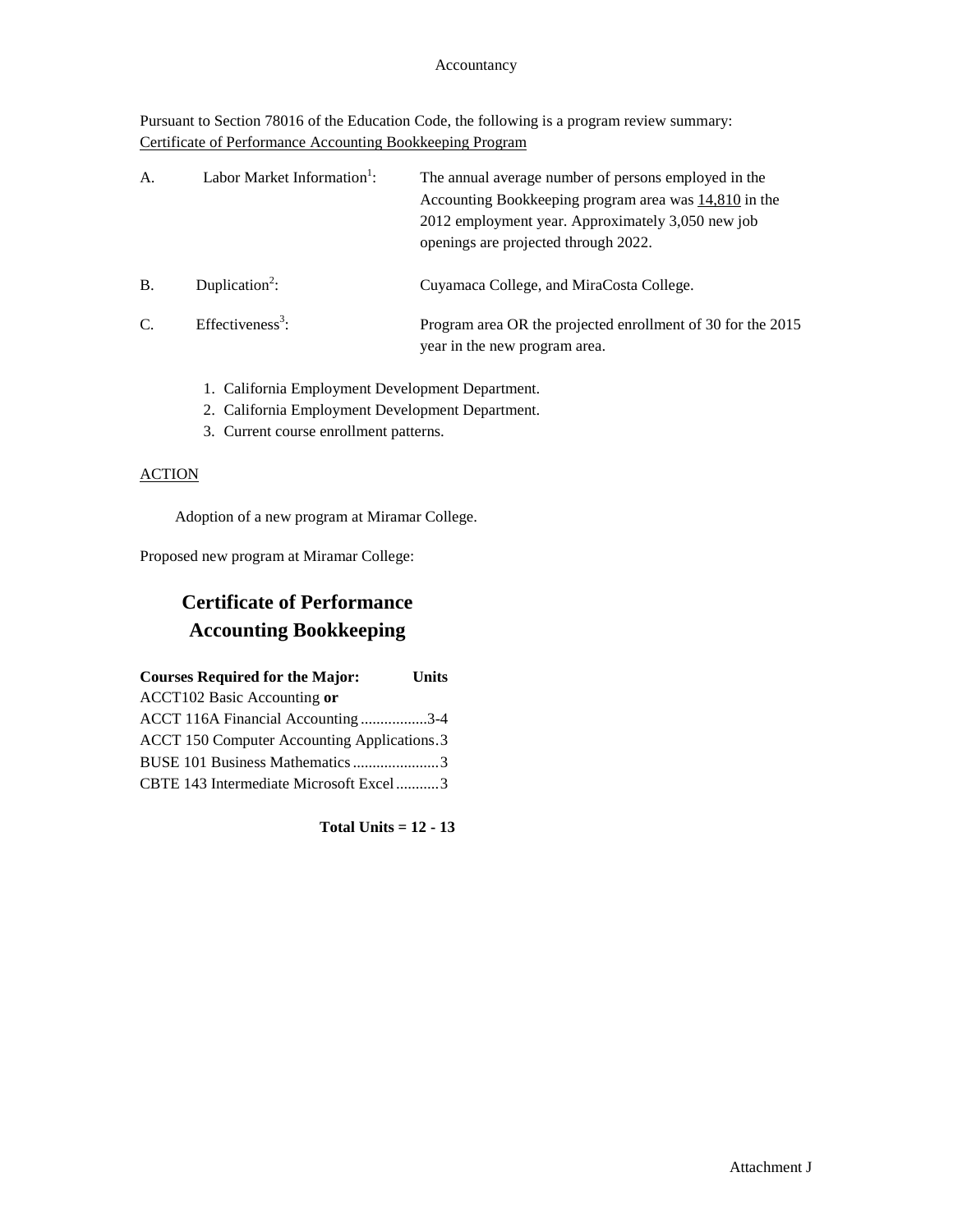Pursuant to Section 78016 of the Education Code, the following is a program review summary: Certificate of Achievement Gerontology Program

| A.        | Labor Market Information <sup>1</sup> : | The annual average number of persons employed in the<br>Gerontology program area is $2,500^*$ in the 2015 employment<br>year. Approximately 3,000* new job openings are projected<br>through 2016. |
|-----------|-----------------------------------------|----------------------------------------------------------------------------------------------------------------------------------------------------------------------------------------------------|
| <b>B.</b> | Duplication <sup>2</sup> :              | None. $+$                                                                                                                                                                                          |
| C.        | Effectiveness <sup>3</sup> :            | Program area OR the projected enrollment of 24-36 for the<br>2015-2016 year in the new program area.                                                                                               |

\* The field of gerontology is very diverse, offering many different employment opportunities. Some possible career opportunities for a student with a certificate in gerontology may include: home care agencies and individual/ family services, community care facilities, residential communities and non-profit and for-profit organizations serving the elderly and their families. Job seekers with Certificate of Achievement in Gerontology may be employed by individual/ family services and home care agencies (non-medical home care services), community care facilities (hospitals, hospices, adult day care centers, nursing homes, boarding cares, residential care facilities for elderly, correction facilities, etc.), Residential communities/ independent living, Non-profit and for-profit organizations, including city, state, and federal government agencies, and other job opportunities that may intersect with gerontology, such as, pharmacy aides, healthcare interior designer (gerontology specialization), hospitality services, ergonomist, intergenerational specialist, nutrition educator, banking (older adult customer service representative/ reverse mortgage specialist, and account specialist (with advertising companies promoting products and/or services for older adults population).

<sup>+</sup> MiraCosta College offers a certificate of proficiency in "Optimal Aging & Older Adulthood" within the gerontology department. This is the closest program offered within nine (9) community colleges in San Diego County.

- 1. California Labor Market Information at [http://www.labormarketinfo.edd.ca.gov/.](http://www.labormarketinfo.edd.ca.gov/)
- 2. Saman Yaghmaee, Ed. D. Local Researcher on availability of Gerontology Certificate Program in San Diego County.
- 3. Saman Yaghmaee, Ed. D. Local Researcher on availability of Gerontology Certificate Program in San Diego County.

#### ACTION

Adoption of a new program at City College.

Proposed new program at City College:

## **Certificate of Achievement Gerontology**

| <b>Courses Required for the Major:</b>  | <b>Units</b> |
|-----------------------------------------|--------------|
| HUMS 095 Public Assistance and Benefits |              |
|                                         |              |

| HUMS 101 Introduction to Human Aging3     |  |
|-------------------------------------------|--|
| HUMS 103 Introduction to Community Health |  |
|                                           |  |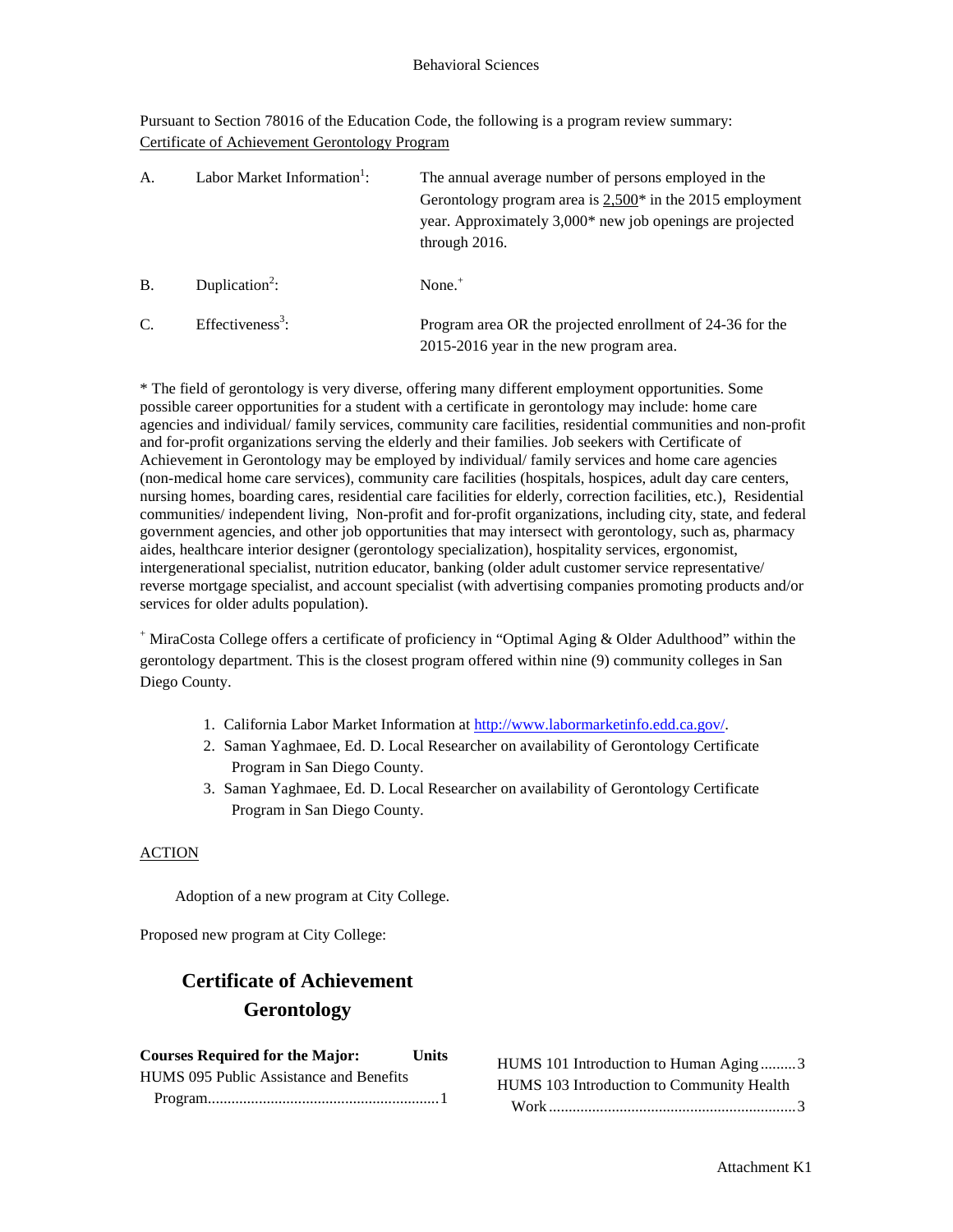#### Behavioral Sciences

| HUMS 110 Social Work Fields of Service3  |
|------------------------------------------|
| HUMS 276 Field Work in Gerontology       |
|                                          |
| PSYC 111 Psychological/Social Aspects of |
|                                          |
| PSYC 230 Psychology of Lifespan          |
|                                          |

**Total Units = 18-20**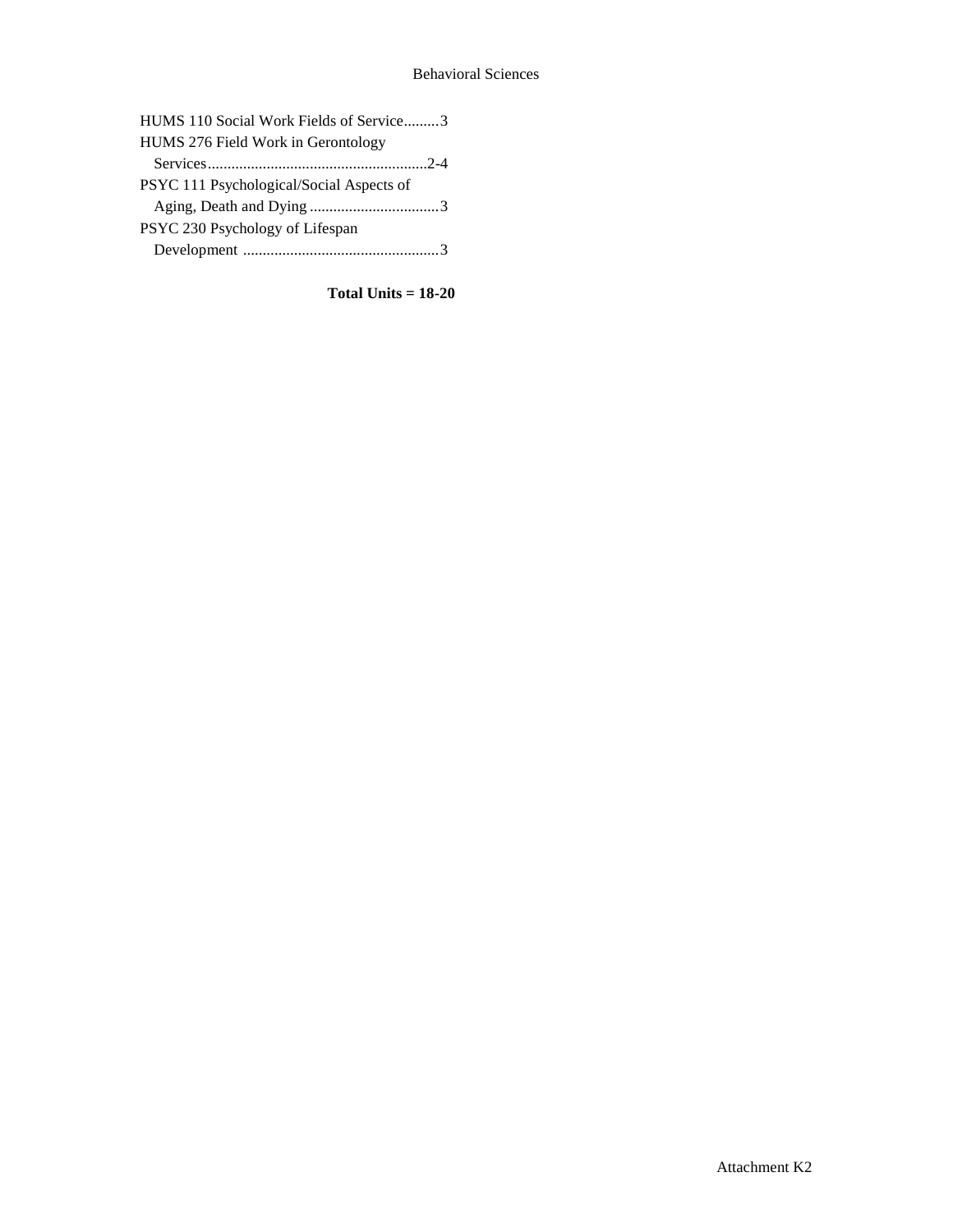Adoption of a program revision at City College.

Proposed program revision at City College:

## **Associate of Arts Degree Chicana and Chicano Studies**

| <b>Courses Required for the Major:</b><br>Units        |
|--------------------------------------------------------|
| CHIC 110A Introduction to Chicano Studies or 3         |
| CHIC 110B Introduction to Chicano Studies 3            |
| CHIC 130 Mexican Literature in Translation or          |
| CHIC 135 Chicana/o Literature or                       |
| <b>CHIC 138 Literature of La Raza in Latin America</b> |
|                                                        |
| CHIC 141A United States History from a Chicano         |
|                                                        |
| CHIC 141B United States History from a Chicano         |
|                                                        |
| CHIC 150 History of Mexico or 3                        |
| CHIC 170 La Chicana or                                 |
| CHIC 201 The Indigenous Tradition of Mexico            |
| and Ancient Mesoamerica or                             |
|                                                        |
|                                                        |
| Select one of the following courses: Units             |
|                                                        |
| SPAN 202 Fourth Course in Spanish 5                    |
|                                                        |
| <b>Select two of the following courses:</b> Units      |
| CHIC 110B Introduction to Chicano Studies  3           |
| CHIC 130 Mexican Literature in Translation3            |
| CHIC 135 Chicana/o Literature3                         |
| CHIC 138 Literature of La Raza in Latin America        |
|                                                        |
|                                                        |
|                                                        |
| CHIC 201 The Indigenous Tradition of Mexico            |
|                                                        |
|                                                        |
|                                                        |

*The department recommends that student planning to transfer to the Chicano Studies major at SDSU select CHIC 170.*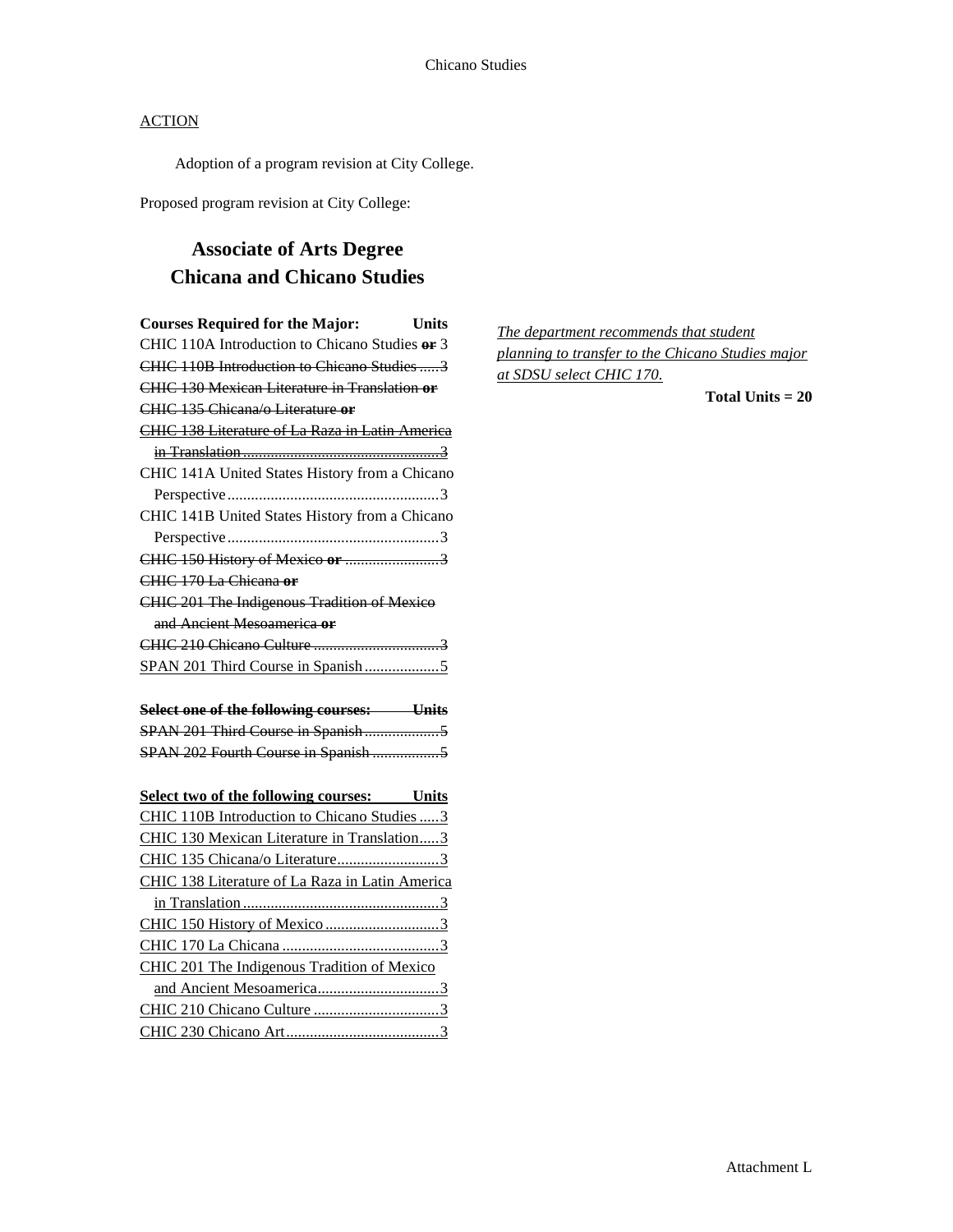Adoption of a program revision at Miramar College.

Proposed program revision at Miramar College:

## **Certificate of Performance Achievement Assistant Teacher**

| <b>Courses Required for the Major:</b>      | <b>Units</b> |
|---------------------------------------------|--------------|
| CHIL 101 Human Growth and Development3      |              |
| CHIL 141 The Child, Family and Community3   |              |
| CHIL 180 Nutrition, Health and Safety for   |              |
|                                             |              |
|                                             |              |
| Select one two courses from:                | <b>Units</b> |
| CHIL 111 Curriculum: Music/Motor Skills or  |              |
| CHIL 121 Creative Art or                    |              |
| CHIL 131 Curriculum: Language/Science or  3 |              |
| CHIL 141 The Child, Family and Community3   |              |
|                                             |              |
| One or more of the following courses is     |              |
| recommended to gain experience and credits  |              |
| required for higher level permits: Units    |              |
| <b>CHIL 160 Observing and Understanding</b> |              |
|                                             |              |
| CHIL 161 Observations and Issues in Child   |              |
|                                             |              |
| CHIL 270 Work Experience 1 4                |              |
| CHIL 291 Child Development Lab              |              |
|                                             |              |
| CHIL 291A Child Development Center          |              |
|                                             |              |
| CHIL 291B Child Development Center          |              |
|                                             |              |
| CHIL 291C Child Development Center          |              |
|                                             |              |
| CHIL 291D Child Development Center          |              |
|                                             |              |

**Total Units = 10 13 12**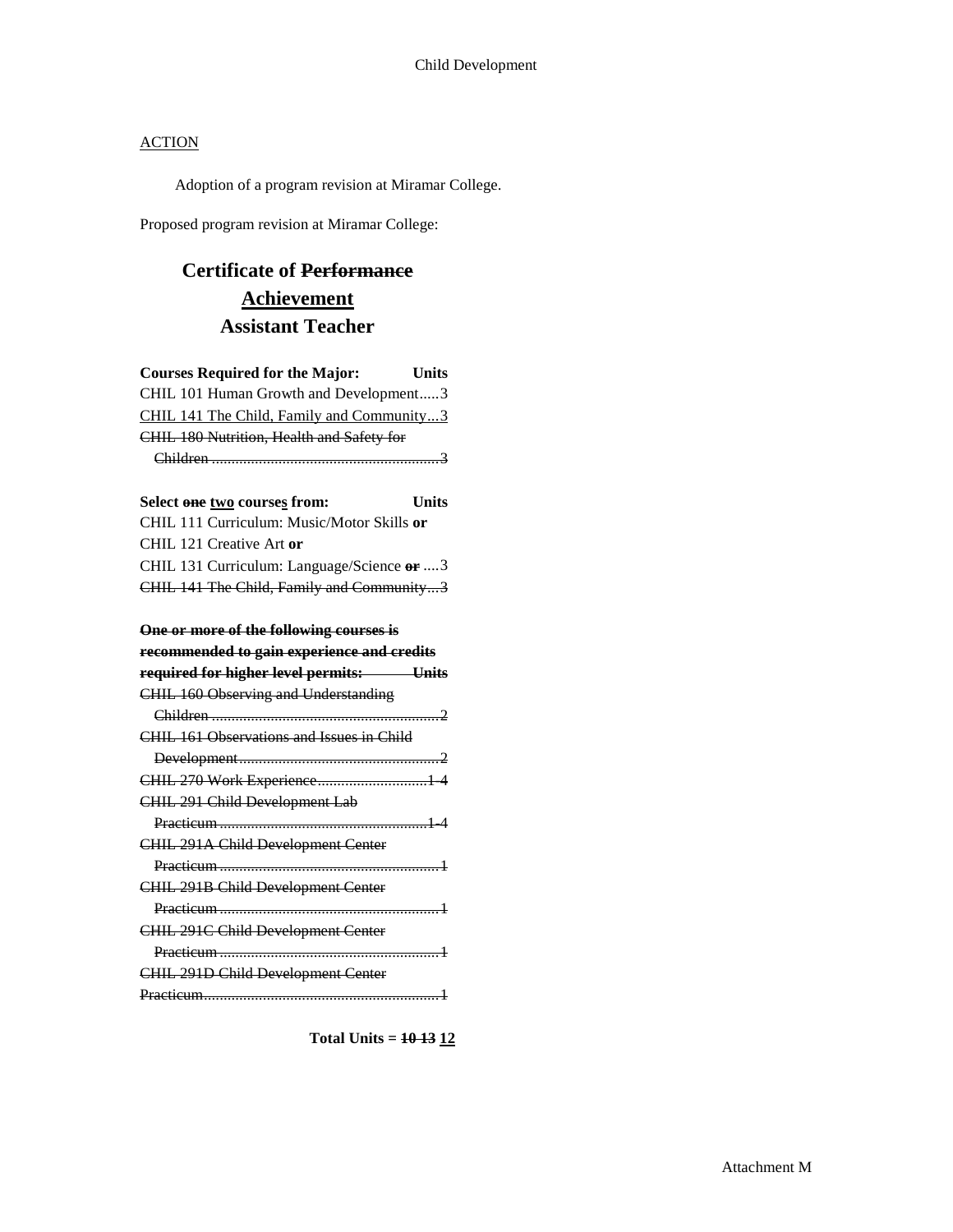Adoption of a program revision at City College.

Proposed program revisions at City College:

## **Certificate of Achievement Information Technology Management**

| <b>Courses Required for the Major:</b><br>Units |  |  |  |  |
|-------------------------------------------------|--|--|--|--|
| INWT 100 Survey of Operating Systems4           |  |  |  |  |
| INWT 110 Desktop Support Technician I3          |  |  |  |  |
|                                                 |  |  |  |  |
| INWT 140 Security+ Certification Training  3    |  |  |  |  |
| MSFT 130 Configuring Microsoft Windows          |  |  |  |  |
|                                                 |  |  |  |  |
| MSFT 132 Windows Server Network                 |  |  |  |  |
| Infrastructure, Configuring 3                   |  |  |  |  |
| MSFT 137 Windows Server Active Directory,       |  |  |  |  |
|                                                 |  |  |  |  |
|                                                 |  |  |  |  |
| <b>BUSE</b><br>092 Introduction to Business     |  |  |  |  |
| Communication or                                |  |  |  |  |
| BUSE 119 Business Communications3               |  |  |  |  |
|                                                 |  |  |  |  |

### **Select two courses from the following: Units** INWT 105 Project ..............................................4 INWT 145 Linux + Prep.....................................4 MSFT 132 Windows Server Network Infrastructure, Configuring ................................3 MSFT 137 Windows Server Active Directory, Configuring.....................................................2

**Total Units = 28 – 30.5**

## **Associate of Science Degree Information Technology Management**

| <b>Courses Required for the Major:</b>       |  | Units |
|----------------------------------------------|--|-------|
| INWT 100 Survey of Operating Systems 4       |  |       |
| INWT 110 Desktop Support Technician I3       |  |       |
|                                              |  |       |
| INWT 140 Security+ Certification Training  3 |  |       |
| MSFT 130 Configuring Microsoft Windows       |  |       |
|                                              |  |       |
| MSFT 132 Windows Server Network              |  |       |
|                                              |  |       |
| MSFT 137 Windows Server Active Directory,    |  |       |
|                                              |  |       |
|                                              |  |       |
| <b>BUSE</b><br>092 Introduction to Business  |  |       |
| Communication or                             |  |       |
| BUSE 119 Business Communications 3           |  |       |

|  |  |  |  |  | Select two courses from the following: Units |
|--|--|--|--|--|----------------------------------------------|
|  |  |  |  |  |                                              |
|  |  |  |  |  |                                              |
|  |  |  |  |  | MSFT 132 Windows Server Network              |
|  |  |  |  |  |                                              |
|  |  |  |  |  | MSFT 137 Windows Server Active Directory,    |
|  |  |  |  |  |                                              |

**Total Units =**  $28 - 30.5$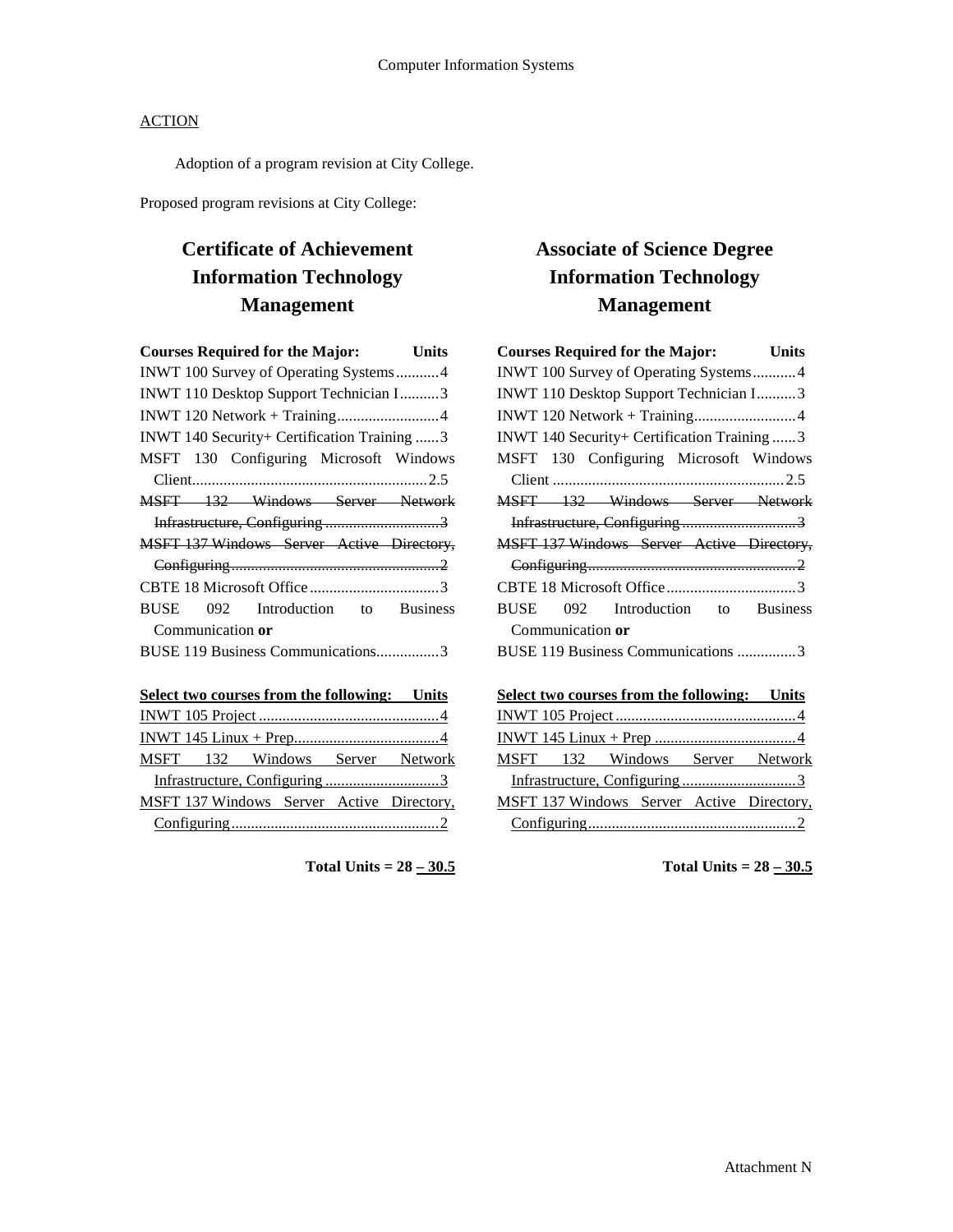Adoption of a program revision at Miramar College.

Proposed program revisions at Miramar College:

## **Associate of Science Degree Heavy Duty Transportation Technology (HDTT) (Day Program)**

| <b>Courses Required for the Major:</b> Units                    |  |  |  |  |
|-----------------------------------------------------------------|--|--|--|--|
| DIES 100 Introduction to Diesel Technology  2                   |  |  |  |  |
| DIES 101 Heavy Duty Truck, Advanced                             |  |  |  |  |
| Transportation, Equipment Preventive                            |  |  |  |  |
|                                                                 |  |  |  |  |
| DIES 102 Heavy Duty Truck and Heavy                             |  |  |  |  |
| Equipment Heating and Air Conditioning2                         |  |  |  |  |
| DIES 105 Measuring Tools and Applied                            |  |  |  |  |
|                                                                 |  |  |  |  |
|                                                                 |  |  |  |  |
|                                                                 |  |  |  |  |
| DIES 144 Electronics for Diesel Technology3                     |  |  |  |  |
| DIES 155 Air Brake Systems 3                                    |  |  |  |  |
| DIES 170 Truck Drive Axles and                                  |  |  |  |  |
|                                                                 |  |  |  |  |
| <b>DIES 160 Heavy Duty Manual Transmissions</b>                 |  |  |  |  |
| and                                                             |  |  |  |  |
| DIES 175 Truck Chassis R&R 3                                    |  |  |  |  |
| DIES 180 Steering, Suspension, and Driveline                    |  |  |  |  |
|                                                                 |  |  |  |  |
| <b>DIES 165 Truck Automatic Transmissions and</b>               |  |  |  |  |
| DIES 200 Mobile Hydraulic Systems 3                             |  |  |  |  |
| Note: Students may take DIES 185 (6 units) in                   |  |  |  |  |
| place of DIES 160 & 175; and students may take                  |  |  |  |  |
| DIES 190 (6 units) in place of DIES 165 & 200.                  |  |  |  |  |
|                                                                 |  |  |  |  |
| <b>Select two courses from:</b><br><b>Units</b>                 |  |  |  |  |
| $\overline{D}$ IEC 101 $\overline{D}$ <sub>rea</sub> 1 Equino A |  |  |  |  |

| DIES 121 Diesel Engines A or  |  |
|-------------------------------|--|
| DIES 122 Diesel Engines B 7or |  |
|                               |  |

| Select one course from:                     | <b>Units</b> |
|---------------------------------------------|--------------|
| DIES 160 Heavy Duty Manual Transmissions or |              |
| DIES 165 Truck Automatic Transmissions3     |              |

**Total Units = 47 48**

## **Associate of Science Degree Heavy Equipment Technology (HET) (Day Program)**

|                                               |  |  |  | <b>Courses Required for the Major:</b>         | <b>Units</b>                                   |
|-----------------------------------------------|--|--|--|------------------------------------------------|------------------------------------------------|
| DIES 100 Introduction to Diesel Technology  2 |  |  |  |                                                |                                                |
|                                               |  |  |  |                                                | <b>DIES 101 Heavy</b> Duty Truck, Advanced     |
|                                               |  |  |  |                                                | Transportation, Equipment Preventive           |
|                                               |  |  |  |                                                |                                                |
|                                               |  |  |  |                                                | <b>DIES 102 Heavy</b> Duty Truck and Heavy     |
|                                               |  |  |  | Equipment Heating and Air Conditioning2        |                                                |
|                                               |  |  |  |                                                | DIES 105 Measuring Tools and Applied           |
|                                               |  |  |  |                                                |                                                |
|                                               |  |  |  |                                                |                                                |
|                                               |  |  |  |                                                |                                                |
|                                               |  |  |  | DIES 144 Electronics for Diesel Technology  3  |                                                |
|                                               |  |  |  |                                                | DIES 160 Heavy Duty Manual Transmissions       |
|                                               |  |  |  |                                                |                                                |
|                                               |  |  |  | DIES 240 Equipment Chassis R&R 3               |                                                |
|                                               |  |  |  | DIES 200 Mobile Hydraulic Systems and3         |                                                |
|                                               |  |  |  | DIES 230 Heavy Equipment Transmissions  3      |                                                |
|                                               |  |  |  |                                                | DIES 210 Brakes, Final Drives and Steering     |
|                                               |  |  |  |                                                |                                                |
|                                               |  |  |  |                                                |                                                |
|                                               |  |  |  |                                                | Note: Students may take DIES 235 (6 units) in  |
|                                               |  |  |  |                                                | place of DIES 160 & 240; and students may take |
|                                               |  |  |  | DIES 245 (6 units) in place of DIES 200 & 230. |                                                |
|                                               |  |  |  |                                                |                                                |

| <b>Select two courses from:</b> | <b>Units</b> |
|---------------------------------|--------------|
| DIES 121 Diesel Engines A or    |              |
| DIES 122 Diesel Engines B 7or   |              |
|                                 |              |

**Total Units = 44 48**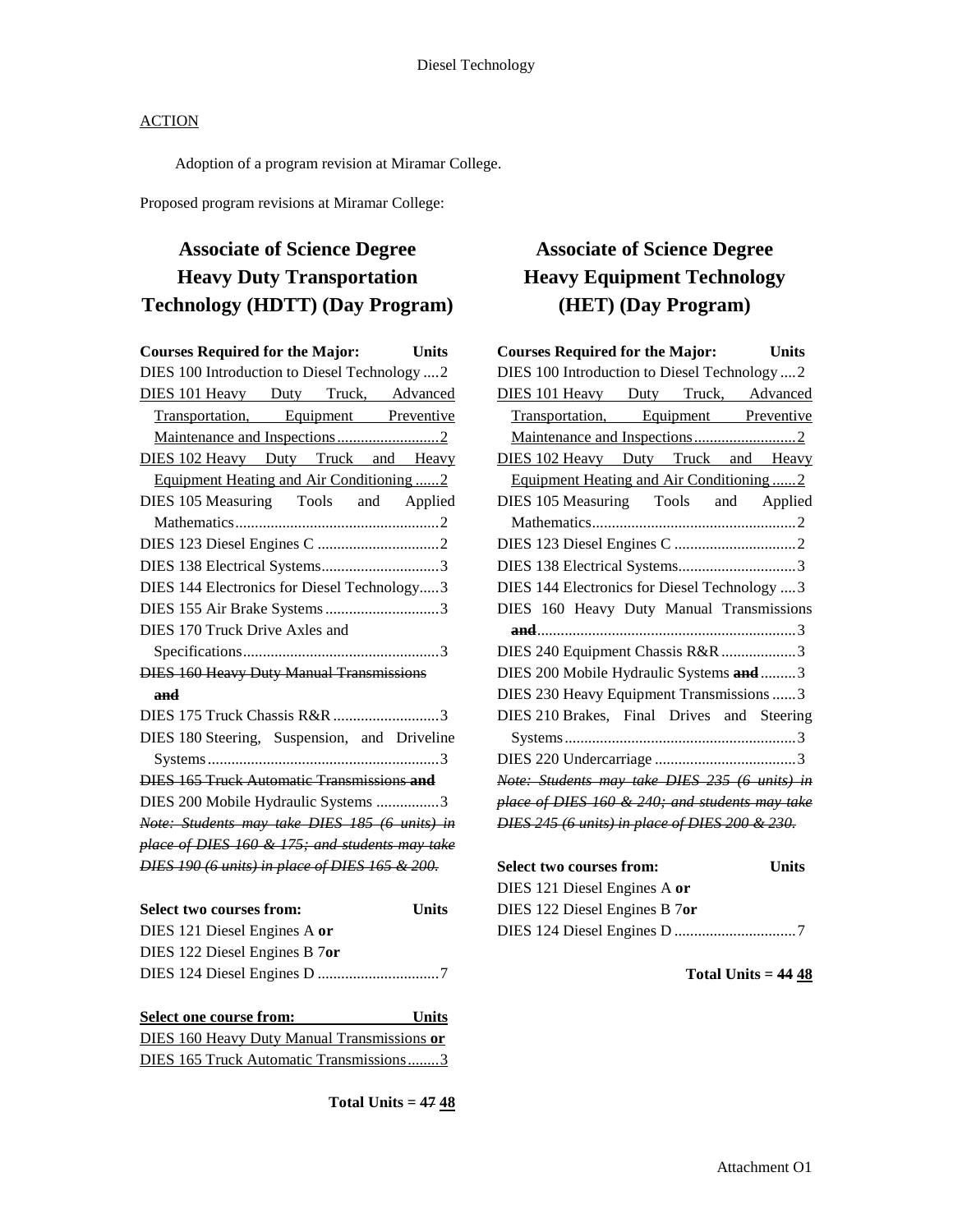## **Associate of Science Degree San Diego Transit General Mechanic Apprenticeship**

| <b>Courses Required for the Major:</b>       |  | <b>Units</b> |
|----------------------------------------------|--|--------------|
| DIES 100 Introduction to Diesel Technology 2 |  |              |
|                                              |  |              |
| DIES 101 Heavy Duty Truck, Advanced          |  |              |
| Transportation, Equipment Preventive         |  |              |
|                                              |  |              |
| DIES 102 Heavy Duty Truck and Heavy          |  |              |
| Equipment Heating and Air Conditioning2      |  |              |
| DIES 105 Measuring Tools and Applied         |  |              |
|                                              |  |              |
| <b>DIES 131 Alternative-Fueled Engine</b>    |  |              |
|                                              |  |              |
| DIES 135 Applied Failure Analysis 3          |  |              |
| DIES 137 Diesel Fuel Injection Systems2      |  |              |
| DIES 138 Electrical Systems3                 |  |              |
| DIES 144 Electronics for Diesel Technology3  |  |              |
|                                              |  |              |
| DIES 170 Truck Drive Axles and               |  |              |
|                                              |  |              |
| AIRE100 Basic Refrigeration Theory 4         |  |              |
| AIRE 103 Basic Refrigeration Lab2            |  |              |
| AIRE 124 Control Systems Theory3             |  |              |
|                                              |  |              |
|                                              |  |              |

**Total Units = 37 24**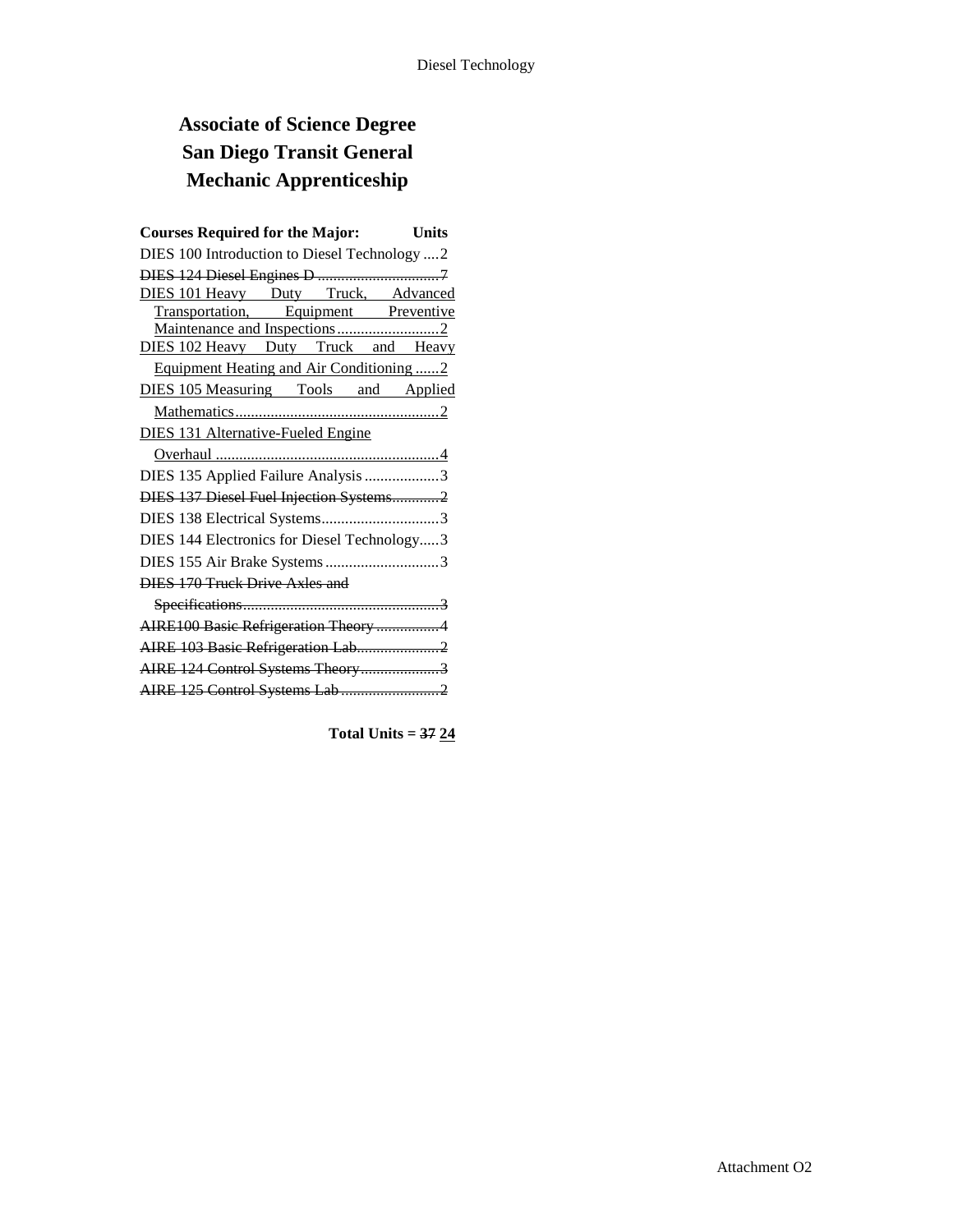Adoption of a program revision at City College.

Proposed program revision at City College:

## **Associate in Arts in Theatre Arts for Transfer Degree**

| It is recommended that students select courses |       |  |  |  |
|------------------------------------------------|-------|--|--|--|
| that meet lower division major preparation     |       |  |  |  |
| requirements for their transfer university.    |       |  |  |  |
| <b>Courses Required for the Major:</b>         | Units |  |  |  |
| DRAM 105 Introduction to Dramatic Arts or      |       |  |  |  |
| DRAM 136 History of Canonized Theatre-         |       |  |  |  |
| Ancient Greece to the Restoration 3            |       |  |  |  |
| DRAM 132 Beginning Acting3                     |       |  |  |  |
| DRAM 242A Rehearsal and Performance I3         |       |  |  |  |
|                                                |       |  |  |  |
| It is recommended that students select courses |       |  |  |  |

*that meet lower division major preparation requirements for their transfer university.* **Select three courses from the following for nine units (9units): Units**

| Units                                     |
|-------------------------------------------|
| DRAM 123 Beginning Stagecraft 3           |
| DRAM 124 Makeup for the Stage3            |
| DRAM 133 Intermediate Acting3             |
| DRAM 142 Drawing for the Theatre: Costume |
|                                           |
| DRAM 143 Beginning Costuming3             |
|                                           |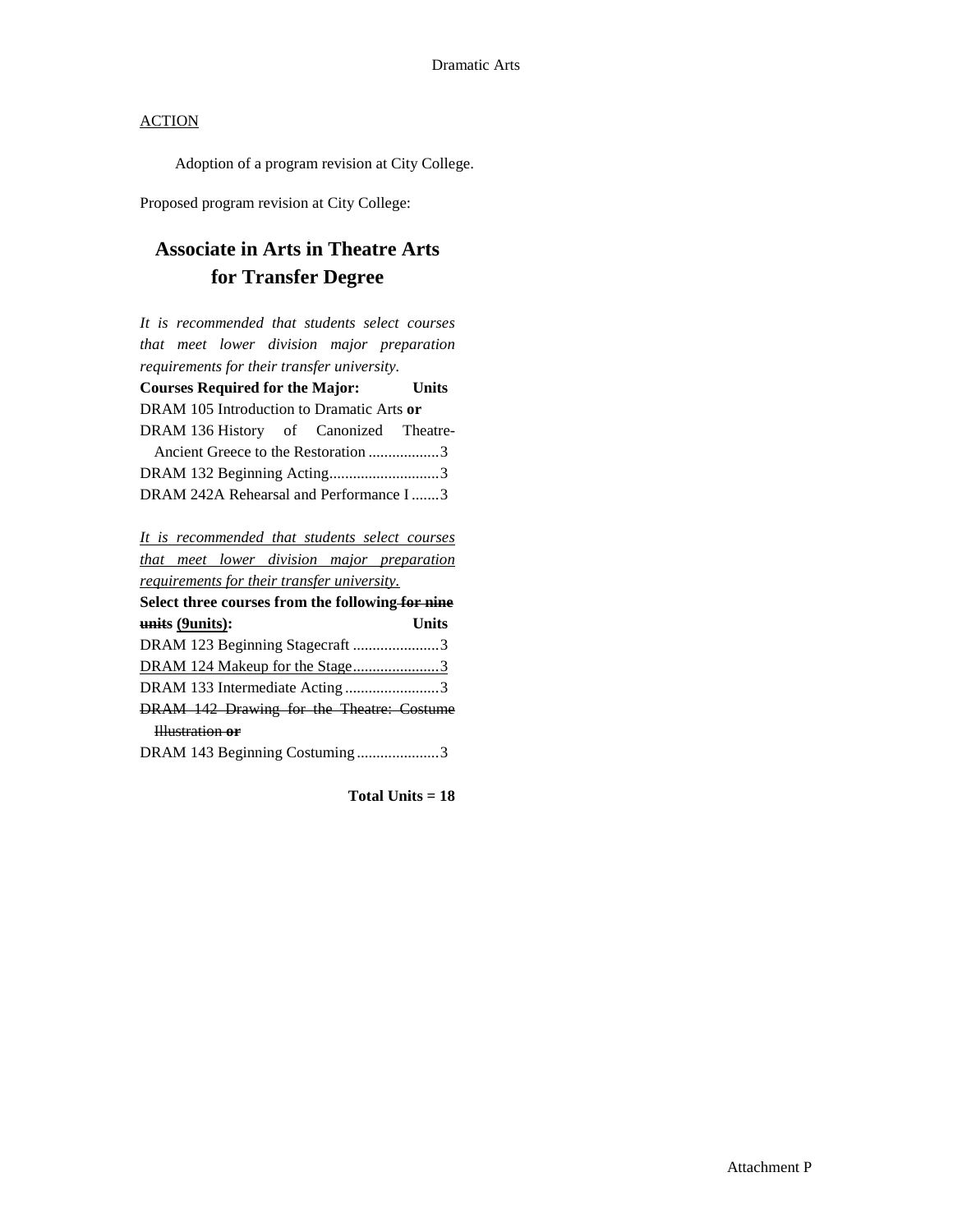Adoption of a program revision at Mesa College.

Proposed program revisions at Mesa College:

## **Associate of Arts Degree Dramatic Arts**

*The courses required for the major are intended to introduce the student to all aspects of theatre. Emphasis is placed on production, as participation results in active learning, allowing the student valuable hands-on experience. Through the course of the two year program, students will study acting scenery, costuming, lighting, and audio as well as being introduced to production and state management techniques and responsibilities.*

*While the required courses for the major in Dramatic Arts are intended to give the student a broad understanding of the various areas of study in the Dramatic Arts, required elective classes* 

*give the student the option to pursue one of those areas in more detail. For the student interested in acting, additional acting classes. movement classes or voice classes are recommended. The technician/design student would pursue classes in art history, fashion history or practical lab courses. The student interested in production management should enroll in accounting and business classes that would further their base of knowledge in that area.*

#### **Total Units = 34-38 35 – 39**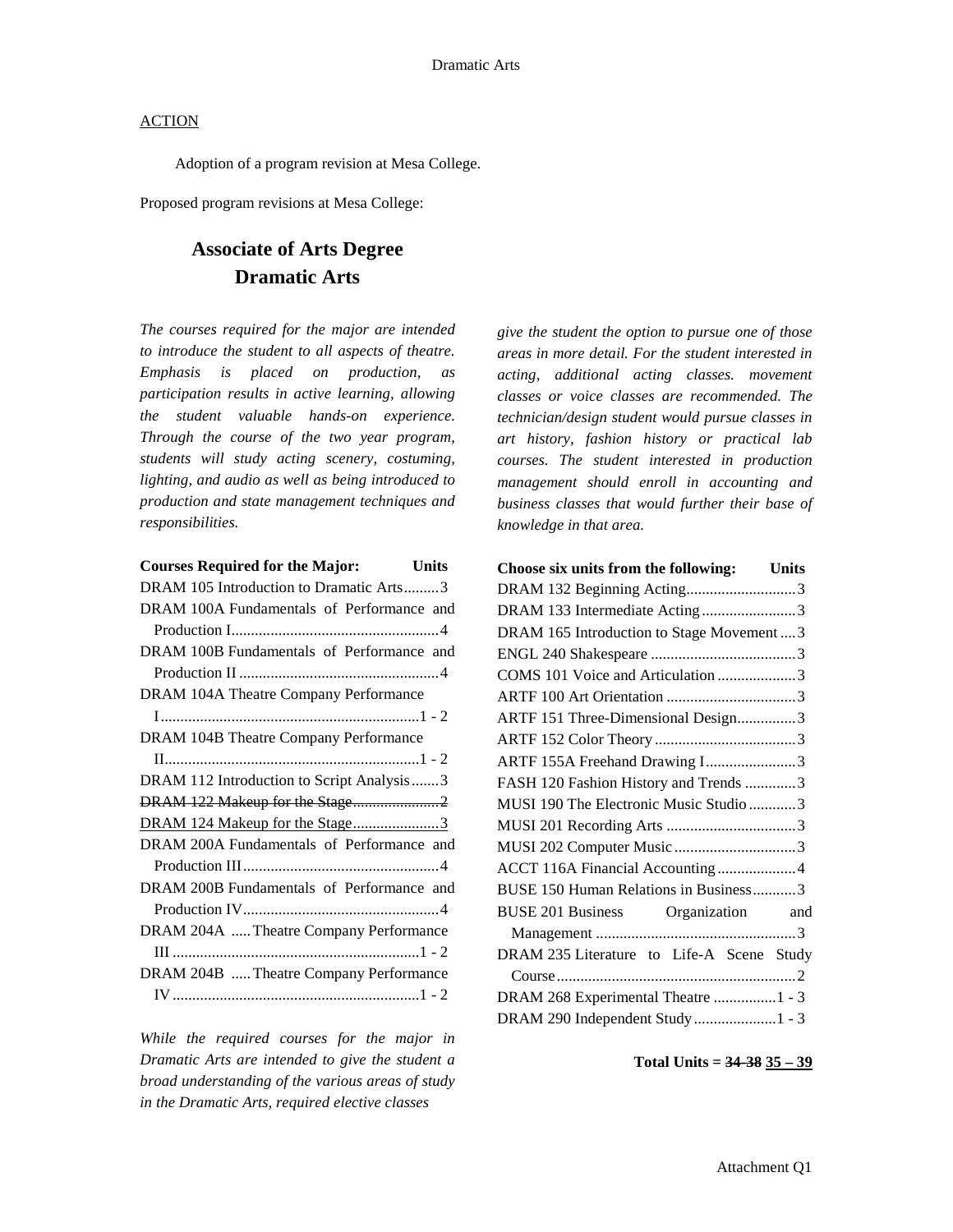## **Associate in Arts in Theatre Arts for Transfer Degree**

## **Courses Required for the Major: Units** DRAM 105 Introduction to Dramatic Arts.........3

DRAM 132 Beginning Acting............................3 DRAM 104A Theatre Company Performance I **and** DRAM 104B Theatre Company Performance II **and** DRAM 204A Theatre Company Performance III ..............................................................1 – 2 DRAM 242A Rehearsal and Performance I .......3 *Note: One unit each is the maximum allowed for* 

# *DRAM 104A, DRAM 104B, and 204A.* **Category A courses: Select 3 or more courses**

| (9 units minimum) from the following Units |  |
|--------------------------------------------|--|
| DRAM 112 Introduction to Script Analysis3  |  |
| DRAM 122 Makeup for the Stage2             |  |
| DRAM 124 Makeup for the Stage3             |  |
| DRAM 133 Intermediate Acting3              |  |
| DRAM 268 Experimental Theatre 3            |  |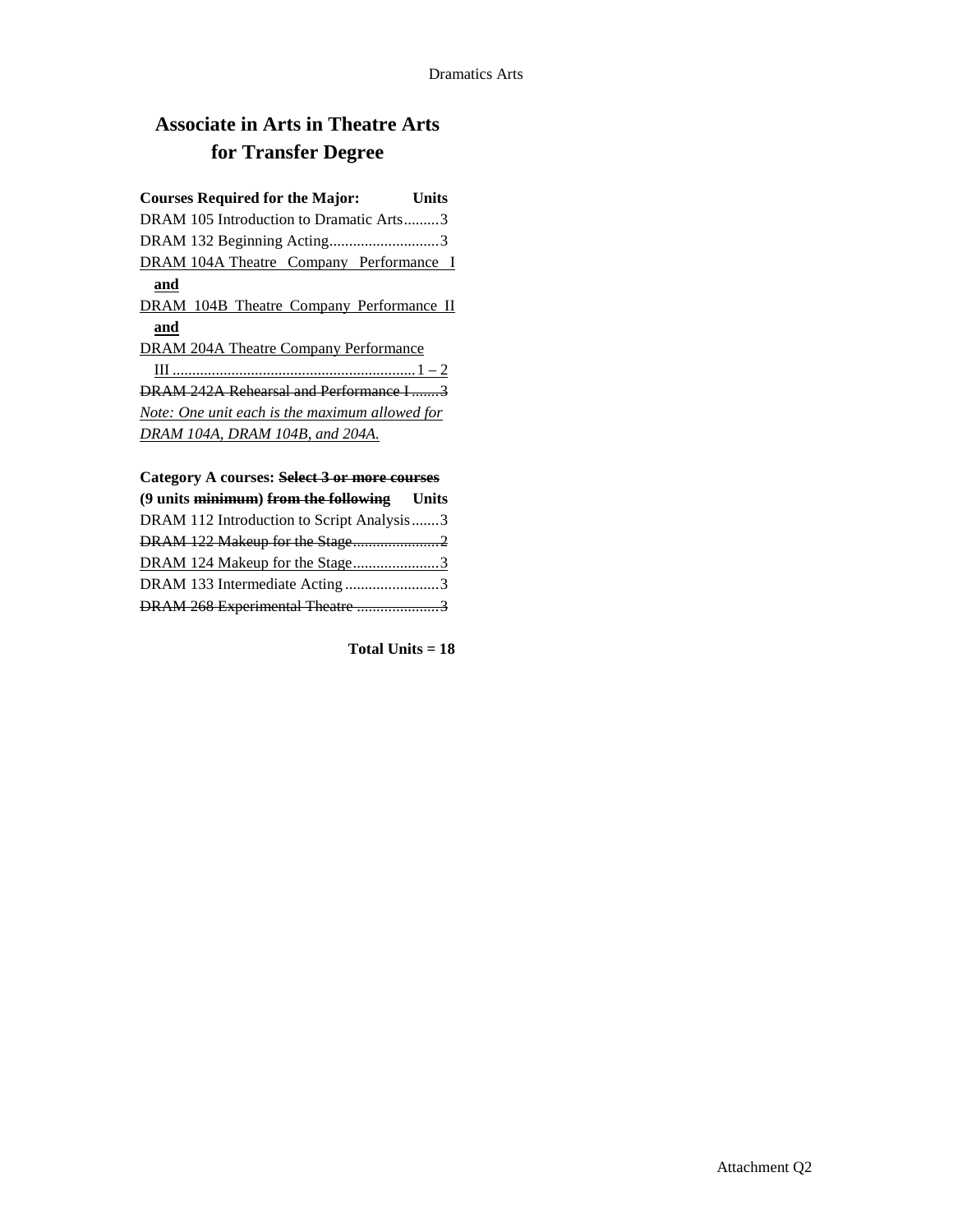Adoption of a new program at Mesa College.

Proposed new program at Mesa College:

## **Associate in Arts in Economics for Transfer Degree**

| <b>Courses Required for the Major:</b>            | Units |
|---------------------------------------------------|-------|
| ECON 120 Principles of Macroeconomics3            |       |
| ECON 121 Principles of Microeconomics 3           |       |
| <b>BUSE 115 Statistics for Business or</b>        |       |
| <b>BIOL 200 Biological Statistics or</b>          |       |
| MATH 119 Elementary Statistics or                 |       |
| PSYC 258 Behavioral Science Statistics3           |       |
| <b>MATH 121 Basic Techniques of Applied</b>       |       |
| Calculus I <b>or</b>                              |       |
| <b>MATH 150 Calculus with Analytic Geometry I</b> |       |
|                                                   |       |
| MATH 151 Calculus with Analytic Geometry          |       |
|                                                   |       |

### **Category A:Select one course from the**

| following (3-5 units):                      | <b>Units</b> |
|---------------------------------------------|--------------|
| ACCT 116A Financial Accounting 4            |              |
| ACCT 116B Managerial Accounting 4           |              |
| BUSE 119 Business Communications3           |              |
| BUSE 140 Business Law and the Legal         |              |
|                                             |              |
| CISC 150 Introduction to Computer and       |              |
|                                             |              |
| CISC 181 Principles of Information Systems4 |              |
| CISC 186 Visual Basic Programming4          |              |
|                                             |              |
| ENGL 105 Composition and Literature 3       |              |
| ENGL 205 Critical Thinking and Intermediate |              |
|                                             |              |
|                                             |              |
| MATH 116 College and Matrix Algebra3        |              |
| MATH 121 Basic Techniques of Applied        |              |
|                                             |              |
|                                             |              |
| MATH 255 Differential Equations3            |              |

| PHIL 205 Critical Thinking and Writing in    |
|----------------------------------------------|
|                                              |
| SOCO 101 Principles of Sociology3            |
| AMSL 115 American Sign Language Level I4     |
| AMSL 116 American Sign Language Level II4    |
| AMSL 215 American Sign Language Level III.4  |
| AMSL 216 American Sign Language Level IV.4   |
| CHIN 101 First Course in Mandarin Chinese  5 |
| CHIN 102 Second Course in Mandarin           |
|                                              |
| CHIN 201 Third Course in Mandarin Chinese5   |
| CHIN 202 Fourth Course in Mandarin Chinese.5 |
|                                              |
| FREN 102 Second Course in French5            |
|                                              |
| FREN 202 Fourth Course in French5            |
| GERM 101 First Course in German 5            |
| GERM 102 Second Course in German5            |
| GERM 201 Third Course in German 5            |
|                                              |
| ITAL 102 Second Course in Italian5           |
|                                              |
| JAPN 101 First Course in Japanese5           |
| JAPN 102 Second Course in Japanese 5         |
| JAPN 201 Third Course in Japanese 5          |
|                                              |
| LATI 102 Second Course in Latin 5            |
|                                              |
|                                              |
| RUSS 102 Second Course in Russian 5          |
| RUSS 201 Third Course in Russian 5           |
| SPAN 101 First Course in Spanish 5           |
| SPAN 102 Second Course in Spanish5           |
| SPAN 201 Third Course in Spanish5            |
| SPAN 202 Fourth Course in Spanish 5          |
| SPAN 215 Spanish for Spanish Speakers I 5    |
| SPAN 216 Spanish for Spanish Speakers II5    |
| TAGA 101 First Course in Tagalog 5           |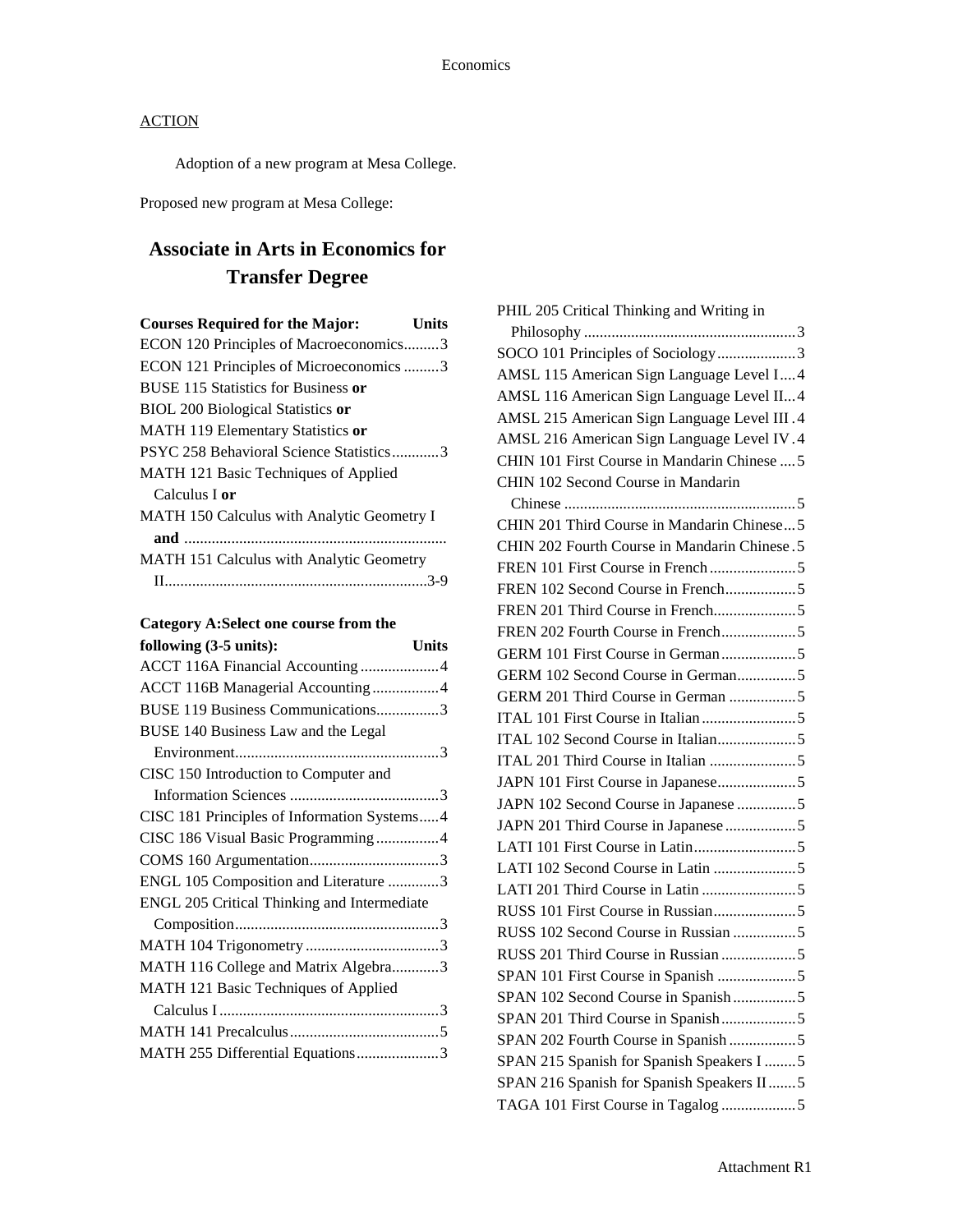### Economics

| TAGA 102 Second Course in Tagalog5     |  |
|----------------------------------------|--|
|                                        |  |
| VIET 101 First Course in Vietnamese5   |  |
| VIET 102 Second Course in Vietnamese 5 |  |
| VIET 201 Third Course in Vietnamese 5  |  |

### **Category B: Select one course from the following or any course(s) not selected in**

| <b>Category</b> |  |
|-----------------|--|
|-----------------|--|

| $(3-4 \text{ units})$ :                   | <b>Units</b> |
|-------------------------------------------|--------------|
| ECON 220 Economics of the Environment3    |              |
| MATH 252  Calculus with Analytic Geometry |              |
|                                           |              |
| MATH 254 Introduction to Linear Algebra 3 |              |

**Total Units = 18 – 27**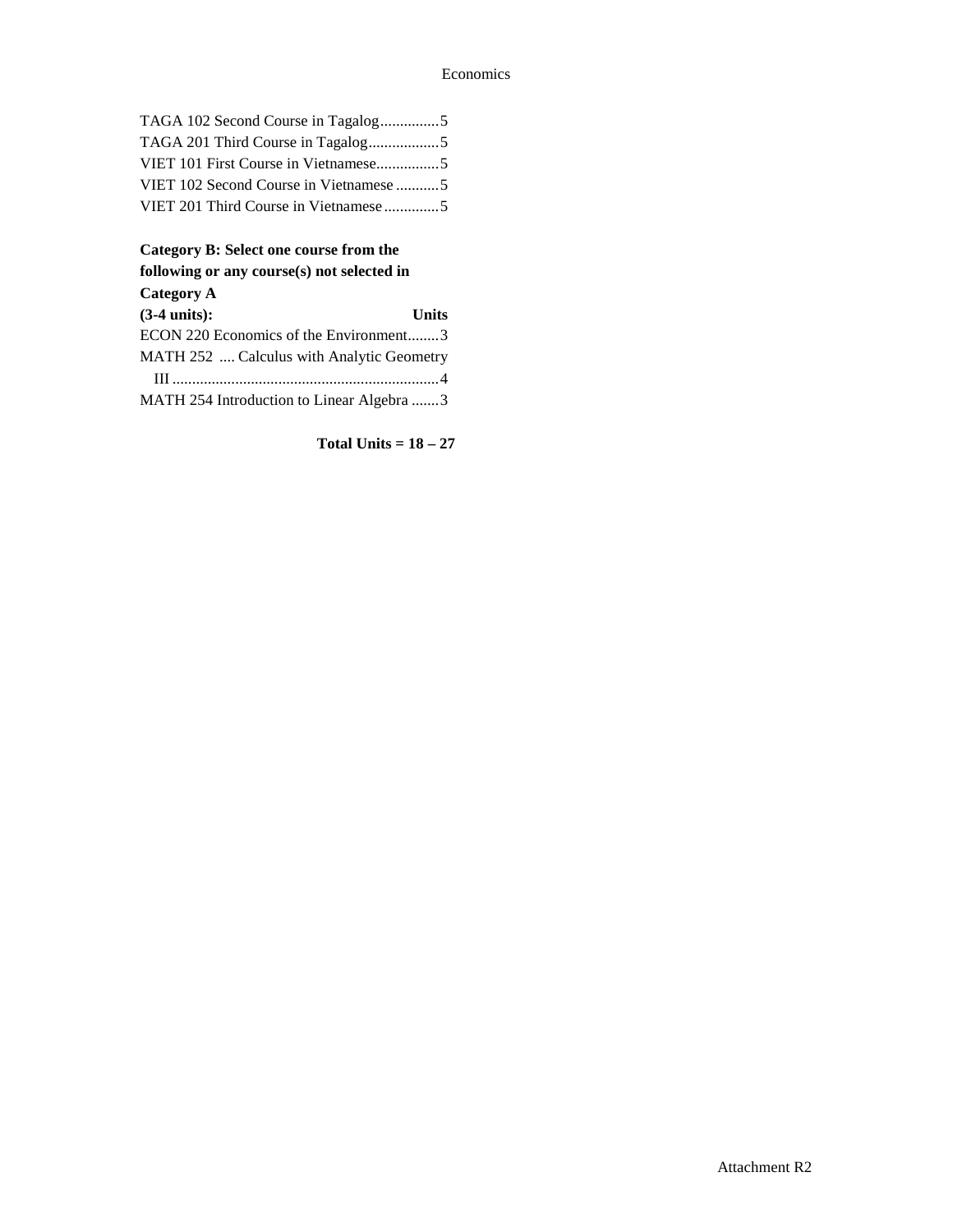Adoption of a new program at Miramar College.

Proposed new program at Miramar College:

## **Associate in Arts in Economics for Transfer Degree**

| <b>Courses Required for the Major:</b>   | Units |
|------------------------------------------|-------|
| ECON 120 Principles of Macroeconomics3   |       |
| ECON 121 Principles of Microeconomics 3  |       |
| MATH 119 Elementary Statistics or        |       |
| PSYC 258 Behavioral Science Statistics3  |       |
| MATH 121 Basic Techniques of Applied     |       |
| Calculus I or                            |       |
| MATH 150 Calculus with Analytic Geometry |       |
|                                          |       |

| courses (not already selected above): Units |
|---------------------------------------------|
| ACCT 116A Financial Accounting 4            |
| ACCT 116B Managerial Accounting4            |
| BUSE 119 Business Communications3           |
| BUSE 140 Business Law and the Legal         |
|                                             |
| CBTE 210 Computers in Business 3            |
|                                             |
| CISC 181 Principles of Information Systems4 |
| CISC 186 Visual Basic Programming4          |
| ENGL 105 Composition and Literature 3       |
| ENGL 205 Critical Thinking and Intermediate |
|                                             |
|                                             |
| MATH 116 College and Matrix Algebra3        |
| MATH 122 Basic Techniques of Calculus II  3 |
|                                             |
| MATH 151 Calculus with Analytic Geometry    |
|                                             |
| MATH 252 Calculus with Analytic Geometry    |
|                                             |
| MATH 254 Introduction to Linear Algebra3    |
| MATH 255 Differential Equations3            |
| PHIL 205 Critical Thinking and Writing in   |
|                                             |
| SOCO 101 Principles of Sociology3           |
|                                             |

| Select one of the following courses (3-5 units) |  |  |  |  |
|-------------------------------------------------|--|--|--|--|
| not already selected above:<br><b>Units</b>     |  |  |  |  |
| ACCT 116A Financial Accounting4                 |  |  |  |  |
| ACCT 116B Managerial Accounting4                |  |  |  |  |
| BUSE 119 Business Communications 3              |  |  |  |  |
| BUSE 140 Business Law and the Legal             |  |  |  |  |
|                                                 |  |  |  |  |
| CBTE 210 Computers in Business 3                |  |  |  |  |
|                                                 |  |  |  |  |
| CISC 181 Principles of Information Systems 4    |  |  |  |  |
| CISC 186 Visual Basic Programming4              |  |  |  |  |
| ENGL 105 Composition and Literature 3           |  |  |  |  |
| ENGL 205 Critical Thinking and Intermediate     |  |  |  |  |
|                                                 |  |  |  |  |
|                                                 |  |  |  |  |
| MATH 116 College and Matrix Algebra 3           |  |  |  |  |
| MATH 122 Basic Techniques of Calculus II  3     |  |  |  |  |
|                                                 |  |  |  |  |
| MATH 151  Calculus with Analytic Geometry       |  |  |  |  |
|                                                 |  |  |  |  |
| MATH 252  Calculus with Analytic Geometry       |  |  |  |  |
| III <sub>4</sub>                                |  |  |  |  |
| MATH 254 Introduction to Linear Algebra  3      |  |  |  |  |
| MATH 255 Differential Equations3                |  |  |  |  |
| PHIL 205 Critical Thinking and Writing in       |  |  |  |  |
|                                                 |  |  |  |  |
| SOCO 101 Principles of Sociology3               |  |  |  |  |

**Total Units = 18 – 24**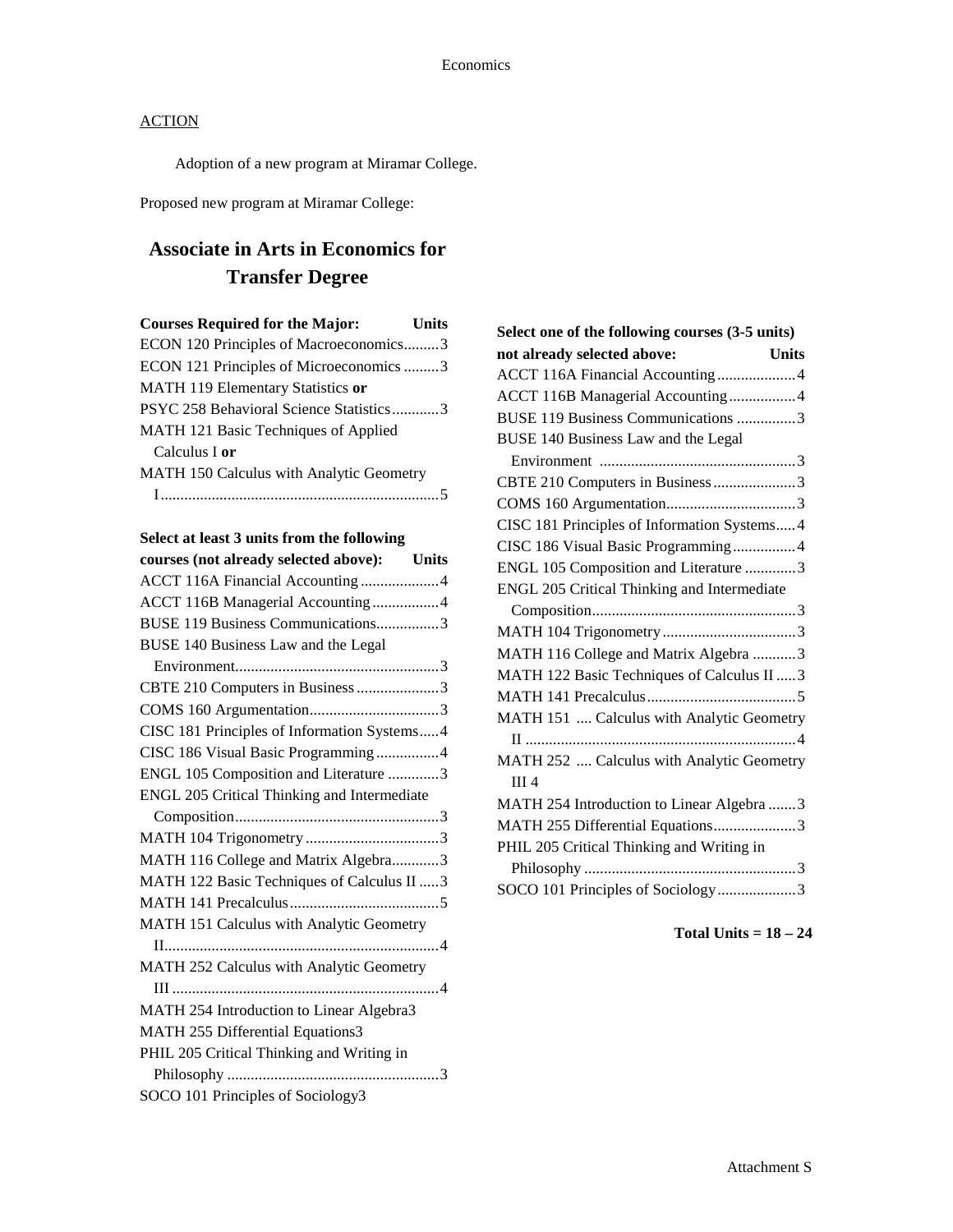Adoption of a new program at City College.

Proposed new program at City College:

## **Associate in Arts in Elementary Teacher Education for Transfer Degree**

| <b>Courses Required for the Major:</b><br><b>Units</b> |  |
|--------------------------------------------------------|--|
| EDUC 200 Teaching as a Profession2                     |  |
| EDUC 203 Service Learning for Prospective              |  |
|                                                        |  |
| CHIL 101 Human Growth and Development3                 |  |
| BIOL 107 General Biology-Lecture and                   |  |
|                                                        |  |
| PHYN 100 Survey of Physical Science3                   |  |
| PHYN 101 Survey of Physical Science                    |  |
|                                                        |  |
|                                                        |  |
| GEOL 120 Earth Science Laboratory 1                    |  |
| MATH 210A Concepts of Elementary School                |  |
|                                                        |  |
| COMS 103 Oral Communication3                           |  |
| ENGL 101 Reading and Composition3                      |  |
| ENGL 208 Introduction to Literature3                   |  |
| GEOG 104 World Regional Geography3                     |  |
|                                                        |  |
| HIST 109 History of the United States I 3              |  |
| POLI 102 The American Political System 3               |  |
|                                                        |  |

| List A: Select one (3 units)                | <b>Units</b> |  |  |
|---------------------------------------------|--------------|--|--|
| ENGL 205 Critical Thinking and Intermediate |              |  |  |
|                                             |              |  |  |
| PHIL 205 Critical Thinking and Writing in   |              |  |  |
|                                             |              |  |  |

| List B: Select one (3 units)            | <b>Units</b> |
|-----------------------------------------|--------------|
|                                         |              |
| DRAM 105 Introduction to Dramatic Arts3 |              |
| MUSI 100 Introduction to Music 3        |              |

|  |                         | List C: Select any course(s) not already |       |
|--|-------------------------|------------------------------------------|-------|
|  | selected from the above |                                          |       |
|  | (0-12 additional units) |                                          | Units |

| DRAM 105 Introduction to Dramatic Arts3       |  |
|-----------------------------------------------|--|
| EXSC 240 Physical Education in the Elementary |  |
|                                               |  |
| HEAL 195 Health Education for Teachers2       |  |
| MATH210B Concepts of Elementary School        |  |
|                                               |  |
| MATH 212 Children's Mathematical Thinking1    |  |
| MUSI 100 Introduction to Music 3              |  |
| MUSI 110  Music for Elementary School         |  |
|                                               |  |

**Total Units = 48 – 60**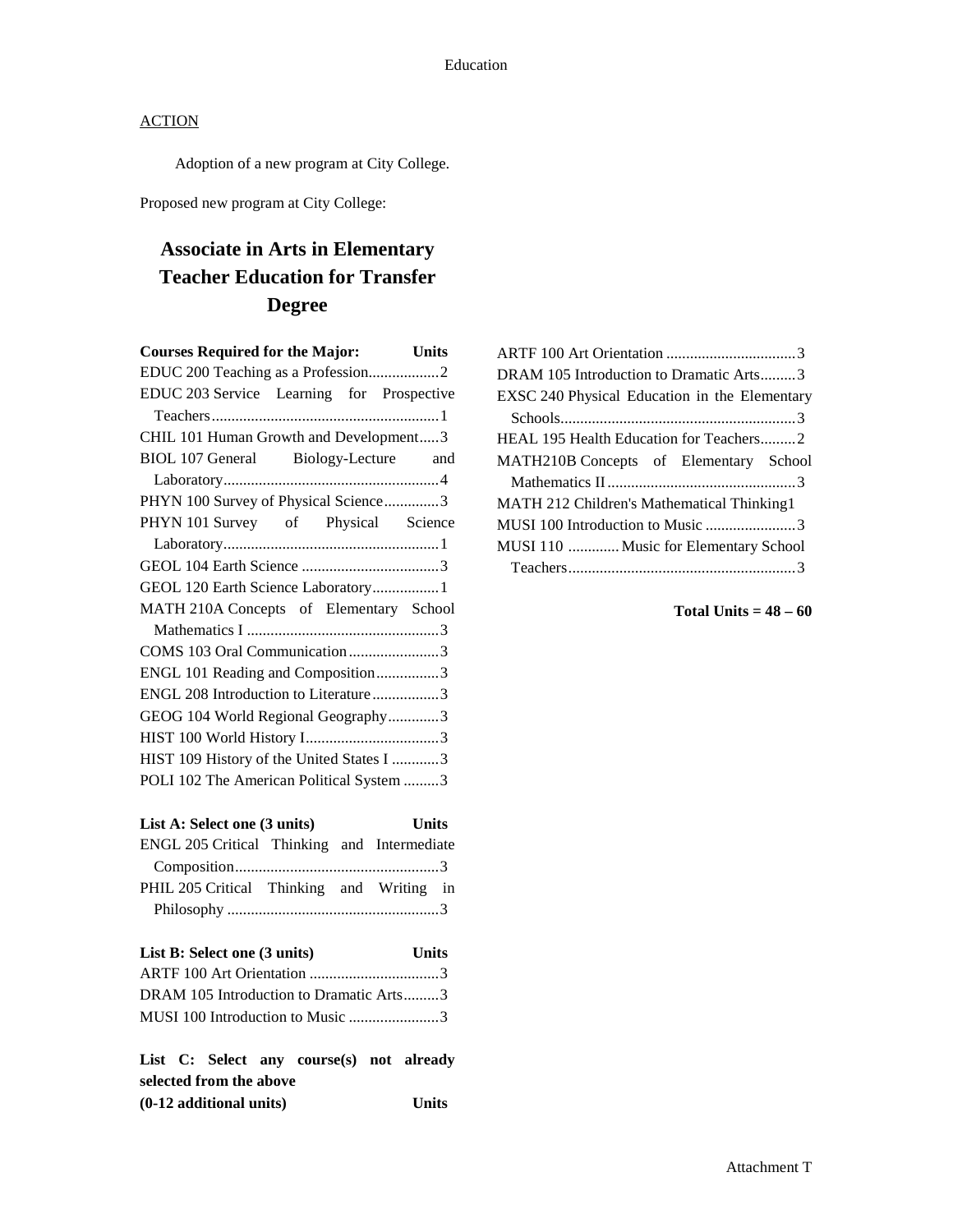Adoption of a new program at Mesa College.

Proposed new program at Mesa College:

## **Associate in Arts in Elementary Teacher Education for Transfer Degree**

| <b>Units</b><br><b>Courses Required for the Major:</b> |
|--------------------------------------------------------|
|                                                        |
| BIOL 107 General Biology-Lecture and                   |
|                                                        |
| CHIL 101 Human Growth and Development3                 |
| COMS 103 Oral Communication3                           |
| DRAM 105 Introduction to Dramatic Arts3                |
| ENGL 101 Reading and Composition3                      |
| ENGL 208 Introduction to Literature3                   |
| EDUC 200 Teaching as a Profession2                     |
| EDUC 203 Service Learning for Prospective              |
|                                                        |
| GEOG 104 World Regional Geography3                     |
|                                                        |
| GEOL 120 Earth Science Laboratory 1                    |
|                                                        |
| HIST 109 History of the United States I 3              |
| MATH 210A Concepts of Elementary School                |
|                                                        |
| MUSI 100 Introduction to Music 3                       |
| PHYN 105 Physical Science for Elementary               |
| Education or                                           |
| PHYS 100 Introductory Physics and                      |
| CHEM 100 Fundamentals of Chemistry and                 |
| CHEM 100L Fundamentals of Chemistry                    |
|                                                        |
| POLI 102 The American Political System 3               |
| Category A: Select one course (3 units): Units         |
| ENGL 205 Critical Thinking and Intermediate            |
|                                                        |
| PHIL 205 Critical Thinking and Writing in              |
|                                                        |
|                                                        |
| Select one from Category B (3 units) Units             |
|                                                        |

| DRAM 105 Introduction to Dramatic Arts3 |  |
|-----------------------------------------|--|
| MUSI 100 Introduction to Music 3        |  |

| Select one from Category C (up to12 additional |
|------------------------------------------------|
| <b>Units</b><br>units)                         |
| ARTF 110 Art History: Prehistoric to Gothic  3 |
| ARTF 111 Art History: Renaissance to           |
|                                                |
| ARTF 155A Freehand Drawing I3                  |
| BIOL 210A Introduction to the Biological       |
|                                                |
| BIOL 210B Introduction to the Biological       |
|                                                |
| BIOL 215 Introduction to Zoology  4            |
|                                                |
| BIOL 250 Introduction to Botany  4             |
| BLAS 140A History of the U.S., Black           |
|                                                |
| BLAS 140B History of the U.S, Black            |
|                                                |
| CHIC 141A United States History from a Chicano |
|                                                |
| CHIC 141B United States History from a Chicano |
|                                                |
| COMS 135 Interpersonal Communication 3         |
|                                                |
| COMS 170 Small Group Communication3            |
|                                                |
| ENGL 105 Composition and Literature 3          |
| ENGL 210 American Literature I3                |
| ENGL 211 American Literature II 3              |
| ENGL 215 English Literature I: 800-17993       |
| ENGL 216 English Literature II: 1800 -         |
|                                                |
| ENGL 220 Masterpieces of World Literature I:   |
|                                                |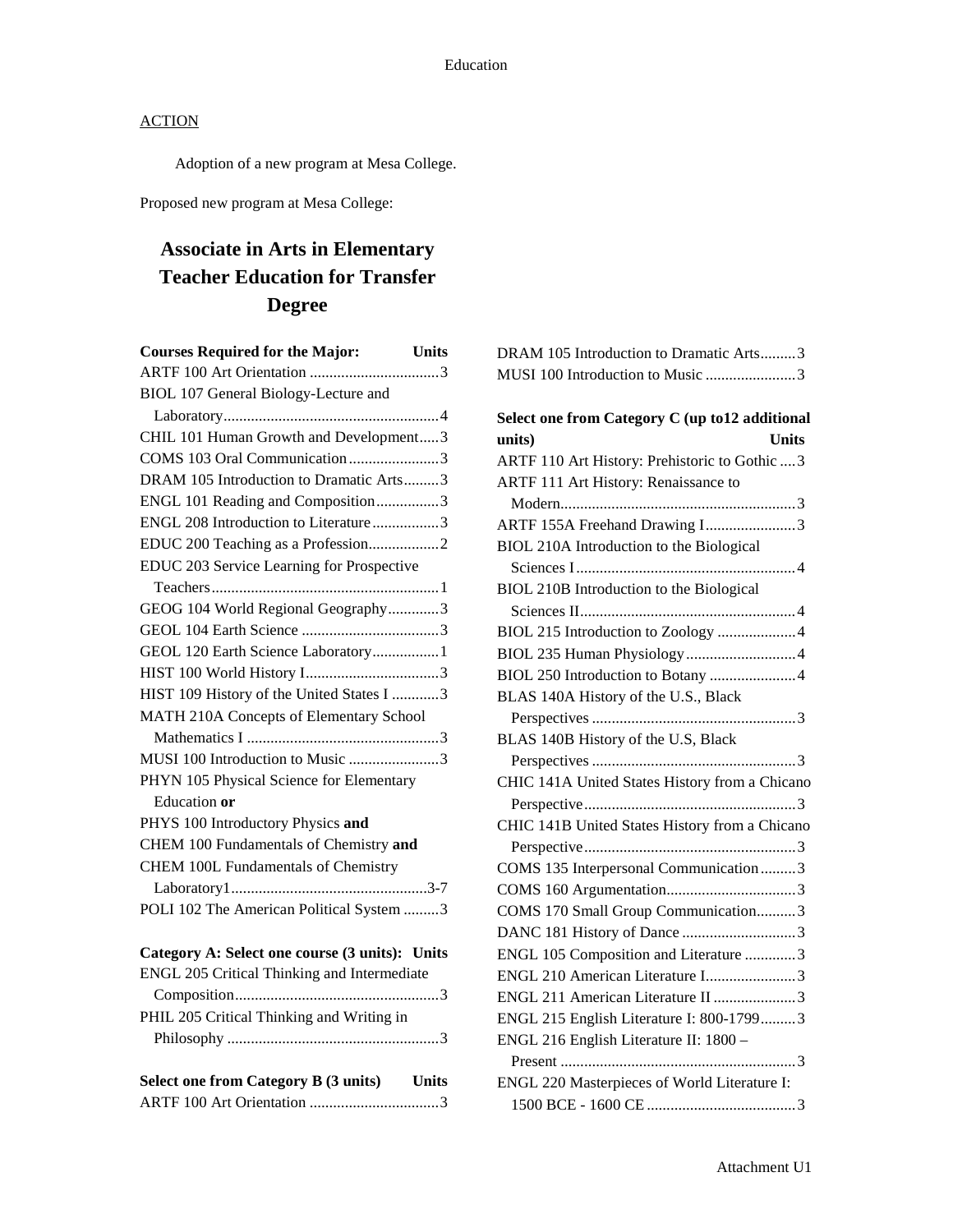| ENGL 221 . Masterpieces of World Literature II: |
|-------------------------------------------------|
|                                                 |
| EXSC 240 Physical Education in the Elementary   |
|                                                 |
| GEOG 102 Cultural Geography 3                   |
| GEOL 100 Physical Geology 3                     |
| GEOL 101 Physical Geology Laboratory 1          |
| HIST 110 History of the United States II 3      |
| HIST 150 Native Americans in United States      |
|                                                 |
| HIST 151 Native Americans in United States      |
|                                                 |
|                                                 |
| HUMA 103 Introduction to the New                |
|                                                 |
| HUMA 104 Introduction to the Old                |
|                                                 |
| HUMA 106 World Religions 3                      |
| MATH 119 Elementary Statistics3                 |
| MATH 210B Concepts of Elementary School         |
|                                                 |
| MATH 212 Children's Mathematical                |
|                                                 |
| MUSI 110 Music for Elementary School            |
|                                                 |
| PHIL 100 Logic and Critical Thinking3           |
| PHIL 102A Introduction to Philosophy: Reality   |
|                                                 |
| PHIL 102B Introduction to Philosophy:           |
|                                                 |
| PHIL 103 Historical Introduction To             |
|                                                 |
| PHYN 100 Survey of Physical Science3            |
| PHYN 101 Survey of Physical Science             |
|                                                 |
| PSYC 101 General Psychology3                    |
| PSYC 230 Psychology of Lifespan                 |
|                                                 |

**Total Units = 57 – 73**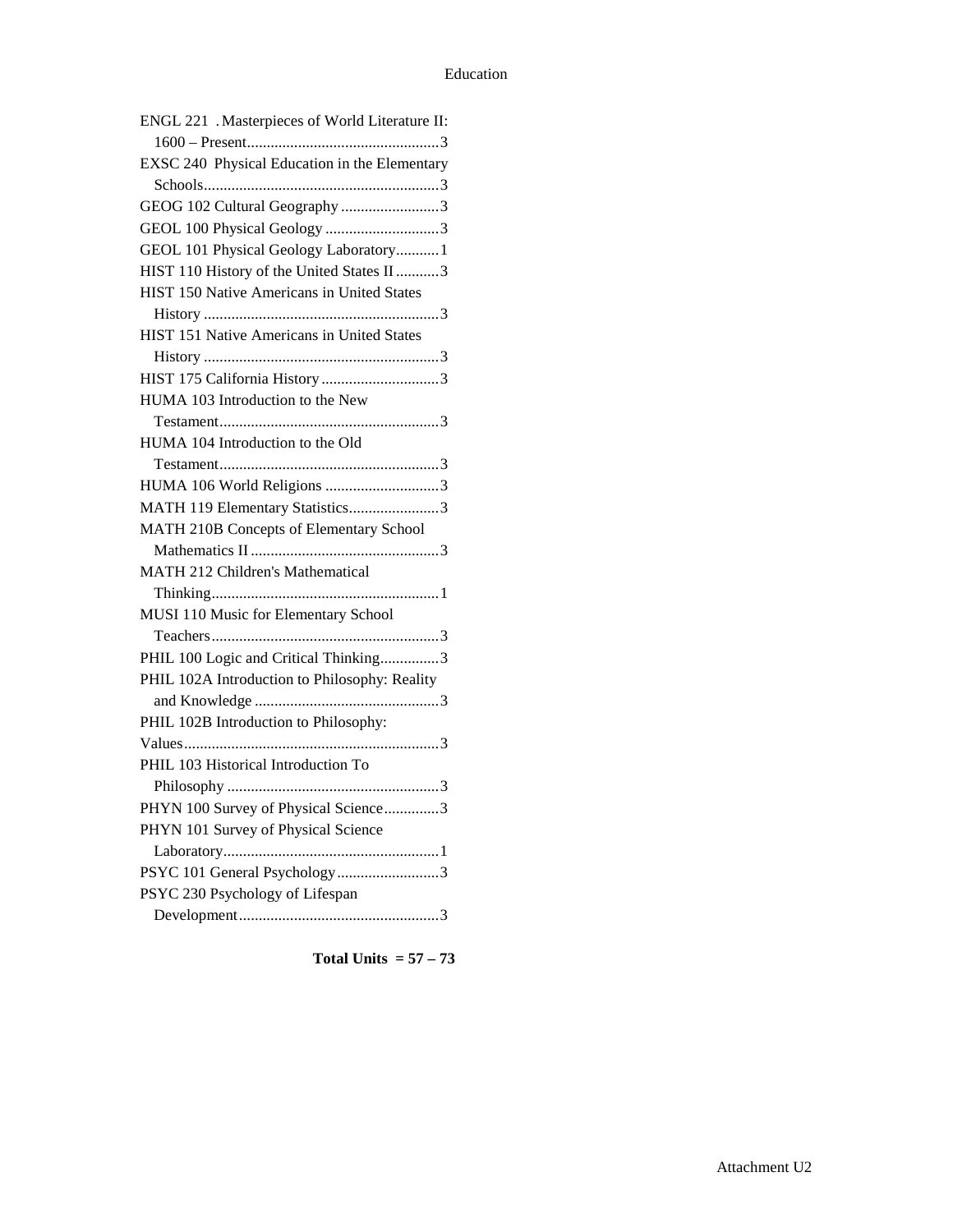Adoption of a new program at City College.

Proposed new program at City College:

## **Certificate of Performance Robotics Engineering Project Team Level 1**

|  | <b>Courses Required for the Major:</b>  |  | <b>Units</b> |
|--|-----------------------------------------|--|--------------|
|  | ENGE 050A Introduction to Robotics Team |  |              |
|  |                                         |  |              |
|  | ENGE 050B Introduction to Robotics Team |  |              |
|  |                                         |  |              |
|  | ENGE 050C Introduction to Robotics Team |  |              |
|  |                                         |  |              |

**Total Units = 4.5**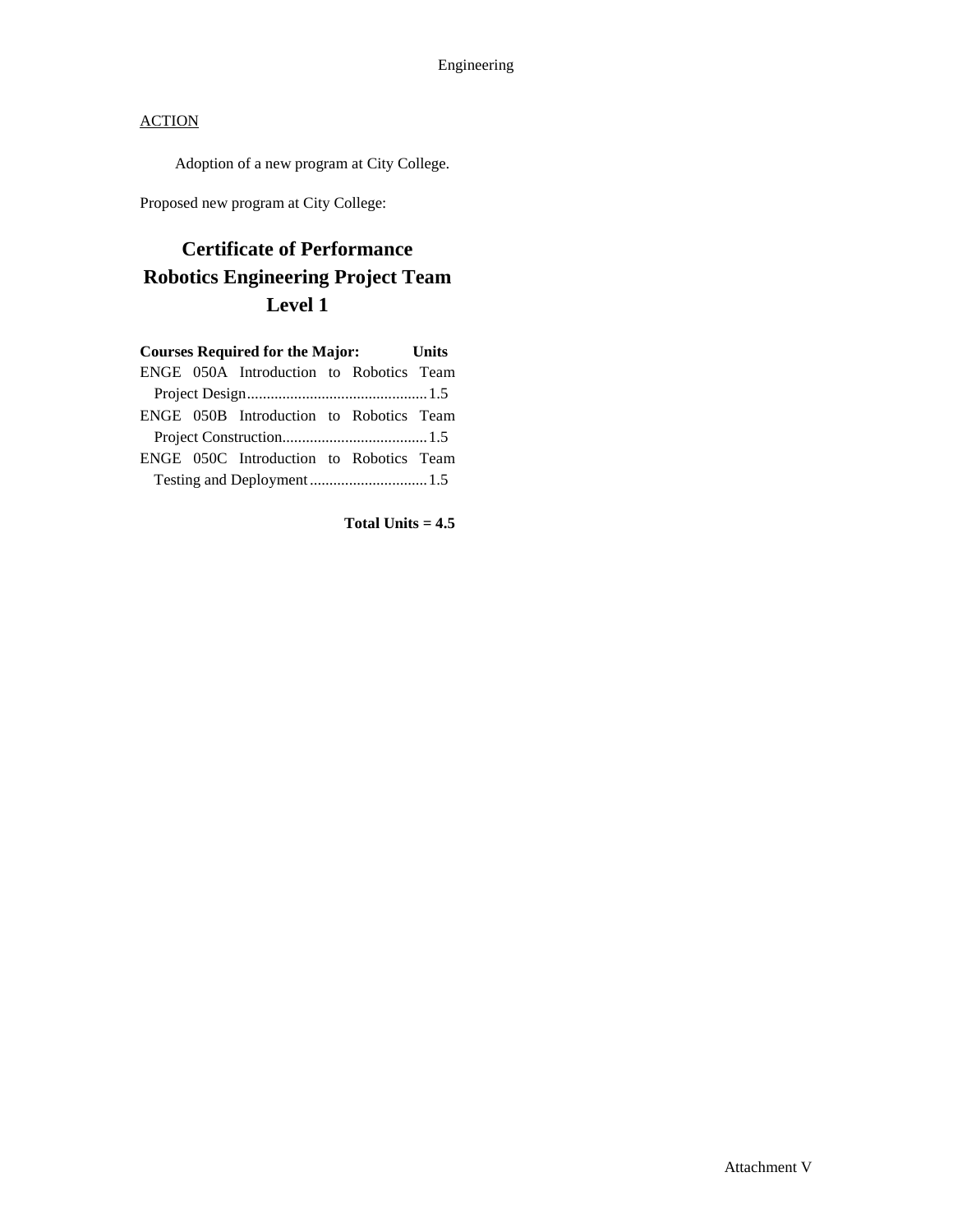Adoption of a new program at City College.

Proposed new program at City College:

## **Certificate of Performance Creative Writing**

| <b>Courses Required for the Major:</b>            | <b>Units</b> |
|---------------------------------------------------|--------------|
| <b>ENGL 249A Introduction to Creative Writing</b> |              |
|                                                   |              |
| Select two courses from the following Units       |              |
| <b>ENGL 249B Introduction to Creative Writing</b> |              |
|                                                   |              |
| ENGL 245A Writing Creative Nonfiction 3           |              |
| ENGL 245B Advanced Creative Nonfiction3           |              |
| ENGL 247 Writing Seminar - Poetry 3               |              |
| ENGL 252A Fundamentals of Fiction Writing 3       |              |
| ENGL 252B Intermediate Fiction Writing3           |              |
|                                                   |              |
| RTVF 110 Introduction to Scriptwriting3           |              |
| Select two courses from the following Units       |              |
| ENGL 208 Introduction to Literature3              |              |
| ENGL 210 American Literature I3                   |              |
| ENGL 211 American Literature II 3                 |              |
| ENGL 215 English Literature I: 800-17993          |              |
| ENGL 216 English Literature II: 1800 -            |              |
|                                                   |              |
| ENGL 220 Masterpieces of World Literature I:      |              |
|                                                   |              |
| ENGL 221 Masterpieces of World Literature II:     |              |
|                                                   |              |
|                                                   |              |
| BLAS 155 African American Literature 3            |              |
|                                                   |              |
|                                                   |              |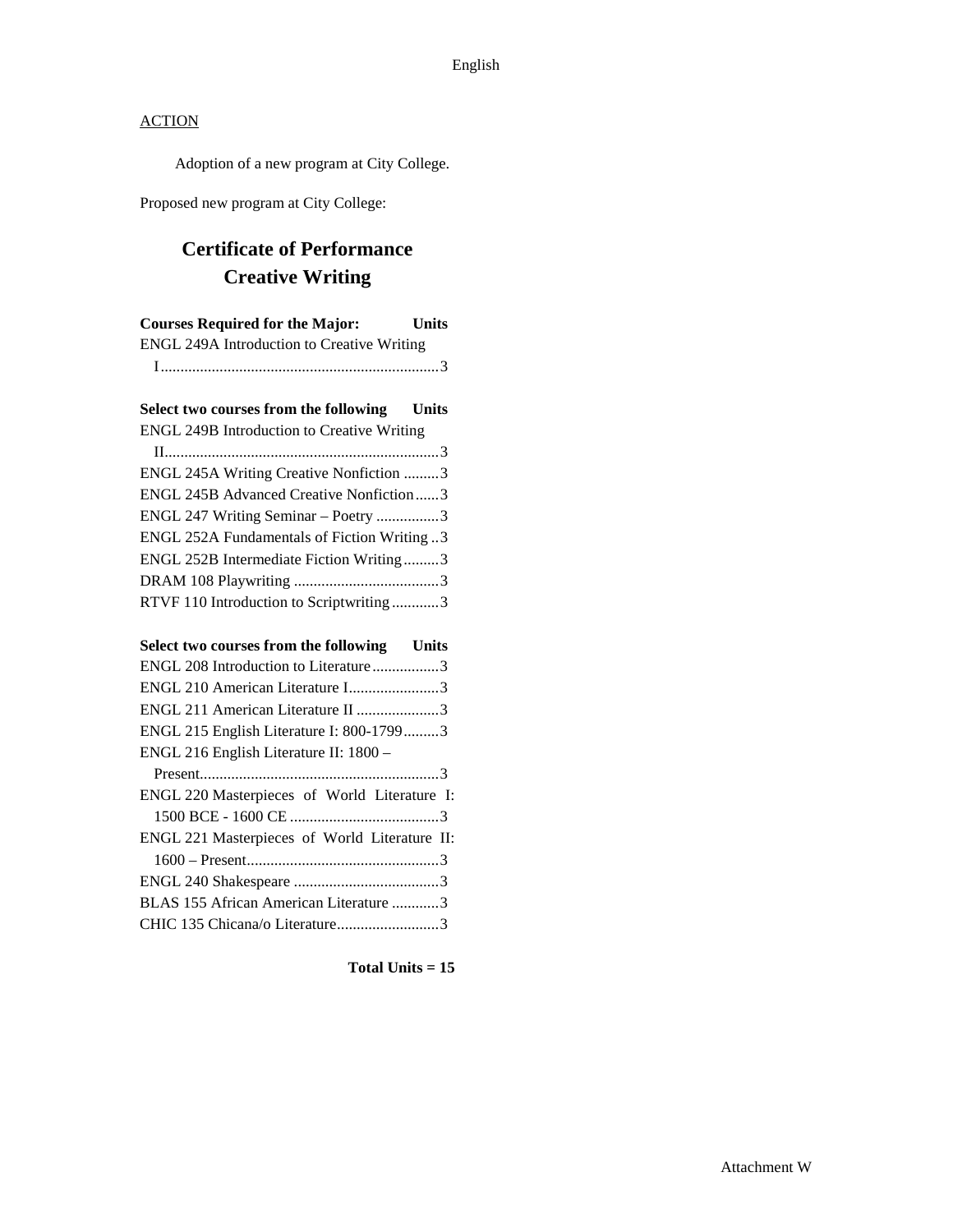Adoption of a program revision at Mesa College.

Proposed program revision at Mesa College:

## **Certificate of Achievement Fitness Specialist Personal Trainer**

| <b>Courses Required for the Major:</b><br>Units |  |
|-------------------------------------------------|--|
| EXSC 242B Care and Prevention of Injuries or 3  |  |
| EXSC 289 Injury Care and Prevention for         |  |
|                                                 |  |
| EXSC 280 Applied Exercise Physiology 2          |  |
|                                                 |  |
| EXSC 282 Techniques of Weight Training2         |  |
| EXSC 283 Exercise and Fitness Assessment  2     |  |
| EXSC284 Fitness and Sports Nutrition2           |  |
| EXSC 285 Exercise for Special Populations  2    |  |
| EXSC 286 Techniques of Exercise                 |  |
|                                                 |  |
| EXSC 288 Fitness Specialist Internship          |  |
|                                                 |  |
| EXSC 270  Fitness Specialist Work               |  |
|                                                 |  |

**Total Units = 18-22 19 – 22**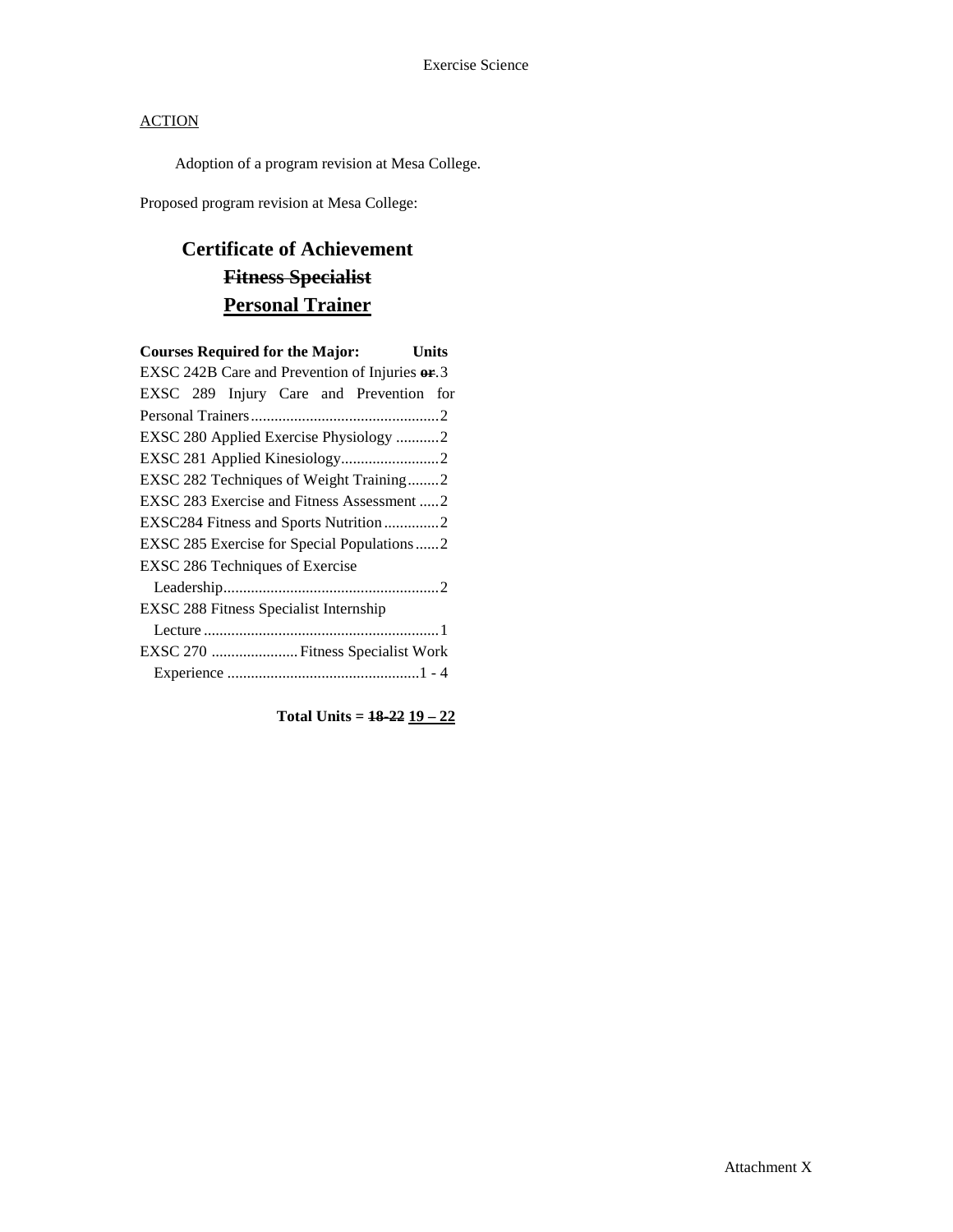Adoption of a program revision at Miramar College.

Proposed program revision at Miramar College:

## **Certificate of Achievement Fitness Specialist Personal Training**

| <b>Courses Required for the Major:</b><br>Units |
|-------------------------------------------------|
| EXSC 242B Care and Prevention of Injuries or    |
| EXSC 289 Injury Care and Prevention<br>for      |
|                                                 |
| EXSC 280 Applied Exercise Physiology 2          |
|                                                 |
| EXSC 282 Techniques of Weight Training2         |
| EXSC 283 Exercise and Fitness Assessment 2      |
|                                                 |
| EXSC 285 Exercise for Special Populations2      |
| EXSC 286 Techniques of Exercise                 |
|                                                 |
| EXSC 288 Fitness Specialist Internship Lecture  |
| and                                             |
| <b>EXSC 270 Fitness Specialist Work</b>         |
|                                                 |
|                                                 |

**Total Units = 18 – 22**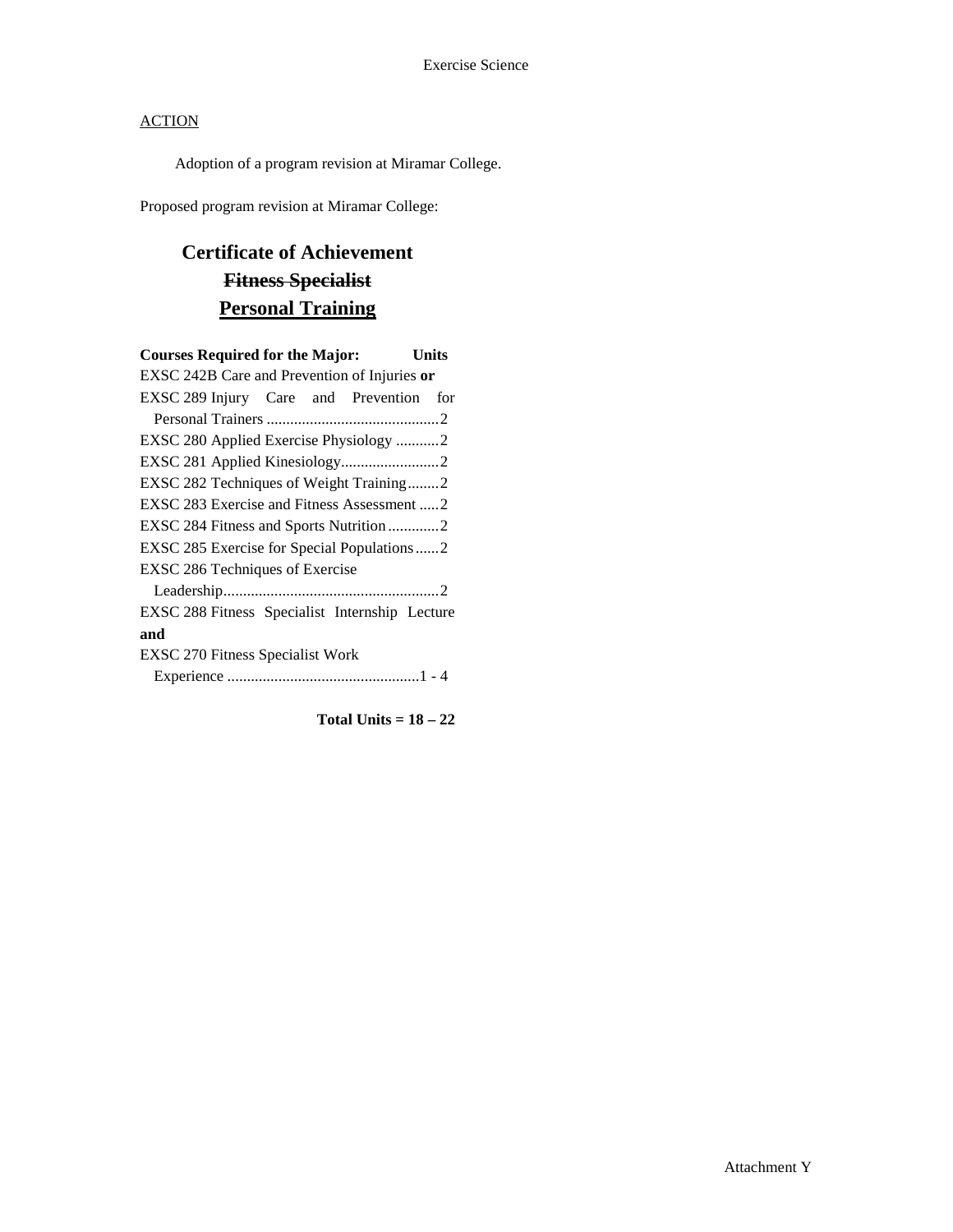Adoption of a new program at Miramar College.

Proposed new program at Miramar College:

## **Certificate of Performance Seasonal Ocean Lifeguard**

| <b>Courses Required for the Major:</b>    | Units |
|-------------------------------------------|-------|
| EMGM 105A Emergency Medical Technician -  |       |
|                                           |       |
| FIPT 160 Introduction to Open Water       |       |
|                                           |       |
| FIPT 365 All Terrain Vehicle Operations - |       |
|                                           |       |

**Total Units = 10.5**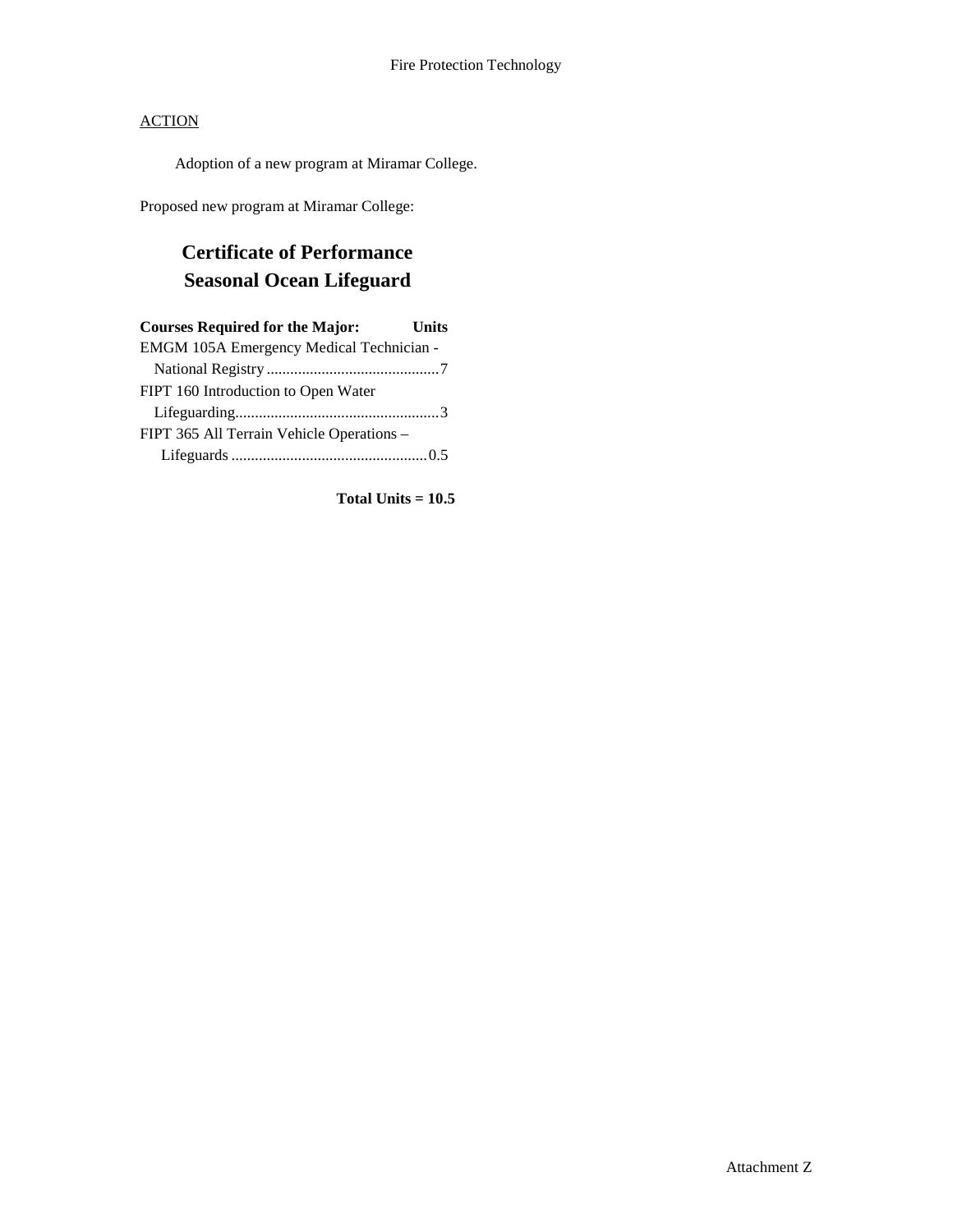Adoption of a program revision at Miramar College.

Proposed program revisions at Miramar College:

## **Certificate of Achievement Open Water Lifeguard Professional**

| <b>Courses Required for the Major:</b><br>Units |
|-------------------------------------------------|
| EMGM 105A Emergency Medical Technician          |
|                                                 |
| FIPT 063 Personal Watercraft Operations1        |
| FIPT 115 Low Angle Rope Rescue 0.5              |
| FIPT 121 Vertical Rescue  1.5                   |
| FIPT 160 Introduction to Open Water             |
|                                                 |
| FIPT 206A Instructor Training 1A: Psychomotor   |
|                                                 |
| FIPT 206B Instructor Training 1B: Cognitive     |
|                                                 |
| FIPT 243 Rescue Systems I Fundamentals of       |
| Heavy Rescue *Active*  1.5                      |
| FIPT 308A Confined Space Technician 1           |
| FIPT 311M Swiftwater Rescue Technician I 1      |
| FIPT 365 All Terrain Vehicle Operations -       |
|                                                 |
| FIPT 366A Personal Watercraft Operations0.5     |
|                                                 |
|                                                 |
| ADJU 357A 832 PC Laws of Arrest  1              |
|                                                 |
|                                                 |
| Select 6 units from the following: Units        |
|                                                 |
| <b>ADJU 106 Diversity and Community</b>         |
|                                                 |
| ADJU 128A Defensive Tactics I1                  |
| ADJU 128B Defensive Tactics II1                 |
| ADJU 128C Defensive Tactics III1                |
| ADJU 128D Defensive Tactics IV 1                |
|                                                 |
|                                                 |
|                                                 |

ADJU 230 Constitutional Law I.........................3

| EMGM 050 CPR for Health Care Providers0.5       |
|-------------------------------------------------|
| <b>EMGM 106 Emergency Medical Technician -</b>  |
|                                                 |
| FIPT 115 Low Angle Rope Rescue 0.5              |
| FIPT 121 Vertical Rescue  1.5                   |
| FIPT 168 Lifeguard Beach Management 3.5         |
| FIPT 309B Emergency Medical Care of the Sick    |
|                                                 |
| FIPT 311A Swiftwater Rescue Technician  0.5     |
| FIPT 324B I-300: Intermediate ICS  0.5          |
| FIPT 324C I-400: Advanced ICS  1                |
| FIPT 326A Training Instructor 1A: Cognitive     |
|                                                 |
| FIPT 326B Training Instructor 1B: Psychomotor   |
|                                                 |
| FIPT 326C Training Instructor 1C: Instructional |
|                                                 |
| FIPT 332A  Confined Space Rescue                |
|                                                 |
| FIPT 332B Rescue Systems 1: Basic Rescue        |
|                                                 |
| FIPT 360A Advanced Open Water Lifeguard         |
|                                                 |
| FIPT 363Refresher, Open Water Lifeguard  0.5    |
|                                                 |
| FIPT 366  Seamanship - Rescue Boat              |
|                                                 |
| FIPT 367AScuba for Emergency Services I 1.5     |
| FIPT 367B Scuba for Emergency Services II 1     |

**Total Units = 28 18**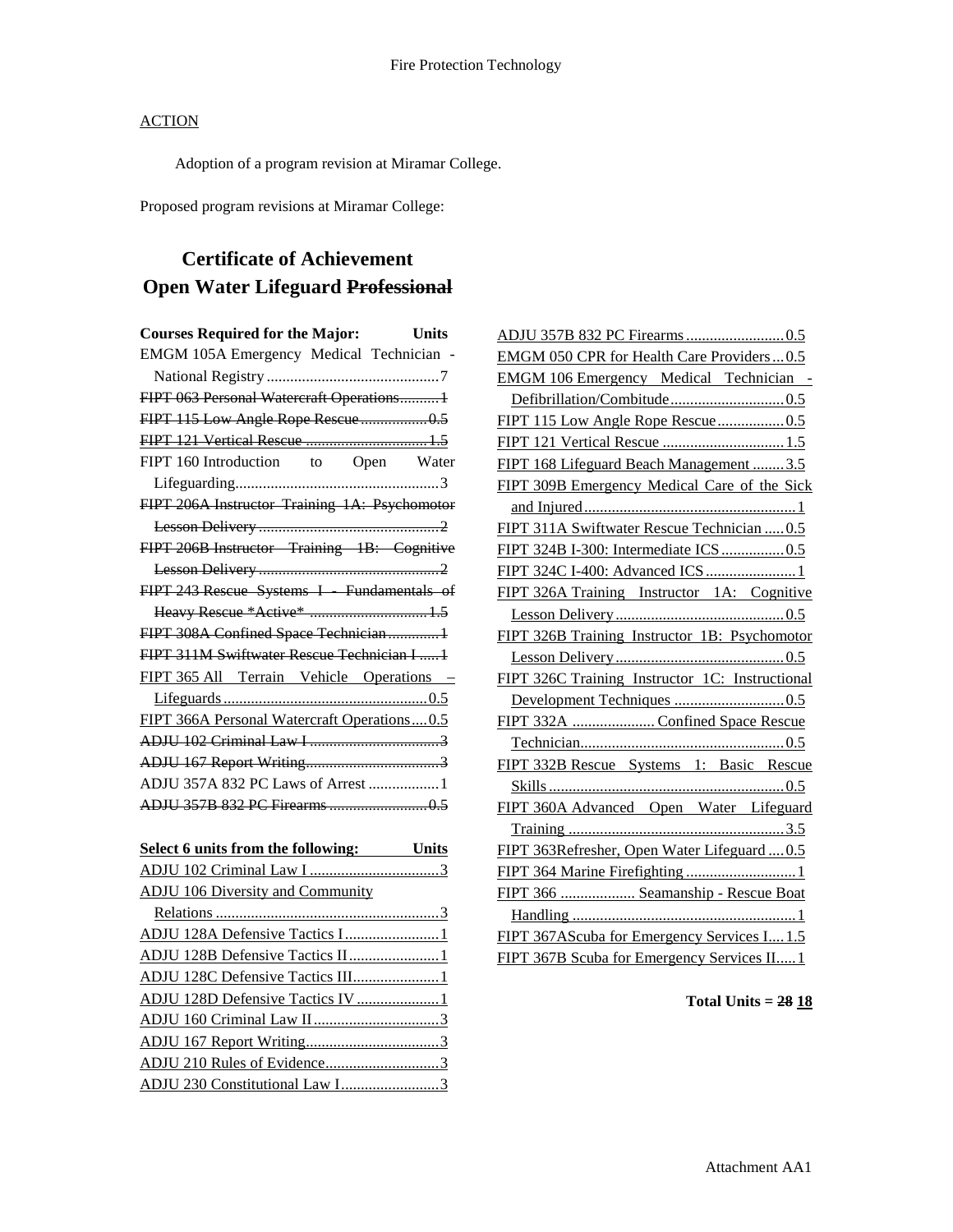## **Associate of Science Degree Open Water Lifeguard Professional**

| <b>Courses Required for the Major:</b><br><b>Units</b> |
|--------------------------------------------------------|
| EMGM 105A Emergency Medical Technician                 |
|                                                        |
| FIPT 115 Low Angle Rope Rescue 0.5                     |
| FIPT 121 Vertical Rescue  1.5                          |
| FIPT 160 Introduction to Open Water                    |
|                                                        |
| FIPT 206A Instructor Training 1A: Psychomotor          |
|                                                        |
| FIPT 206B Instructor Training 1B: Cognitive            |
|                                                        |
| FIPT 311M Swiftwater Rescue Technician I  1            |
| FIPT 365 All Terrain Vehicle Operations -              |
|                                                        |
| FIPT 366A Personal Watercraft Operations0.5            |
|                                                        |
|                                                        |
| ADJU 357A 832 PC Laws of Arrest  1                     |
|                                                        |
| Select 6 units from the following: Units               |
|                                                        |
| <b>ADJU 106 Diversity and Community</b>                |
|                                                        |
| ADJU 128A Defensive Tactics I1                         |
| ADJU 128B Defensive Tactics II1                        |
| ADJU 128C Defensive Tactics III1                       |
| ADJU 128D Defensive Tactics IV 1                       |
|                                                        |
|                                                        |
|                                                        |
|                                                        |
|                                                        |
| EMGM 050 CPR for Health Care Providers  0.5            |
| <b>EMGM 106 Emergency Medical Technician -</b>         |
|                                                        |
|                                                        |
| FIPT 121 Vertical Rescue  1.5                          |
| FIPT 168 Lifeguard Beach Management 3.5                |
| FIPT 309B Emergency Medical Care of the Sick           |
|                                                        |
| FIPT 311A Swiftwater Rescue Technician  0.5            |
| FIPT 324B I-300: Intermediate ICS 0.5                  |
|                                                        |

| FIPT 326A Training Instructor 1A: Cognitive          |
|------------------------------------------------------|
|                                                      |
| <b>FIPT 326B Training Instructor 1B: Psychomotor</b> |
|                                                      |
| FIPT 326C Training Instructor 1C: Instructional      |
|                                                      |
| FIPT 332A  Confined Space Rescue                     |
|                                                      |
| FIPT 332B Rescue Systems 1: Basic Rescue             |
|                                                      |
| FIPT 360A Advanced Open Water Lifeguard              |
|                                                      |
| FIPT 363Refresher, Open Water Lifeguard  0.5         |
|                                                      |
| FIPT 366  Seamanship - Rescue Boat                   |
|                                                      |
| FIPT 367AS cuba for Emergency Services I 1.5         |
| <b>FIPT 367B Scuba for Emergency Services II1</b>    |

**Total Units = 24 18**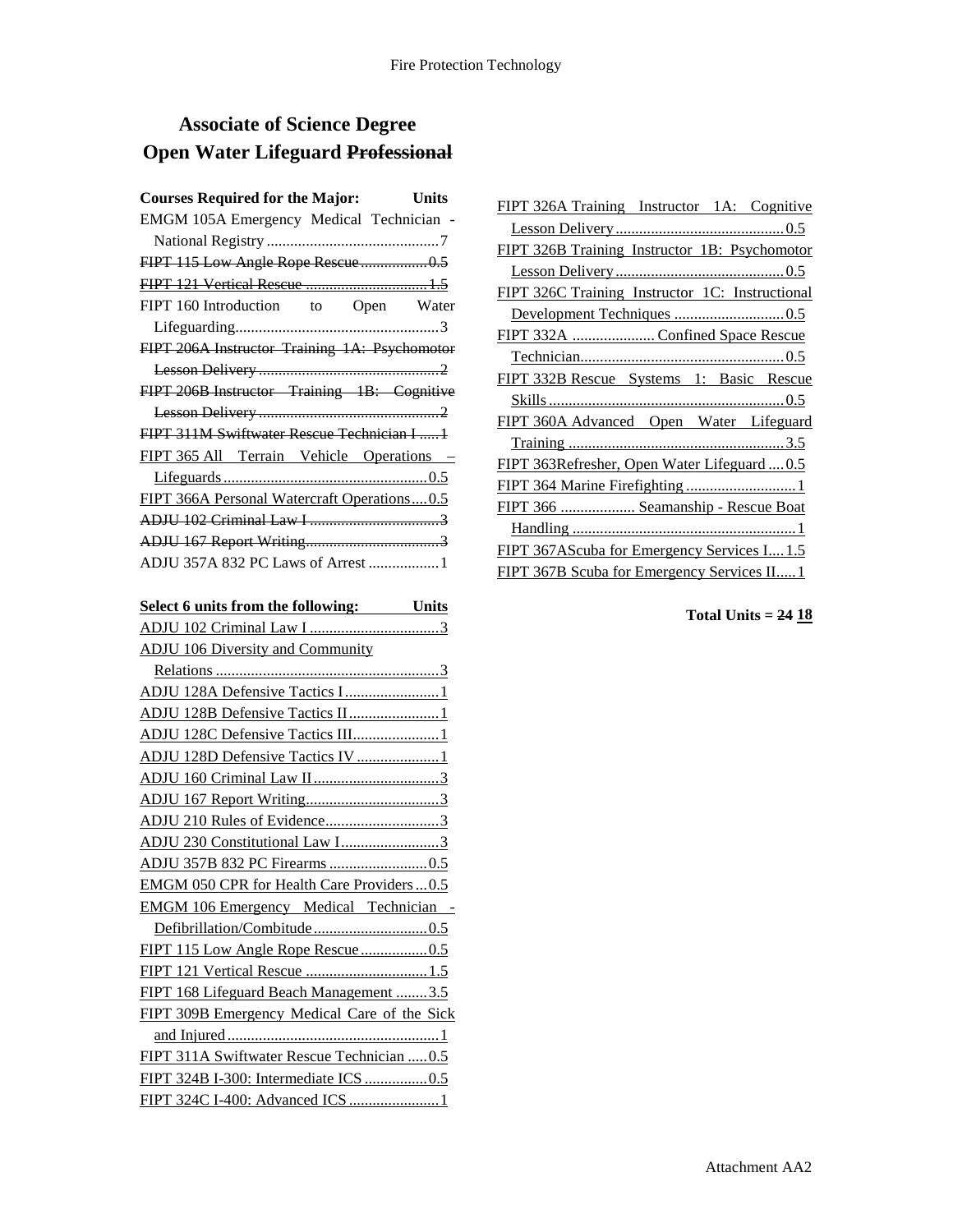Adoption of a new program at City College.

Proposed new program at City College:

## **Associate in Science in Geology for Transfer Degree**

| <b>Courses Required for the Major:</b>       | Units |
|----------------------------------------------|-------|
|                                              |       |
| GEOL 101 Physical Geology Laboratory 1       |       |
| GEOL 111 The Earth Through Time4             |       |
| CHEM 200 General Chemistry I – Lecture 3     |       |
| CHEM 200L General Chemistry I - Laboratory 2 |       |
| CHEM 201 General Chemistry II - Lecture 3    |       |
| CHEM 201L General Chemistry II -             |       |
|                                              |       |
| MATH 150 Calculus with Analytic Geometry     |       |
|                                              |       |
| MATH 151 Calculus with Analytic Geometry     |       |
|                                              |       |
|                                              |       |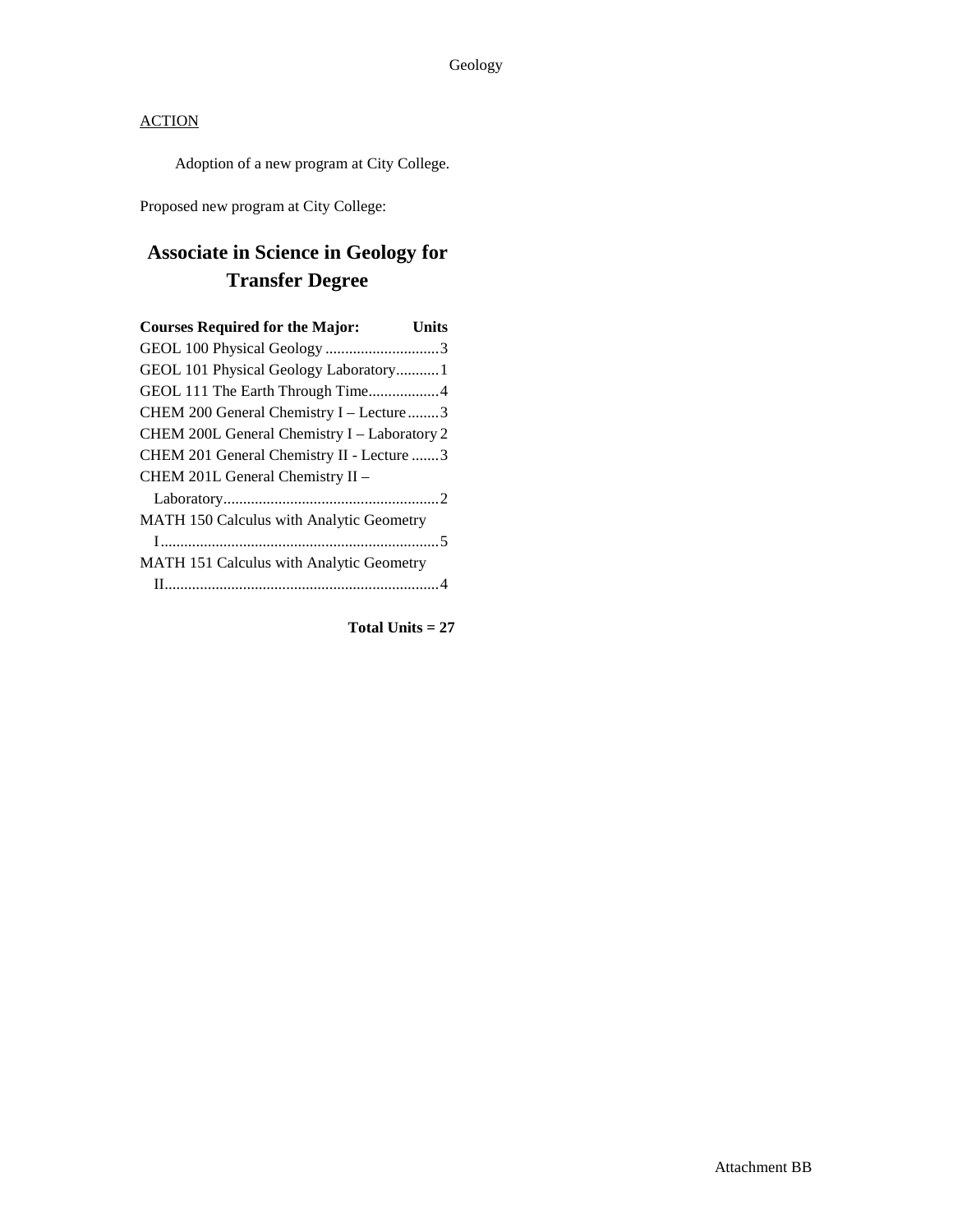Adoption of a program revision at Miramar College.

Proposed program revision at Miramar College:

## **Associate of Science Degree Occupational/Technical Studies**

| MARK 100 Principles of Marketing 3               |
|--------------------------------------------------|
| PERG 130 Career - Life Planning3                 |
| REAL 101 Real Estate Principles3                 |
| REAL 105 Legal Aspects of Real Estate I  3       |
| REAL 110  Principles of Real Estate Appraisal    |
|                                                  |
| REAL 115 Real Estate Finance I3                  |
| REAL 120 Real Estate Practice3                   |
| REAL 125 Real Estate Economics3                  |
| REAL 140 Real Estate Appraisal II 3              |
|                                                  |
| Select at least one course and the remainder of  |
| units needed to meet the minimum of 18 from      |
| the following technical courses:<br><b>Units</b> |
| AVIA 101 Private Pilot Ground School3            |
| AVIA 105 Introduction to Aviation and            |
|                                                  |
| AVIA 125 Aviation and Airport Management3        |
| AVIA 128 Group Dynamics for High Risk            |
|                                                  |
| AVIA 133 Human Factors in Aviation3              |
| AVIA 151 Helicopter Pilot Ground School 3        |
| AVIA 228 Group Dynamics II3                      |
| <b>AVIM 101G General Aviation Technology</b>     |
|                                                  |
| <b>AVIM 101H General Aviation Technology</b>     |
|                                                  |
| <b>AVIM 102G General Aviation Maintenance</b>    |
|                                                  |
| <b>AVIM 102H General Aviation Maintenance</b>    |
|                                                  |
| AVIM 103B Aircraft Welding and Sheetmetal        |
|                                                  |
| AVIM 103D Aircraft Landing Gear Systems3         |
| AVIM 104B Applied Aircraft Welding and           |
|                                                  |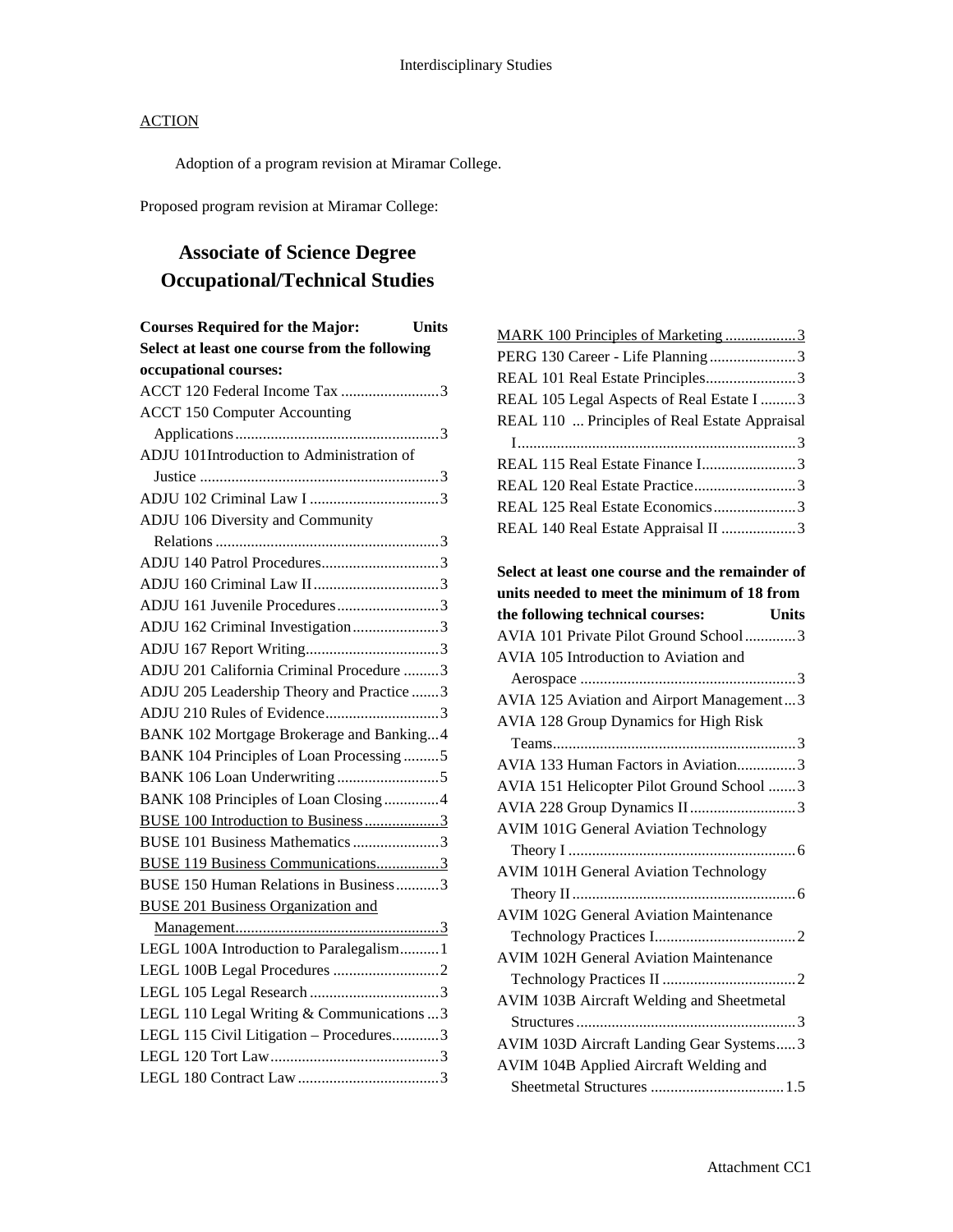| <b>AVIM 105A Aircraft Cabin Atmosphere</b>       |
|--------------------------------------------------|
|                                                  |
| AVIM 106A Aircraft Cabin Atmosphere              |
|                                                  |
| AVIM 109A Airframe Electrical Systems 3          |
| AVIM 109B Powerplant Ignition Systems2           |
| <b>AVIM 110A Applied Airframe Electrical</b>     |
|                                                  |
| AVIM 107B Turbine Engines 3                      |
| AVIM 108B Applied Turbine Engines 1              |
| AVIM 109D Aircraft Fire Protection and Digital   |
|                                                  |
| AVIM 111C Reciprocating Engines I 3              |
| AVIM 111D Reciprocating Engines II3              |
| AVIM 112C Applied Reciprocating Engines I2       |
| AVIM 112D Applied Reciprocating Engines II.1     |
| AVIM 120 Basic D.C. Electronics Theory3          |
| AVIM 121A Applied Basic D.C. Electronics .1.5    |
| AVIM 249 Induction and Fuel Metering3            |
| BIOL 131 Introduction to Biotechnology4          |
| BIOL 132 Applied Biotechnology I 4               |
| BIOL 133 Applied Biotechnology II4               |
| BIOL 134 Introduction to the Biotechnology       |
|                                                  |
| <b>CBTE 114 Introduction to Microsoft</b>        |
|                                                  |
|                                                  |
| CBTE 120 Beginning Microsoft Word2               |
| CBTE 122 Intermediate Microsoft Word3            |
| CBTE 127 Introduction to PowerPoint2             |
| <b>CBTE 128 Comprehensive Microsoft</b>          |
| 3<br>PowerPoint.                                 |
|                                                  |
| CBTE 143 Intermediate Microsoft Excel 3          |
| CBTE 152 Beginning Microsoft Access 2            |
| CBTE 153 Intermediate Microsoft Access3          |
|                                                  |
| CBTE 165 Webpage Creation with                   |
|                                                  |
| <b>CBTE 167 Webpage Creation Using Microsoft</b> |
|                                                  |
|                                                  |
| CBTE 180 Microsoft Office 3                      |
| DIES 100 Introduction to Diesel Technology 2     |
| DIES 121 Diesel Engines A or                     |

| DIES 135 Applied Failure Analysis 3            |
|------------------------------------------------|
| DIES 144 Electronics for Diesel Technology  3  |
| <b>DIES 160 Heavy Duty Manual</b>              |
|                                                |
| DIES 170 Truck Drive Axles and                 |
|                                                |
| EMGM 105A Emergency Medical Technician -       |
|                                                |
| EMGM 106 Emergency Medical Technician -        |
|                                                |
| FIPT 101 Fire Protection Organization 3        |
| FIPT 102 Fire Prevention Technology 3          |
| FIPT 103 Fire Protection Equipment and         |
|                                                |
| FIPT 104 Building Construction for Fire        |
|                                                |
| FIPT 105 Fire Behavior and Combustion3         |
| FIPT 106 Truck Company Operations 3            |
| FIPT 107 Fire Fighting Tactics and Strategy  3 |
| FIPT 109 Fire Service Hydraulics3              |
| FIPT 110 Wildland Fire Control 3               |
| FIPT 150A Introduction to Fire Suppression and |
| Maintenance Manipulative Tasks                 |
|                                                |
| FIPT 160 Introduction to Open Water            |
|                                                |
| MLTT 201 Clinical Chemistry and Urinalysis 4   |
| MLTT 202 Clinical Hematology and               |
|                                                |
| MLTT 203 Clinical Microbiology4                |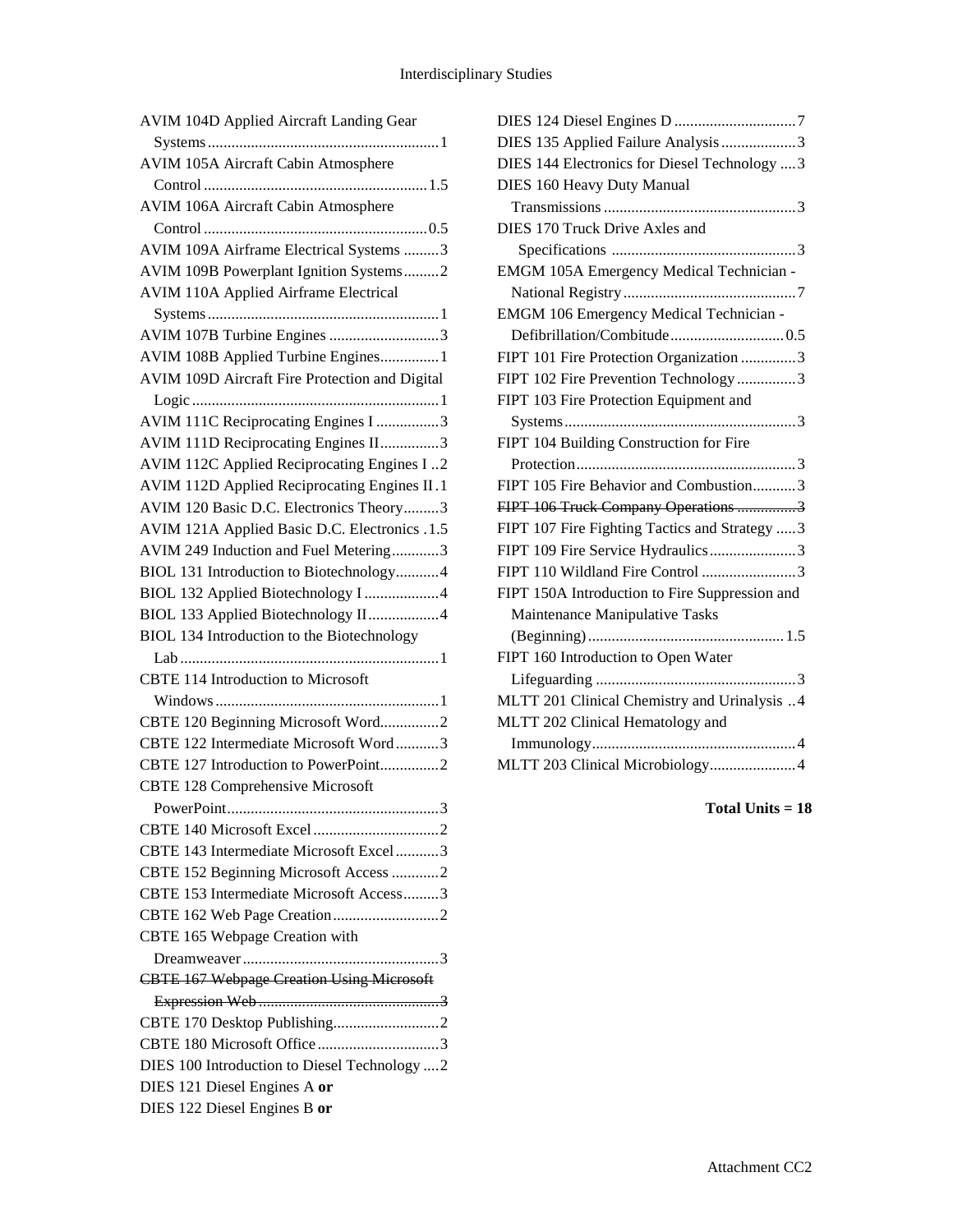Adoption of a program revision at City College.

Proposed program revision at City College:

## **Associate of Arts Degree Liberal Arts and Sciences: Visual and Performing Arts**

| Students should complete a minimum of 18 units |              |
|------------------------------------------------|--------------|
| in Visual and Performing Arts courses. Courses |              |
| can only be counted once toward the major.     |              |
| <b>Courses Required for the Major:</b>         | <b>Units</b> |
|                                                |              |
| ARTF 109 History of Modern Art3                |              |
| ARTF 110 Art History: Prehistoric to Gothic 3  |              |
| ARTF 111 Art History: Renaissance to Modern 3  |              |
|                                                |              |
| ARTF 150A Two-Dimensional Design3              |              |
| ARTF 150B Beginning Graphic Design3            |              |
| ARTF 151 Three-Dimensional Design3             |              |
| ARTF 155A Freehand Drawing I3                  |              |
| ARTF 155B Freehand Drawing II3                 |              |
| ARTF 165A Composition in Painting I3           |              |
| ARTF 165B Composition in Painting II3          |              |
| ARTF 170A Contemporary Crafts I3               |              |
| ARTF 170B Contemporary Crafts II3              |              |
|                                                |              |
|                                                |              |
|                                                |              |
|                                                |              |
| ARTF 197A Handbuilding Ceramics I3             |              |
| ARTF 197B Handbuilding Ceramics II3            |              |
|                                                |              |
| ARTF 210B Life Drawing II3                     |              |
| ARTG 100 Basic Graphic Design 3                |              |
|                                                |              |
| ARTG 118 Graphic Design History 3              |              |
|                                                |              |
|                                                |              |
|                                                |              |
| DANC 127 Body Modalities and Injury            |              |
|                                                |              |
| DANC 130A Dance Repertoire1                    |              |
| DANC 145A Ballroom Dance I 1 - 1.5             |              |
|                                                |              |

| DANC 150A Dance Making: Ballet 1           |  |
|--------------------------------------------|--|
| DANC 151A Dance Making: Jazz  1            |  |
| DANC 152A Dance Making: Modern1            |  |
| DANC 153A Dance Making: Dance Theatre1     |  |
| DANC 177A Dance Improvisation  1 - 1.5     |  |
| <b>DANC 178A Advanced Commercial Dance</b> |  |
|                                            |  |
| DANC 179A Advanced Classical Dance I 1.5   |  |
|                                            |  |
|                                            |  |
|                                            |  |
| DANC 261A Dance Performance I2             |  |
| DANC 271A Stage Costuming for Dance1 - 2   |  |
| DRAM 105 Introduction to Dramatic Arts3    |  |
|                                            |  |
| DRAM 109 Theatre and Social Issues 3       |  |
| DRAM 122 Makeup for the Stage2             |  |
| DRAM 124 Makeup for the Stage3             |  |
| DRAM 123 Beginning Stagecraft 3            |  |
| DRAM 126 Advanced Stagecraft3              |  |
| DRAM 132 Beginning Acting3                 |  |
| DRAM 133 Intermediate Acting 3             |  |
| DRAM 134 Beginning Voice for Actors3       |  |
| DRAM 136 History of Canonized Theatre-     |  |
| Ancient Greece to the Restoration 3        |  |
| DRAM 137 History of Canonized Western      |  |
| Theatre-Restoration to the Present3        |  |
| DRAM 143 Beginning Costuming3              |  |
| DRAM 165 Introduction to Stage Movement  3 |  |
| MUSI 100 Introduction to Music 3           |  |
| MUSI 108 The Business of Music 3           |  |
|                                            |  |
| MUSI 111 Jazz - History and Development3   |  |
|                                            |  |
|                                            |  |
|                                            |  |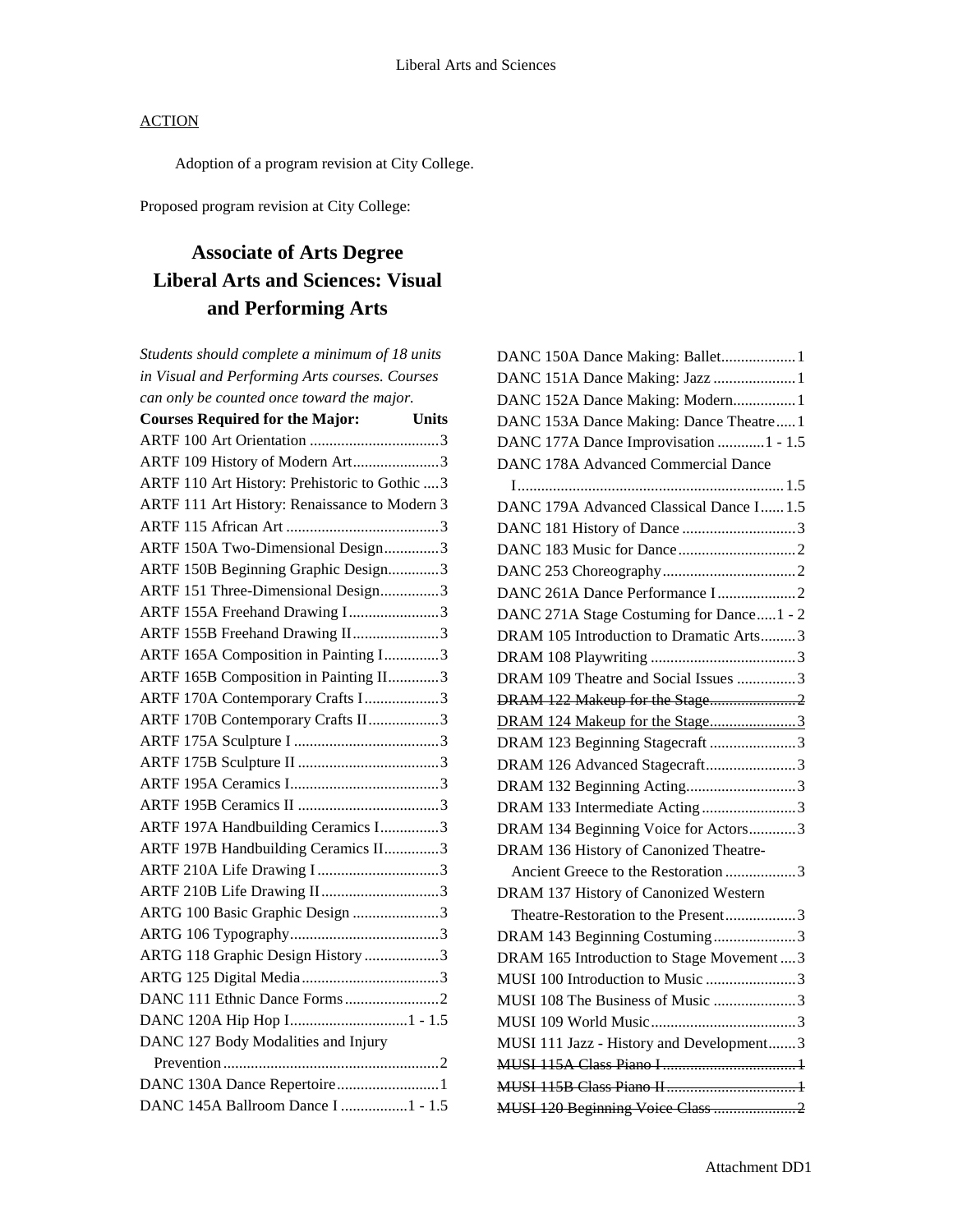| MUSI 130B College Chorus II 1.5                                |
|----------------------------------------------------------------|
| MUSI 150A Basic Musicianship3                                  |
| MUSI 190 The Electronic Music Studio 3                         |
|                                                                |
|                                                                |
|                                                                |
|                                                                |
| MUSI 230A Jazz Improvisation1                                  |
| MUSI 230B Jazz Improvisation 1                                 |
| MUSI 230C Jazz Improvisation  1                                |
| PHOT 100 Basic Black-and-White                                 |
|                                                                |
| PHOT 102 Directed Photo Lab Studies1                           |
| PHOT 105 Introduction to Photography3                          |
| PHOT 135 Intermediate Black-and-White                          |
|                                                                |
| PHOT 143 Introduction to Digital                               |
|                                                                |
| PHOT 150 History of Photography 3                              |
| PHOT 245 Landscape and Nature                                  |
|                                                                |
| DRAM 240A Musical Theater Repertoire 4                         |
| DRAM 240B Musical Theatre Repertoire II4                       |
| DRAM 240C  Musical Theatre Repertoire                          |
|                                                                |
| DRAM 240D  Musical Theatre Repertoire                          |
|                                                                |
|                                                                |
| DRAM 242A Rehearsal and Performance I3                         |
| DRAM 242B Rehearsal and Performance II3                        |
| DRAM 242C Rehearsal and Performance III3                       |
| DRAM 242D Rehearsal and Performance IV  3                      |
|                                                                |
|                                                                |
|                                                                |
|                                                                |
|                                                                |
|                                                                |
|                                                                |
| DANC 115D Tap Dance IV 1 - 1.5                                 |
|                                                                |
|                                                                |
|                                                                |
| DANC 120D Hip Hop IV1.5                                        |
| DANC 135A Jazz Dance I 1 - 1.5<br>DANC 135B Jazz Dance II  1.5 |

| DANC 135C Jazz Dance III 1.5              |
|-------------------------------------------|
|                                           |
| DANC 140A Modern Dance I1 - 1.5           |
| DANC 140B Modern Dance II 1.5             |
| DANC 140C Modern Dance III  1.5           |
| DANC 140D Modern Dance IV 1.5             |
| DANC 145A Ballroom Dance I 1 - 1.5        |
| DANC 145B Ballroom Dance II 1 - 1.5       |
| DANC 150A Dance Making: Ballet 1          |
| DANC 151A Dance Making: Jazz  1           |
| DANC 152A Dance Making: Modern1           |
| DANC 153A Dance Making: Dance Theatre1    |
| DANC 177A Dance Improvisation  1 - 1.5    |
| DANC 177B Dance Improvisation II 1 - 1.5  |
| DANC 178A Advanced Commercial Dance       |
|                                           |
| DANC 178B  Advanced Commercial Dance      |
|                                           |
| DANC 179A Advanced Classical Dance I 1.5  |
| DANC 179B Advanced Classical Dance II 1.5 |
| DANC 180A Advanced Contemporary Dance     |
|                                           |
| DANC 180B Advanced Contemporary Dance     |
|                                           |
|                                           |
|                                           |
| DANC 261C Dance Performance III2          |
| DANC 261D Dance Performance IV 2          |
| DANC 271A Stage Costuming for Dance1 - 2  |
| DANC 271B  Makeup for Dance               |
|                                           |
| DANC 271C Lighting Design for Dance       |
|                                           |
| DANC 271D Sound Design for Dance          |
|                                           |
|                                           |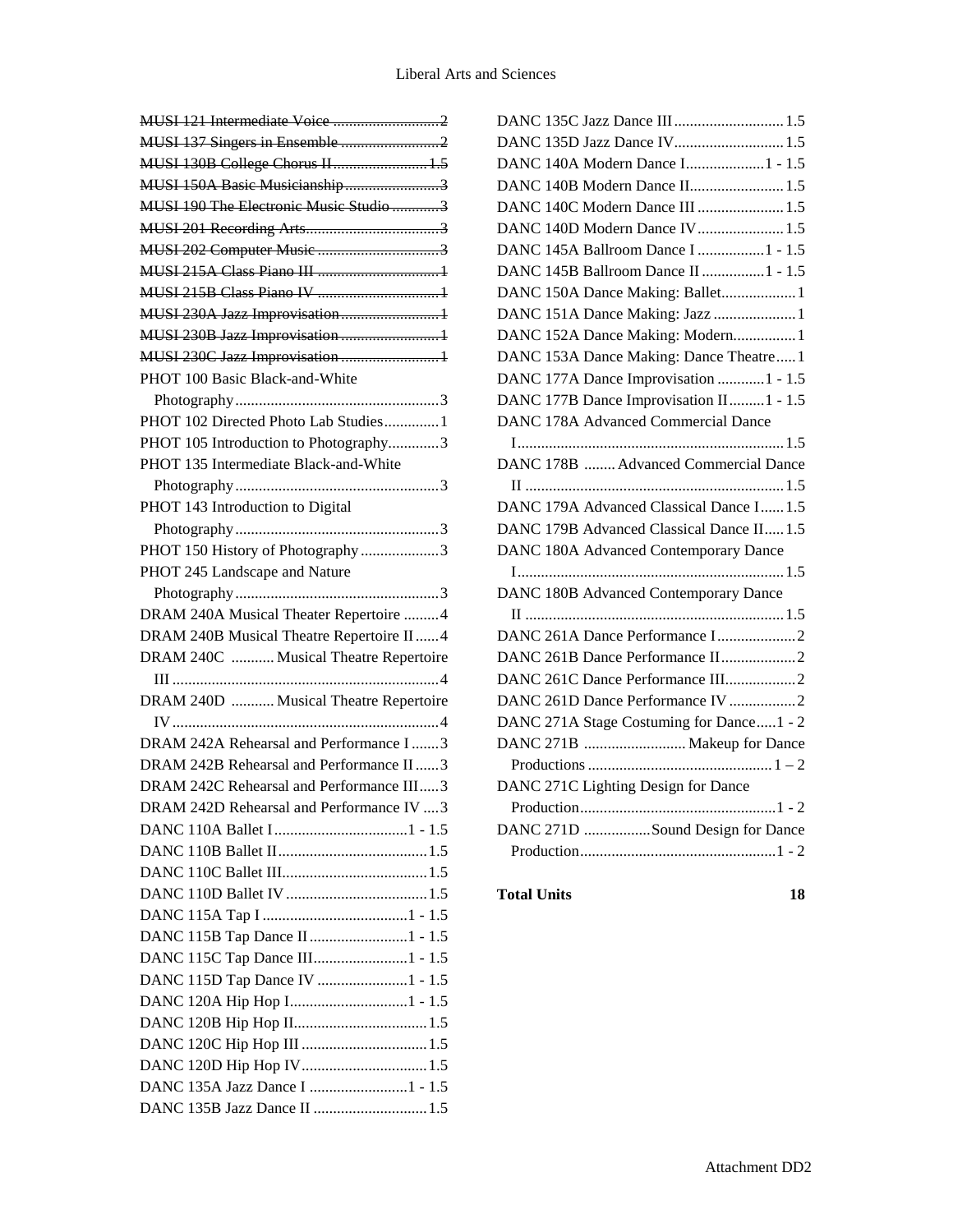Adoption of a program revision at Mesa College.

Proposed program revision at Mesa College:

## **Associate of Arts Degree Liberal Arts and Sciences with an Emphasis in: Language Arts and Humanities Studies-Tagalog**

| <b>Courses Required for the Major:</b> | Units |
|----------------------------------------|-------|
|                                        |       |
| TAGA 102 Second Course in Tagalog5     |       |
|                                        |       |

| Select a minimum of 3 units:<br><b>Units</b> |
|----------------------------------------------|
| CHIN 101 First Course in Mandarin Chinese  5 |
|                                              |
|                                              |
|                                              |
|                                              |
|                                              |
|                                              |
|                                              |
| VIET 101 First Course in Vietnamese5         |
| CHIN 102 Second Course in Mandarin           |
|                                              |
| JAPN 102 Second Course in Japanese 5         |
|                                              |
|                                              |
|                                              |
| SPAN 102 Second Course in Spanish5           |
| RUSS 102 Second Course in Russian 5          |
|                                              |
| VIET 102 Second Course in Vietnamese 5       |
| CHIN 201 Third Course in Mandarin            |
|                                              |
| JAPN 201 Third Course in Japanese 5          |
|                                              |
| GERM 201 Third Course in German5             |
|                                              |
| SPAN 201 Third Course in Spanish5            |
| RUSS 201 Third Course in Russian 5           |
|                                              |

| VIET 201 Third Course in Vietnamese5            |
|-------------------------------------------------|
| ENGL 202 Introduction to Linguistics3           |
| ENGL 215 English Literature I: 800-17993        |
| ENGL 216 English Literature II: 1800 -          |
|                                                 |
| CHIC 135 Chicana/o Literature3                  |
| CHIC 138 Literature of La Raza in Latin America |
|                                                 |
| HIST 120 Introduction to Asian Civilizations3   |
| HIST 121 Asian Civilizations in Modern          |
|                                                 |
| COMS 135 Interpersonal Communication3           |
| COMS 170 Small Group Communication3             |
| JOUR 201 Advanced Newswriting and               |
|                                                 |
| JOUR 202 Introduction to Mass                   |
|                                                 |
|                                                 |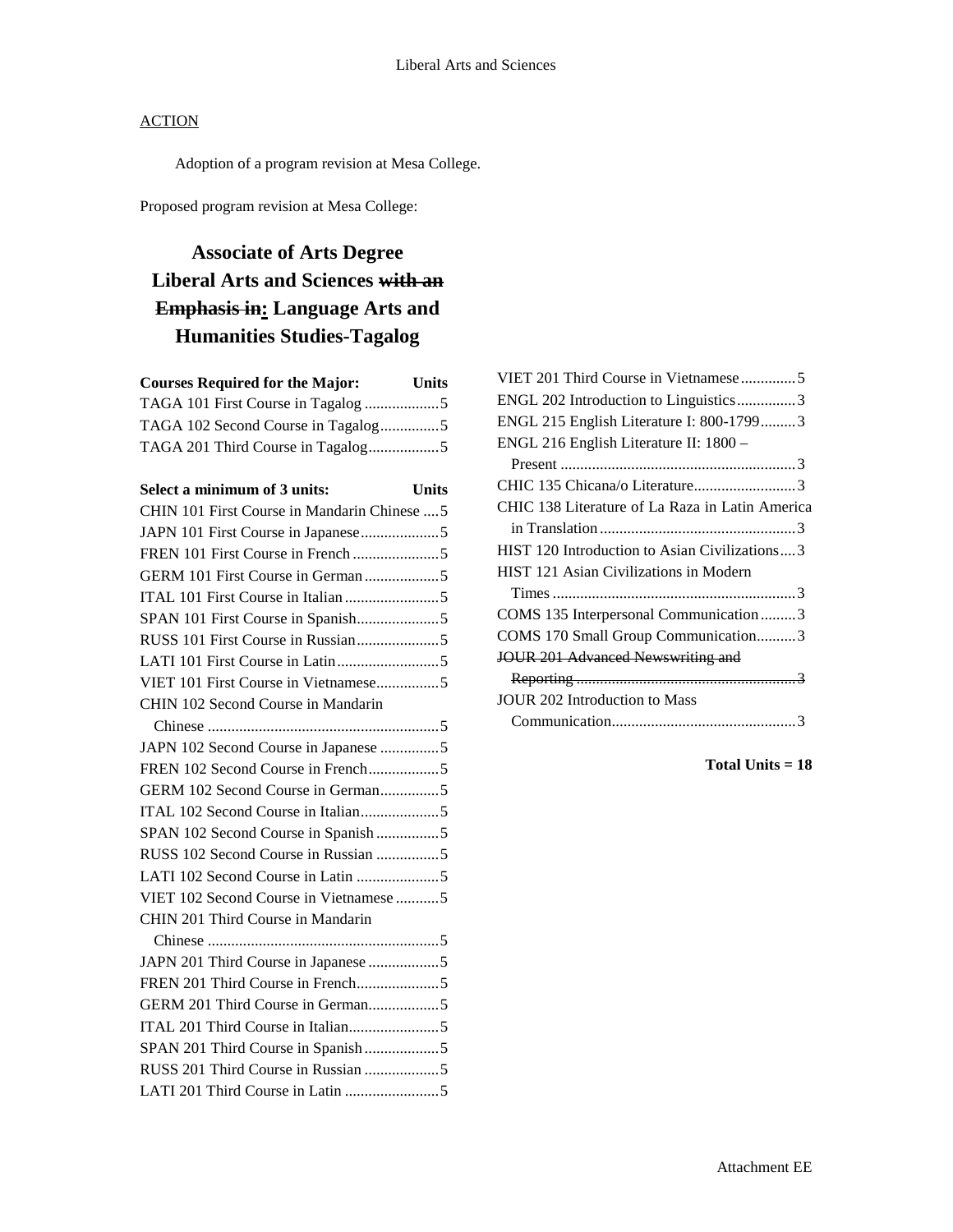Adoption of a program revision at Miramar College.

Proposed program revisions at Miramar College:

## **Certificate of Achievement Paralegal**

| <b>Courses Required for the Major:</b> Units |  |
|----------------------------------------------|--|
|                                              |  |
|                                              |  |
|                                              |  |
| LEGL 110 Legal Writing & Communications  3   |  |
| LEGL 115 Civil Litigation – Procedures3      |  |
|                                              |  |
|                                              |  |
|                                              |  |

| Select 12 units from the following legal elective |  |
|---------------------------------------------------|--|
| Units<br>courses:                                 |  |
| LEGL 106 Computer Assisted Legal Research         |  |
|                                                   |  |
| LEGL 140 Law Office Management and                |  |
|                                                   |  |
| <b>LEGL 145 Federal Court Practices and</b>       |  |
|                                                   |  |
| LEGL 150 Criminal Litigation and Procedure3       |  |
| LEGL 155 Employment Law 3                         |  |
|                                                   |  |
|                                                   |  |
|                                                   |  |
| LEGL 175 Estates, Trusts, and Wills 3             |  |
|                                                   |  |
| LEGL 205 Environmental Law 3                      |  |
|                                                   |  |
| LEGL 215 Administrative Law3                      |  |
| LEGL 220 Intellectual Property Law 3              |  |
|                                                   |  |
| LEGL 270 Paralegal Internship / Work              |  |
|                                                   |  |
| LEGL 296 Individualized Instruction in Legal      |  |
|                                                   |  |
|                                                   |  |

**A maximum of 6 units from the following lawrelated courses may be substituted for legal elective courses: Units**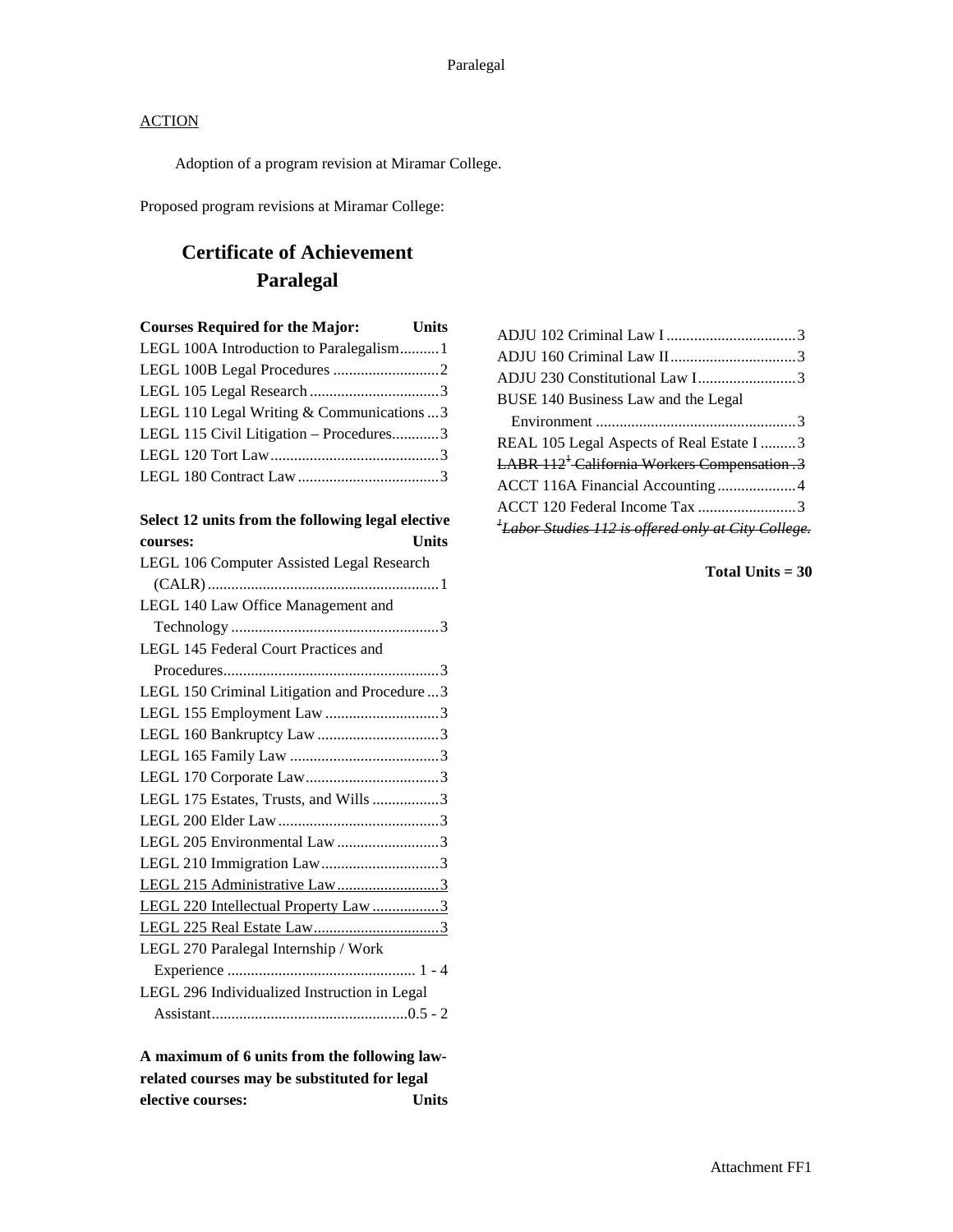## **Associate of Science Degree Paralegal**

| <b>Courses Required for the Major:</b>     | <b>Units</b> |
|--------------------------------------------|--------------|
| LEGL 100A Introduction to Paralegalism1    |              |
|                                            |              |
|                                            |              |
| LEGL 110 Legal Writing & Communications  3 |              |
| LEGL 115 Civil Litigation - Procedures3    |              |
|                                            |              |

### **Select 12 units from the following legal elective**

LEGL 180 Contract Law....................................3

| Units<br>courses:                            |
|----------------------------------------------|
| LEGL 106 Computer Assisted Legal Research    |
|                                              |
| LEGL 140 Law Office Management and           |
|                                              |
| LEGL 145 Federal Court Practices and         |
|                                              |
| LEGL 150 Criminal Litigation and Procedure3  |
| LEGL 155 Employment Law 3                    |
| LEGL 160 Bankruptcy Law 3                    |
|                                              |
|                                              |
| LEGL 175 Estates, Trusts, and Wills 3        |
|                                              |
| LEGL 205 Environmental Law 3                 |
| LEGL 210 Immigration Law3                    |
| LEGL 215 Administrative Law3                 |
| LEGL 220 Intellectual Property Law 3         |
|                                              |
| LEGL 270 Paralegal Internship / Work         |
|                                              |
| LEGL 296 Individualized Instruction in Legal |
|                                              |

## **A maximum of 6 units from the following law-**

| related courses may be substituted for legal |              |
|----------------------------------------------|--------------|
| elective courses:                            | <b>Units</b> |
|                                              |              |
|                                              |              |
| ADJU 230 Constitutional Law I3               |              |
| BUSE 140 Business Law and the Legal          |              |
|                                              |              |

| REAL 105 Legal Aspects of Real Estate I 3                       |  |
|-----------------------------------------------------------------|--|
| LABR 112 <sup>+</sup> California Workers Compensation .3        |  |
|                                                                 |  |
| ACCT 120 Federal Income Tax 3                                   |  |
| <sup>1</sup> Labor Studies 112 is offered only at City College. |  |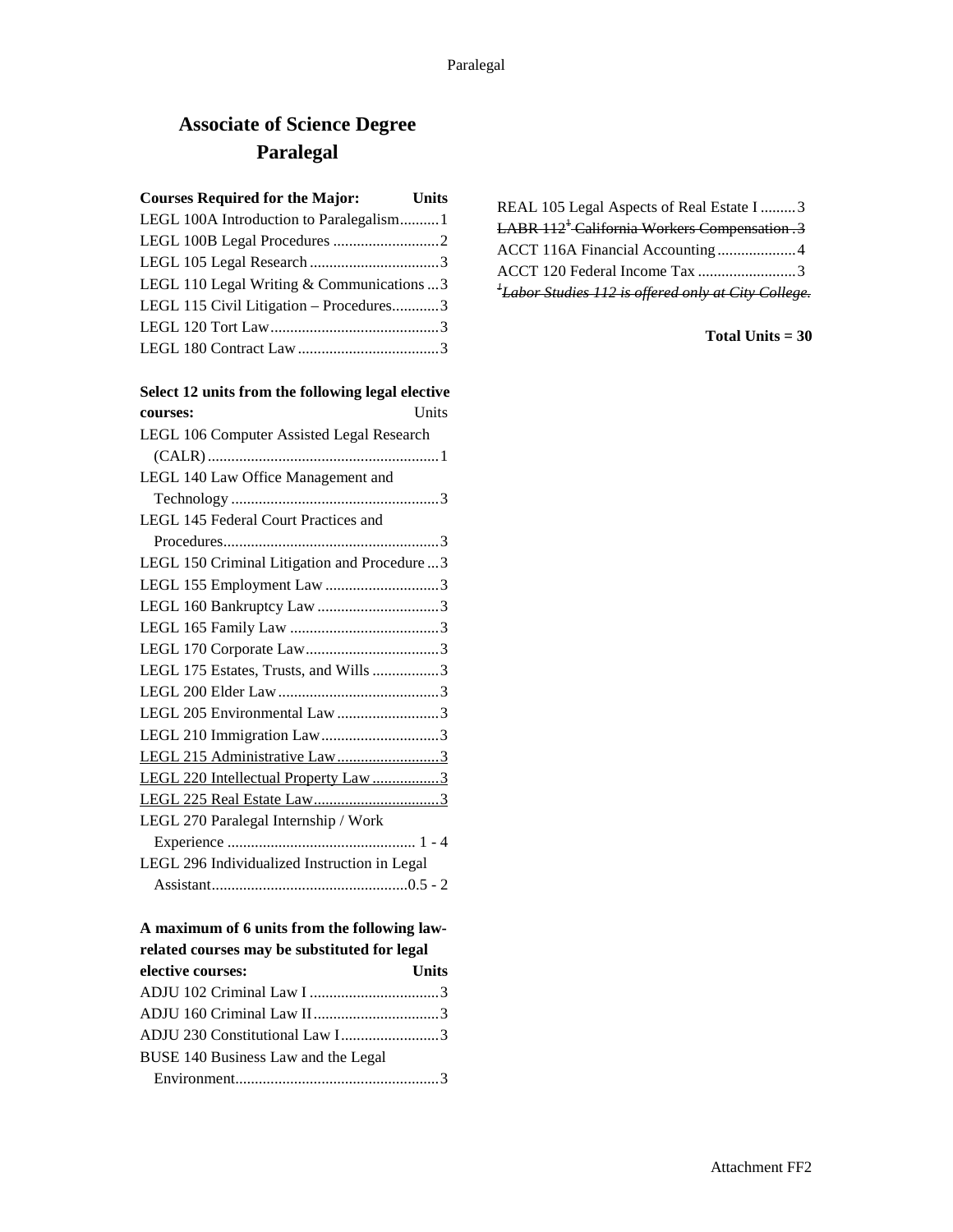Adoption of a new program at City College.

Proposed new program at City College:

## **Associate in Arts in Philosophy for Transfer Degree**

| <b>Courses Required for the Major:</b>        | Units |
|-----------------------------------------------|-------|
| PHIL 100 Logic and Critical Thinking or       |       |
|                                               |       |
| PHIL 102A Introduction to Philosophy: Reality |       |
| and Knowledge or                              |       |
| PHIL 102B Introduction to Philosophy:         |       |
|                                               |       |
|                                               |       |

### **List A - Select one course from the following or any course not selected from the required**

| courses (3 units):                          | Units |
|---------------------------------------------|-------|
| PHIL 104A History of Western Philosophy3    |       |
| PHIL 104B History of Western Philosophy 3   |       |
| PHIL 105 Contemporary Philosophy 3          |       |
|                                             |       |
| PHIL 111 Philosophy in Literature 3         |       |
| PHIL 205 Critical Thinking and Writing in   |       |
|                                             |       |
| ENGL 105 Composition and Literature 3       |       |
| ENGL 205 Critical Thinking and Intermediate |       |
|                                             |       |
|                                             |       |

#### **List B - Select two courses from the following**  or any course not selected from required<br> **courses** or List A (6 units): Linits  $\frac{1}{2}$  courses or List  $\Lambda$  (6 units):

| Courses of List A (0 units).                         |  |
|------------------------------------------------------|--|
| HIST 105 Introduction to Western Civilization        |  |
|                                                      |  |
| <b>HIST 106 Introduction to Western Civilization</b> |  |
|                                                      |  |
| PHIL 107 Reflections on Human Nature3                |  |
| PHIL 108 Perspectives on Human Nature and            |  |
|                                                      |  |

**List C - Select one course from the following or any course not already selected from required courses, List A or List B (3 - 5 units): Units** PHIL 125 Philosophy of Women ........................3

| PHIL 126 Introduction to Philosophy of    |  |
|-------------------------------------------|--|
|                                           |  |
| PHIL 130 Philosophy of Art and Music3     |  |
| HUMA 101 Introduction to the Humanities   |  |
|                                           |  |
| HUMA 102 Introduction to the Humanities   |  |
|                                           |  |
| HUMA 103 Introduction to the New          |  |
|                                           |  |
| HUMA 106 World Religions 3                |  |
|                                           |  |
| SUST 102 Environmental Ethics3            |  |
| AMSL 116 American Sign Language Level II4 |  |
| AMSL 215 American Sign Language Level     |  |
|                                           |  |
| AMSL 216 American Sign Language Level     |  |
|                                           |  |
| ARAB 102 Second Course in Arabic 5        |  |
| ARAB 201A Third Course in Arabic 5        |  |
|                                           |  |
|                                           |  |
| SPAN 102 Second Course in Spanish5        |  |
|                                           |  |
| SPAN 215 Spanish for Spanish Speakers I 5 |  |

**Total Units = 18 – 20**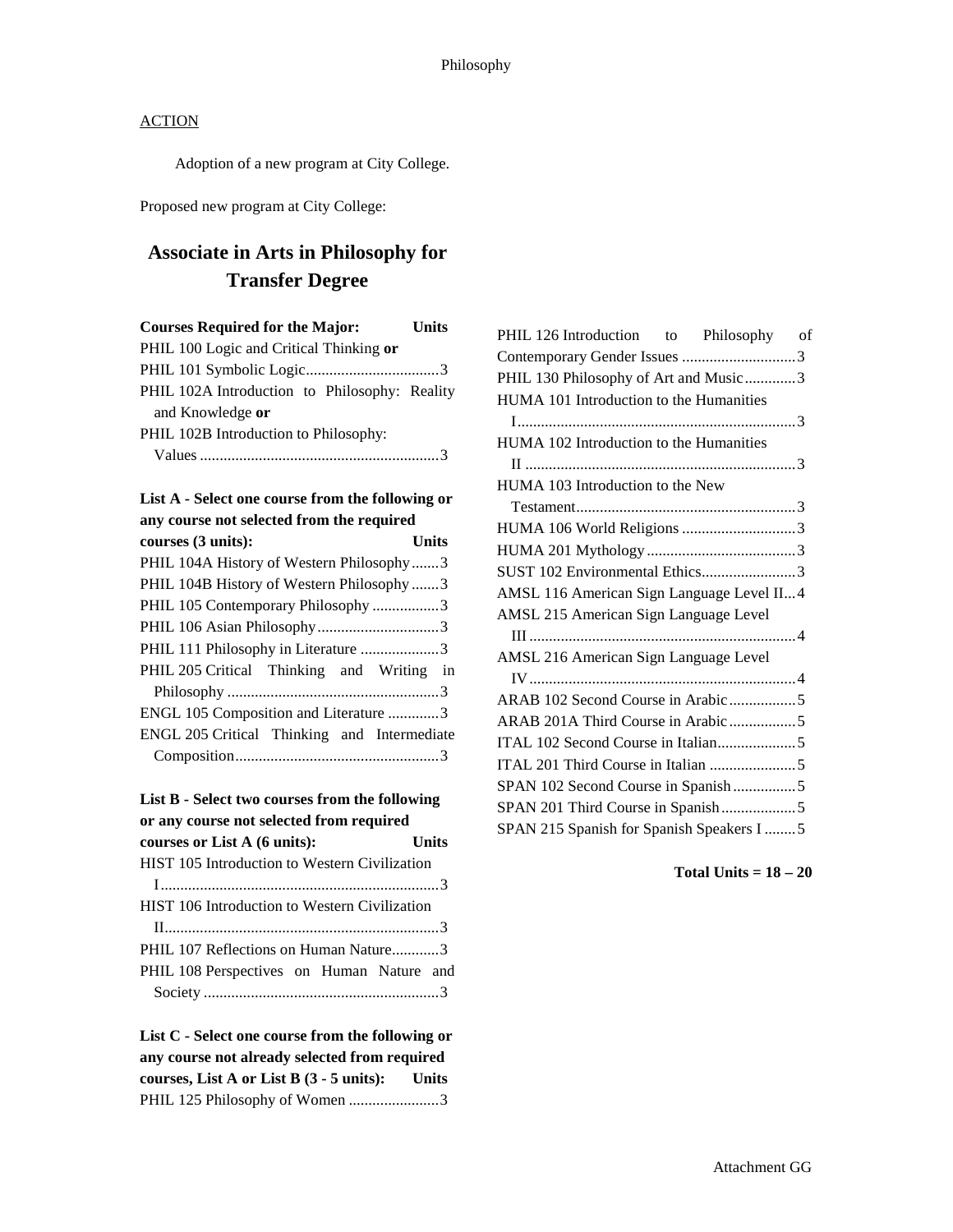Adoption of a program revision at Mesa College.

Proposed program revisions at Mesa College:

## **Certificate of Achievement Radiologic Technology**

| <b>Courses Required for the Major:</b><br><b>Units</b> |  |
|--------------------------------------------------------|--|
| RADT 050 Concepts in Imaging Technology  2             |  |
| RADT 060 Venipuncture for Radiology 0.5                |  |
| RADT 086 Fluoroscopy and Radiation                     |  |
|                                                        |  |
| RADT 086L Fluoroscopy and Radiation Safety             |  |
|                                                        |  |
| RADT 101 Basic Radiologic Technology2                  |  |
| RADT 105 Basic Radiologic Technology3                  |  |
|                                                        |  |
| RADT 121 Radiographic Exposure3                        |  |
| RADT 121L Radiographic Exposure                        |  |
|                                                        |  |
|                                                        |  |
| RADT 190 Radiographic Positioning I  1                 |  |
| RADT 190L Radiographic Positioning-I1                  |  |
| RADT 201 Radiographic Positioning II  1                |  |
| RADT 201L Radiographic Positioning II 1                |  |
| RADT 210 Radiographic Positioning III 1                |  |
| RADT 210L Radiographic Positioning III  1              |  |
| RADT 221 Advanced Imaging Techniques 2                 |  |
|                                                        |  |
| RADT 241 Sectional Anatomy1                            |  |
| RADT 241L Sectional Anatomy Lab0.5                     |  |
| RADT 242 Organization of Radiology 1                   |  |
| RADT 231 Pathology for Imaging Sciences  2             |  |
| <b>RADT 246 Computed Tomography</b>                    |  |
|                                                        |  |
| RADT 252A Directed Clinical Practice III 5             |  |
| RADT 251A Directed Clinical Practice I3                |  |
| RADT 251B Directed Clinical Practice II4               |  |
| RADT 252B Directed Clinical Practice IV 5              |  |
| RADT 253A Directed Clinical Practice V 5               |  |
| <b>RADT 253B Directed Clinical Practice</b>            |  |
|                                                        |  |

## **Associate of Science Degree Radiologic Technology**

| <b>Courses Required for the Major:</b>      | <b>Units</b> |
|---------------------------------------------|--------------|
| RADT 050 Concepts in Imaging Technology2    |              |
| RADT 060 Venipuncture for Radiology 0.5     |              |
| RADT 086 Fluoroscopy and Radiation          |              |
|                                             |              |
| RADT 086L Fluoroscopy and Radiation Safety  |              |
|                                             |              |
| RADT 101 Basic Radiologic Technology2       |              |
| RADT 105 Basic Radiologic Technology3       |              |
|                                             |              |
| RADT 121 Radiographic Exposure3             |              |
| RADT 121L Radiographic Exposure             |              |
|                                             |              |
|                                             |              |
| RADT 190 Radiographic Positioning I  1      |              |
| RADT 190L Radiographic Positioning-I  1     |              |
| RADT 201 Radiographic Positioning II 1      |              |
| RADT 201L Radiographic Positioning II  1    |              |
| RADT 210 Radiographic Positioning III 1     |              |
| RADT 210L Radiographic Positioning III  1   |              |
| RADT 221 Advanced Imaging Techniques 2      |              |
|                                             |              |
| RADT 241 Sectional Anatomy  1               |              |
| RADT 241L Sectional Anatomy Lab0.5          |              |
| RADT 242 Organization of Radiology  1       |              |
| RADT 231 Pathology for Imaging Sciences  2  |              |
| <b>RADT 246 Computed Tomography</b>         |              |
|                                             |              |
| RADT 252A Directed Clinical Practice III 5  |              |
| RADT 251A Directed Clinical Practice I3     |              |
| RADT 251B Directed Clinical Practice II 4   |              |
| RADT 252B Directed Clinical Practice IV 5   |              |
| RADT 253A Directed Clinical Practice V 5    |              |
| <b>RADT 253B Directed Clinical Practice</b> |              |
|                                             |              |

**Total Units = 55.5 60**

**Total Units = 55.5 60**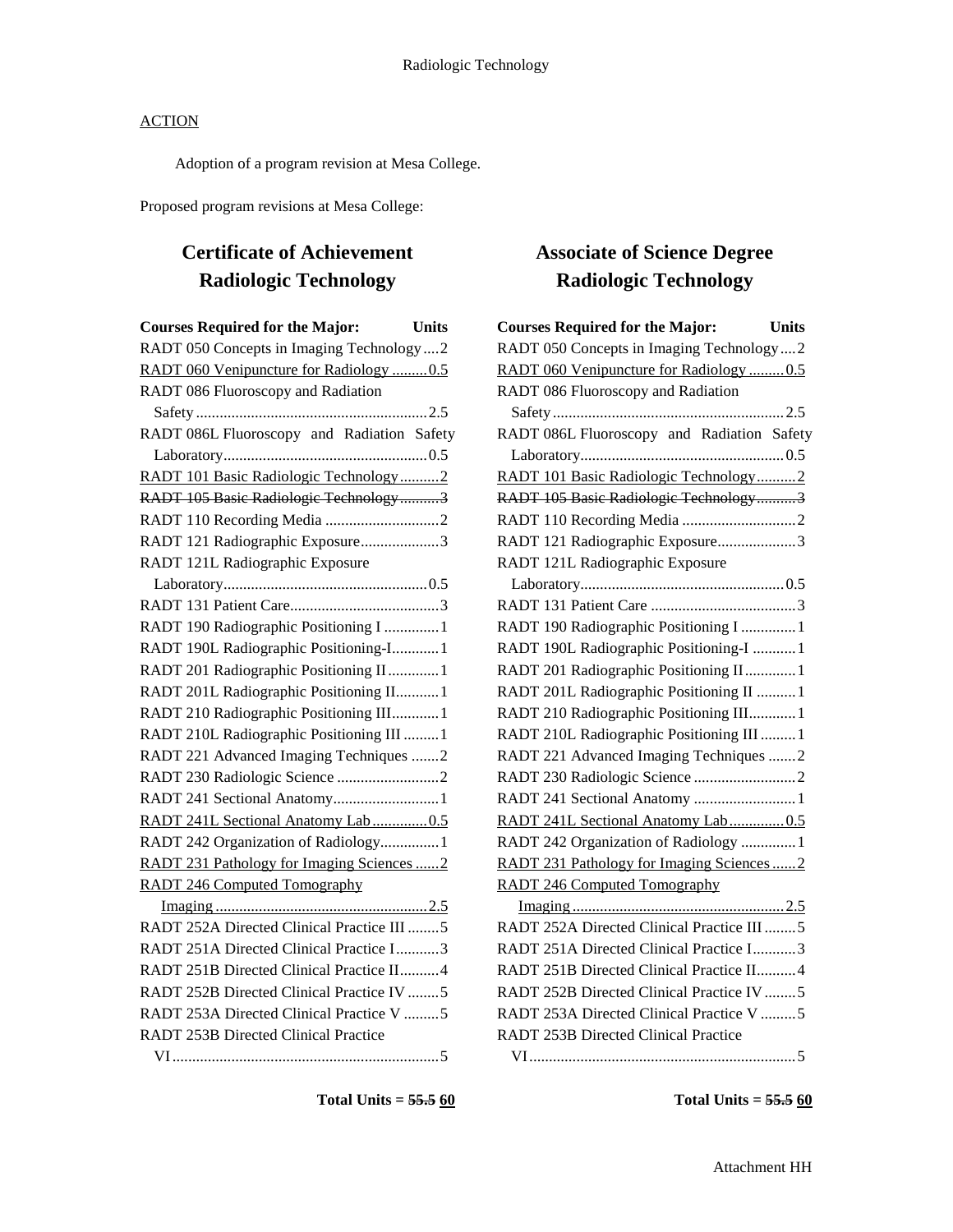Adoption of a new program at Mesa College.

Proposed new program at Mesa College:

## **Associate in Arts in Philosophy for Transfer Degree**

| <b>Courses Required for the Major:</b>        | <b>Units</b> |
|-----------------------------------------------|--------------|
| PHIL 100 Logic and Critical Thinking or       |              |
|                                               |              |
| PHIL 102A Introduction to Philosophy: Reality |              |
| and Knowledge or                              |              |
| PHIL 102B  Introduction to Philosophy:        |              |
|                                               |              |

#### **Category A: Select from the following courses or any course not selected in the core**

#### **Category B: Select from the following courses or any course(s) not selected in the core or**

| Category A (9 units):                  | <b>Units</b> |
|----------------------------------------|--------------|
| PHIL 125 Philosophy of Women 3         |              |
| PHIL 126 Introduction to Philosophy of |              |
| Contemporary Gender Issues3            |              |

PHIL 130 Philosophy of Art and Music..............3 AMSL 115 American Sign Language Level I....4 AMSL 116 American Sign Language Level II...4 AMSL 215 American Sign Language Level III .4 AMSL 216 American Sign Language Level IV.4 CHIN 101 First Course in Mandarin Chinese ....5 CHIN 102 Second Course in Mandarin Chinese 5 CHIN 201 Third Course in Mandarin Chinese...5 CHIN 202 Fourth Course in Mandarin Chinese .5 FREN 101 First Course in French ......................5 FREN 102 Second Course in French..................5 FREN 201 Third Course in French.....................5 FREN 202 Fourth Course in French...................5 GERM 101 First Course in German...................5 GERM 102 Second Course in German...............5 GERM 201 Third Course in German .................5 ITAL 101 First Course in Italian ........................5 ITAL 102 Second Course in Italian....................5 ITAL 201 Third Course in Italian ......................5 JAPN 101 First Course in Japanese....................5 JAPN 102 Second Course in Japanese ...............5 JAPN 201 Third Course in Japanese ..................5 JAPN 202 Fourth Course in Japanese ................5 LATI 101 First Course in Latin..........................5 LATI 102 Second Course in Latin .....................5 LATI 201 Third Course in Latin ........................5 RUSS 101 First Course in Russian.....................5 RUSS 102 Second Course in Russian ................5 RUSS 201 Third Course in Russian ...................5 TAGA 101 First Course in Tagalog ...................5 TAGA 102 Second Course in Tagalog...............5 TAGA 201 Third Course in Tagalog..................5 VIET 101 First Course in Vietnamese ...............5 VIET 102 Second Course in Vietnamese ...........5 VIET 201 Third Course in Vietnamese..............5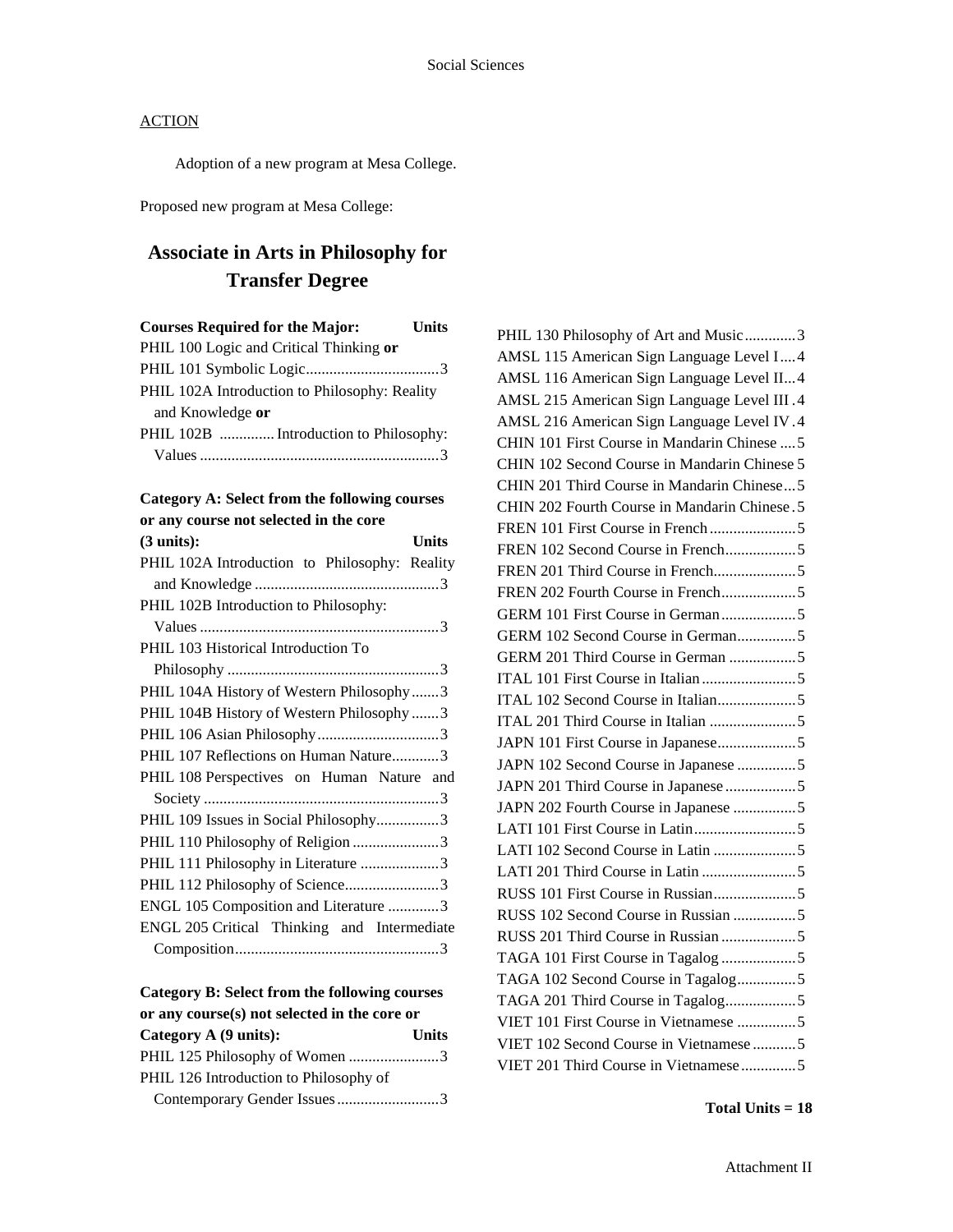Adoption of a program revision at City College.

Proposed program revision at City College:

## **Associate in Arts in Sociology for Transfer Degree**

**Courses Required for the Major: Units**

| SOCO 101 Principles of Sociology3                         |  |
|-----------------------------------------------------------|--|
| <u>It is recommended that students select courses</u>     |  |
| that meet lower division major preparation                |  |
| requirements for their transfer university.               |  |
| Select two of the following courses: Units                |  |
| SOCO 110 Contemporary Social Problems 3                   |  |
| SOCO 220 Introduction to Research Methods in              |  |
|                                                           |  |
| PSYC 258 Behavioral Science Statistics or                 |  |
| MATH 119 Elementary Statistics3                           |  |
| <del>It is recommended that students select courses</del> |  |
| that meet lower division major preparation                |  |
| requirements for their transfer university.               |  |
| Select two of the following courses if not                |  |
| Units<br>selected above                                   |  |

| SOCO 110 Contemporary Social                 |
|----------------------------------------------|
|                                              |
| SOCO 125 Sociology of the Family3            |
| SOCO 201 Advanced Principles of Sociology3   |
| SOCO 220 Introduction to Research Methods in |
|                                              |
|                                              |
| GEND 101 Introduction to Gender Studies3     |
| MATH 119 Elementary Statistics or            |
| PSYC 258 Behavioral Science Statistics3      |

*It is recommended that students select courses that meet lower division major preparation requirements for their transfer university.* **Select one course from the following if not selected above: Units** ADJU 101 Introduction to Administration of Justice .............................................................3

| <b>ANTH 103 Introduction to Cultural</b>       |  |
|------------------------------------------------|--|
| Anthropology 3                                 |  |
| BLAS 140A History of the U.S., Black           |  |
|                                                |  |
| BLAS 140B History of the U.S, Black            |  |
|                                                |  |
| CHIC 141A United States History from a Chicano |  |
|                                                |  |
| CHIC 141B United States History from a Chicano |  |
|                                                |  |
| ENGL 105 Composition and Literature 3          |  |
| ENGL 205 Critical Thinking and Intermediate    |  |
|                                                |  |
| <b>GEND 101 Introduction to Gender</b>         |  |
|                                                |  |
| GEOG 102 Cultural Geography 3                  |  |
| HIST 109 History of the United States I 3      |  |
| HIST 110 History of the United States II 3     |  |
| HIST 115A History of the Americas I3           |  |
| HIST 115B History of the Americas II 3         |  |
| HIST 123 U.S. History from the Asian Pacific   |  |
|                                                |  |
| MATH 119 Elementary Statistics or              |  |
| PSYC 258 Behavioral Science Statistics3        |  |
| PHIL 100 Logic and Critical Thinking3          |  |
| PHIL 205 Critical Thinking and Writing in      |  |
|                                                |  |
| POLI 102 The American Political System  3      |  |
| PSYC 101 General Psychology3                   |  |
| PSYC 166 Introduction to Social Psychology3    |  |
| SOCO 110 Contemporary Social Problems  3       |  |
| SOCO 125 Sociology of the Family3              |  |
| SOCO 150 Sociology of Latinos/Latinas  3       |  |
| SOCO 201 Advanced Principles of                |  |
|                                                |  |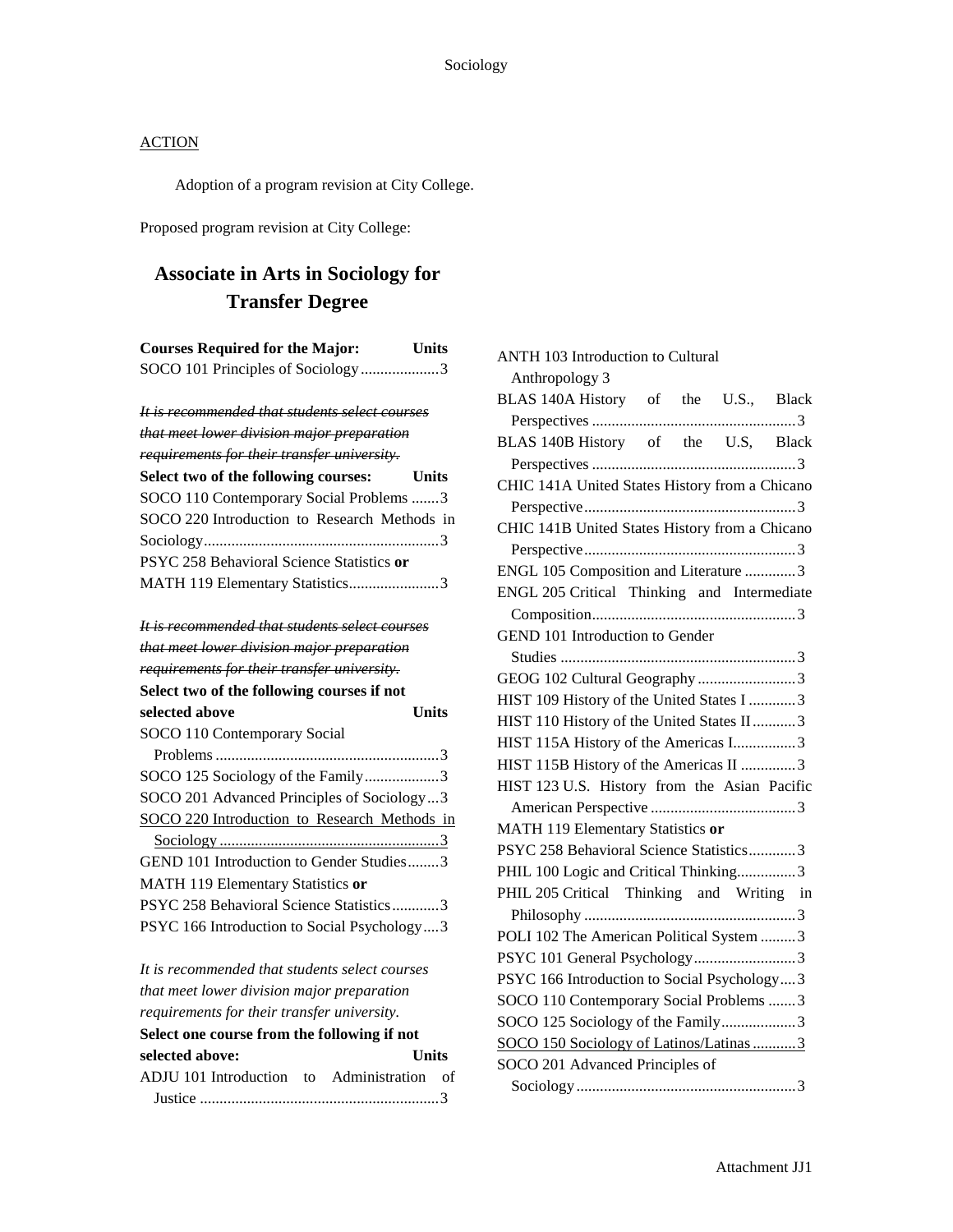Sociology

SOCO 223 Globalization and Social

Change ............................................................3